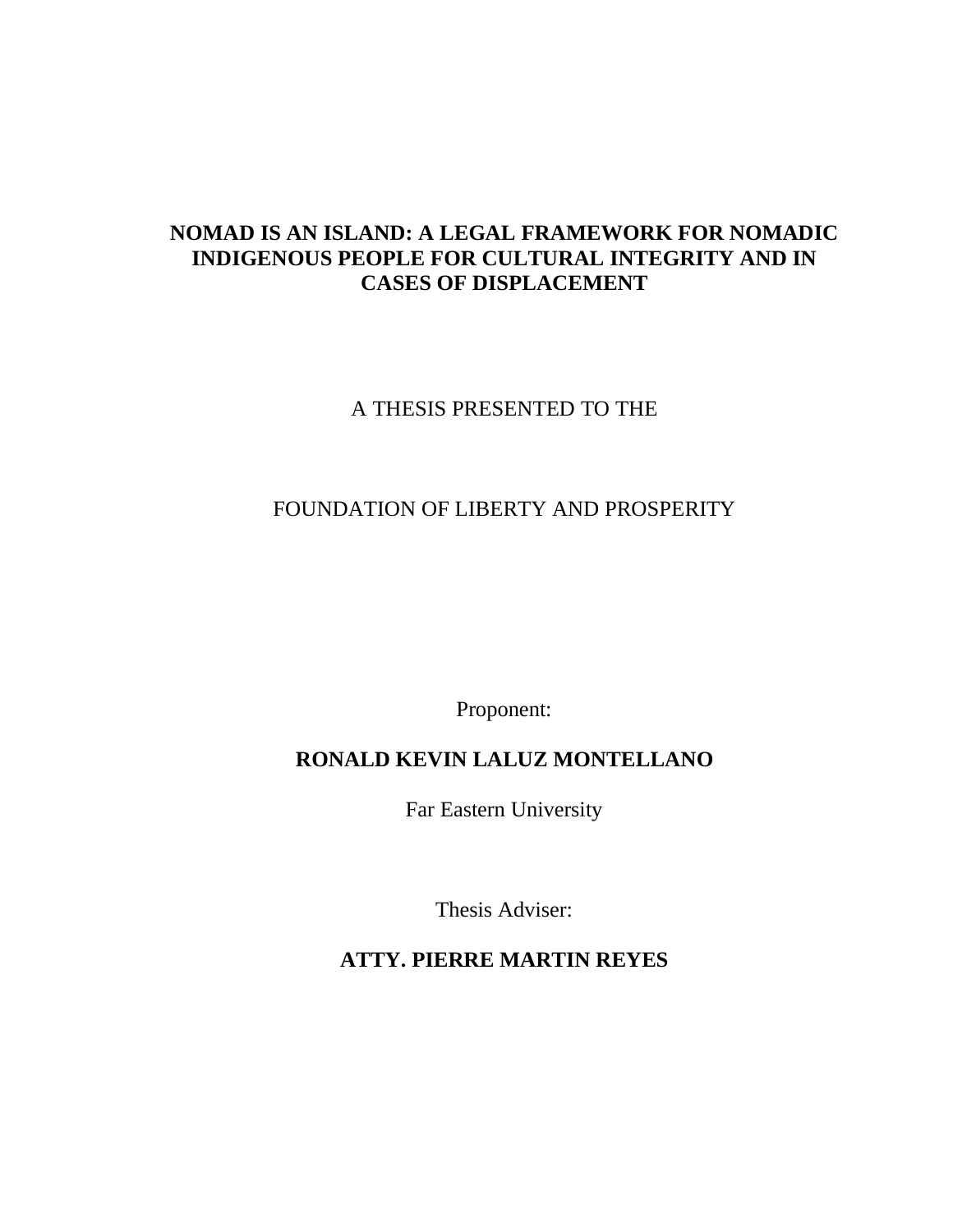| B. Development and Demands for the protection of their Right throughout |
|-------------------------------------------------------------------------|
|                                                                         |
|                                                                         |
|                                                                         |
|                                                                         |
|                                                                         |
| $a_{\cdot}$                                                             |
| b. International Law and Standard as to Freedom of Movement22           |
|                                                                         |
|                                                                         |
|                                                                         |
|                                                                         |
|                                                                         |
|                                                                         |
|                                                                         |
|                                                                         |
|                                                                         |

### **TABLE OF CONTENTS**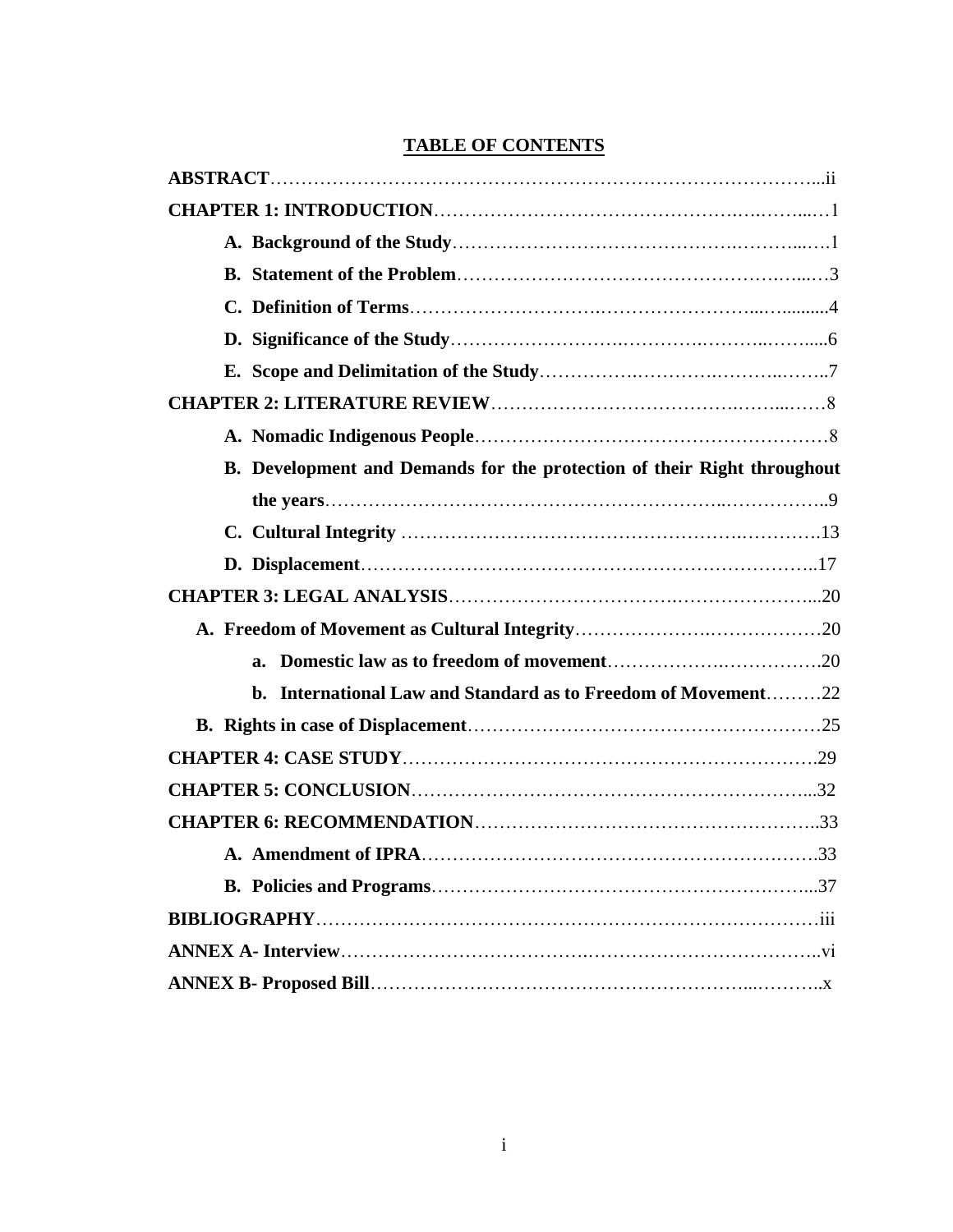#### **ABSTRACT**

No man is an island. Nomadic indigenous people and human rights advocates call for the protection of indigenous peoples' rights, such as inclusion, recognition, and respect for their identity and culture. There is also a call for the advancement of their rights in cases of displacement, the occurrence of which makes them even more vulnerable and neglected.

The right to Cultural Integrity of the nomadic indigenous people in cases of displacement are internationally considered as human rights. In recent years, the demands to protect these rights have risen globally and they continuously gain legal recognition for such rights. International laws and instruments have been in existence providing for higher standards of protection to nomadic indigenous people. In the Philippines, although there are domestic laws protecting the rights of indigenous people, such domestic laws specifically fail to protect their freedom of movement as part of their cultural integrity and their inherent human rights in cases of displacement. This study seeks to examine *whether the inherent human rights of Nomadic Indigenous Peoples are violated due to the failure of the Philippine Government to comply with international obligations in protecting their right to Cultural Integrity and other rights in cases of Displacement*.

The proponent finds that the Philippines' failure to comply with its international obligations constitutes a violation of such rights and borders on discrimination. Thus, an amendment to domestic laws, coupled with the creation of policies are proposed to ensure protection of such rights as it is only by recognizing their specific way of life and traditional form of landholdings can they realize freedom of movement as part of their cultural integrity and protected when displaced.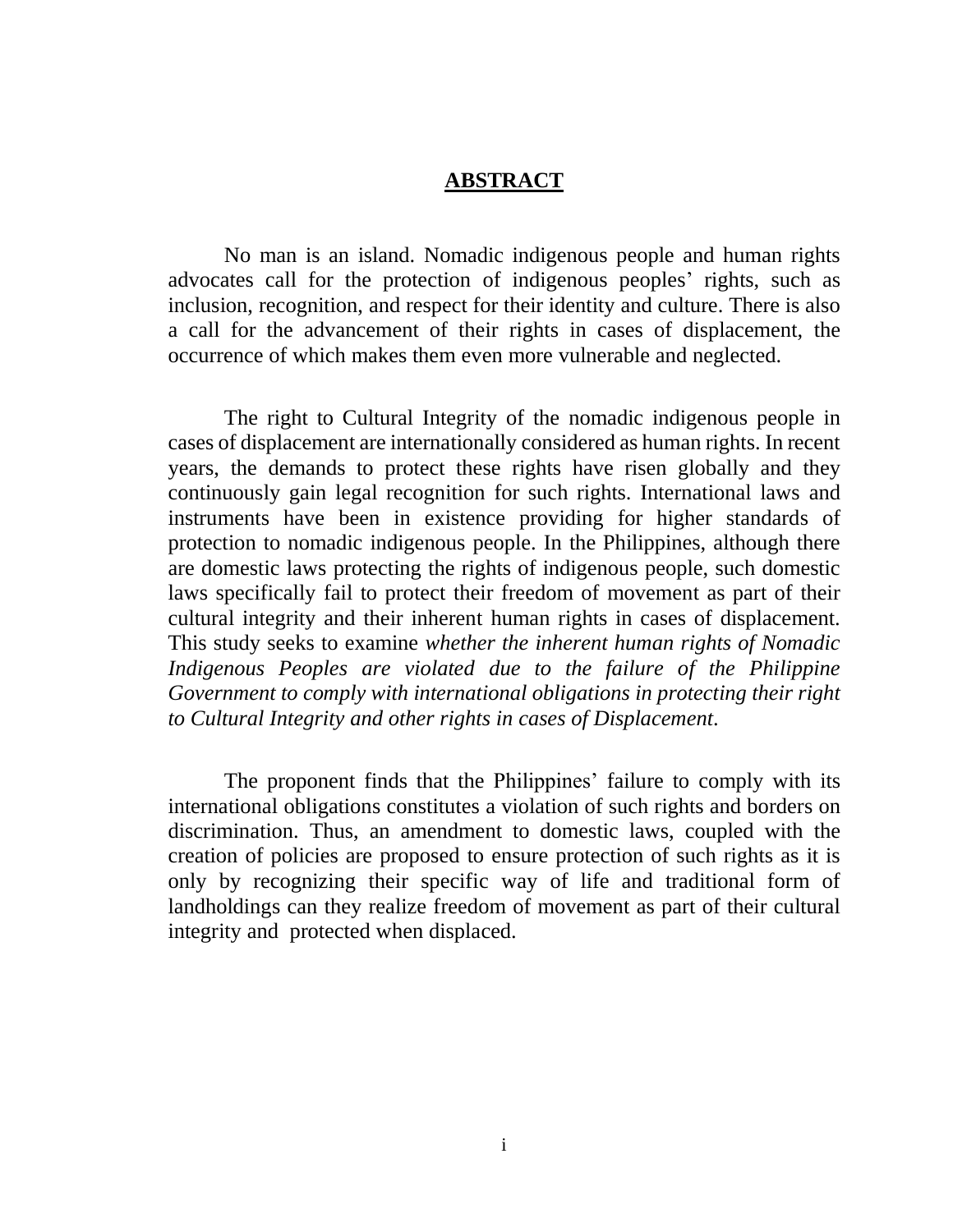# **CHAPTER 1: INTRODUCTION**

"Law matters to those whose laws are real."

-J. Marvic Leonen

# **A. Background of the Study**

"Distinct" would generally best describe indigenous peoples. Their unique way of living in terms of social, cultural, economic and political characteristics are distinct from majority of people in society.

Indigenous people may either be nomadic or sedentary. Those who are settled in a specific territory are called as sedentary. Others are nomadic or exhibit a nomadic lifestyle across a large territory, however they are associated with a specific territory on which they depend.<sup>1</sup> They often view territories as boundless and they move from place to place usually with usufruct of the land or pastures produced, or hunt and gather.

Although indigenous people around the world are distinct from each other, they all share a common problem related to the protection of their right as a distinct group of people. Indigenous peoples have sought recognition of their identities, way of life and their right to traditional lands, territories and natural resources for years, yet throughout history, their rights have always been violated. Further, they are also often victims of displacement due to armed conflict and natural resources. Nomadic indigenous people also struggle to fight for their cultural integrity, their distinct way of life, and their property rights to be recognized. They also continue to fight against displacement to remain peacefully in their ancestral domain or in their place of relocation. Lately, there is an international increase in the outcry to recognize the rights of nomadic indigenous people which became case laws. There have also been initiatives and developments in the international sphere in recognizing their rights through crystalizing them in treatises and other international instruments.

<sup>1</sup> Sanders, Douglas, *Indigenous Peoples: Issues on Definition*, INTERNATIONAL JOURNAL OF CULTURAL PROPERTY. 8:4-13 (1999).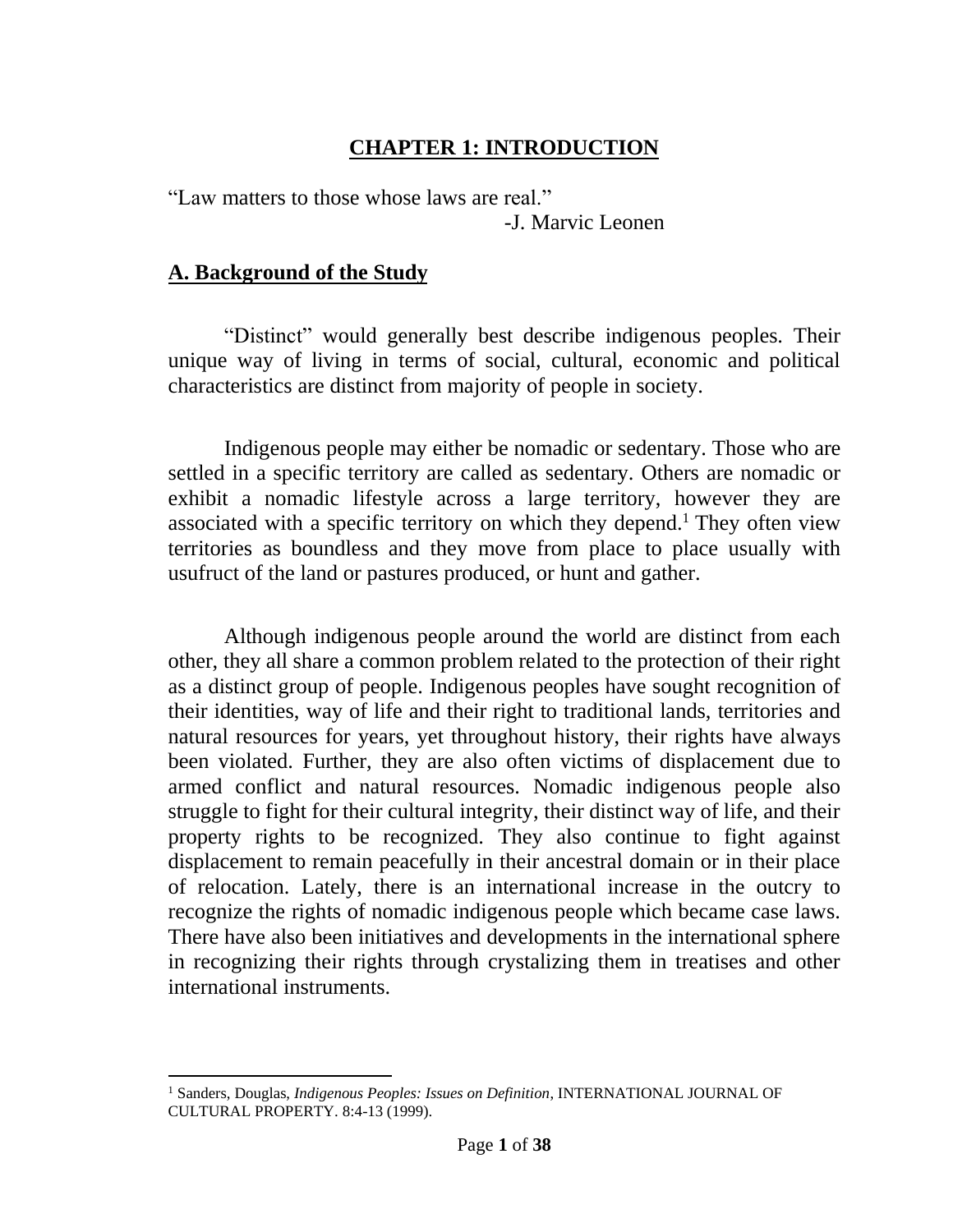Domestically, the rights of the indigenous people are recognized and enshrined in the 1987 Philippine Constitution, the highest law of the land. The Indigenous Peoples Rights Act of 1997 (IPRA) is meant to preserve the culture, traditions and institutions and to ensure equal protection and nondiscrimination of Indigenous Cultural Communities/Indigenous Peoples (ICCs/IPs).

Despite the existence of national legislation, the existing laws fail to protect the rights of the nomadic indigenous people as to their cultural integrity and protection and aid in cases of displacement. IPRA was once criticized by one of the present Associate Justices of the Supreme Court, Marvic Leonen, who stated that such law is too general to address the diversity of the indigenous communities.<sup>2</sup> Currently, domestic law is also general, and lacking in addressing situations of displacement of indigenous peoples due to armed conflict and natural or man-made disasters, and also when their relocation carried out by themselves when they flee on their own accord and not due to act of the State. These inadequacies in domestic law leads to discrimination, intolerance, and marginalization to indigenous peoples' culture and result in their neglect victimization by displacement. They could easily be ejected forcefully or be easily tagged as informal settlers when they relocate, or subject of forced assimilation.

The international legal framework recognizes that special measures are required to protect their rights and maintain their distinct cultures and way of life such as: the International Convention on Civil and Political Rights (ICCPR); International Labour Organization (ILO) Convention 169; the Indigenous and Tribal Peoples Convention; and International Covenant on Economic, Social and Cultural Rights (ICESCR). The UN Guiding Principles was crafted for the rights of those who were displaced. It encompasses armed conflict, man-made and natural disasters as factors of displacement, and accord internally displaced persons of rights before, during, and after displacement.

There are different points of view pertaining to nomadic indigenous people and their rights. They are said to be ineffective occupiers of land

<sup>&</sup>lt;sup>2</sup> Marvic Leonen, Associate Justice of the Supreme Court of the Philippines,

Human rights & indigenous people: a public forum, at University of the Philippines- Diliman, (1999).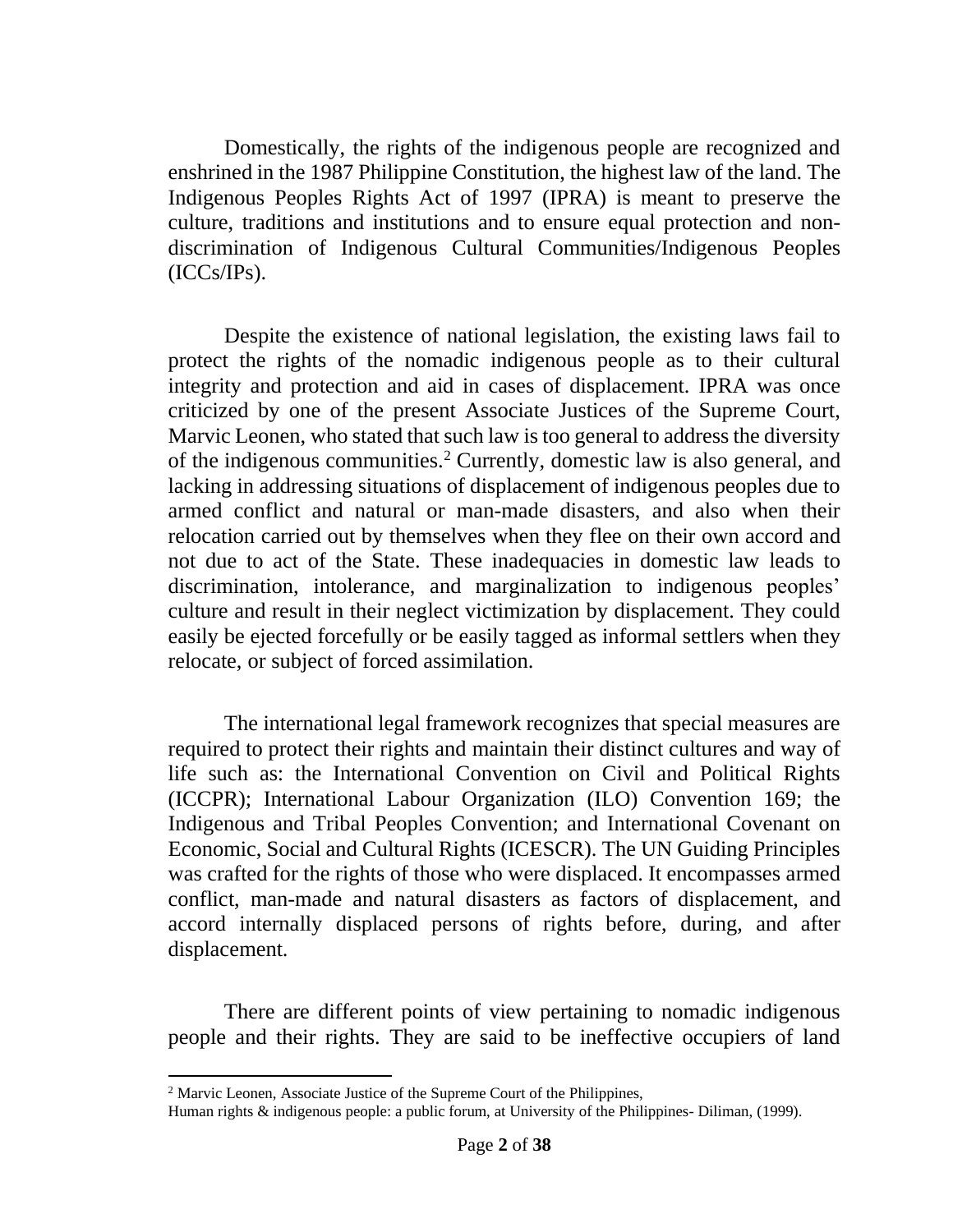because of their nomadic lifestyle, but international case law provides there are certain ties of a legal character with respect to the territories they occupy. It is stated that they should be considered as having, in the relevant period, possessed rights, including some rights relating to the lands through which they migrated. <sup>3</sup> Another different point of view is that the presence of nomadic indigenous people in different Italian Cities may be called as "emergency," and thus, the Italian Government enacted measures to penalize the nomad, however it was criticized by the European Union and other International actors as discriminatory of their race and against their freedom of movement.<sup>4</sup>

A major outstanding concern for the Philippine government is the displacement of the indigenous peoples in Mindanao which dates back to the period of the Marcos dictatorship, where the Badjaos were forcibly displaced and flee from their homes because of these conflicts and reached the shores of Luzon through endless paddling and rowing of their boats. This is detailed in the case study part of this thesis **(Chapter 4).** Now, displacement remains pervasive mainly because of armed conflict, such as the Zamboanga siege in 2013 and recently the Marawi siege.

Studying the rights of indigenous people on one hand and the State's responsibility to protect them on the other, is important in the preservation of traditional skill and cultures of indigenous people. In a way, this study also visualizes and aims that time will come that the societal narratives about indigenous people will not be exclusively pity for, but to proudly celebrate their colorful unique identities and culture.

### **B. Statement of the Problem**

International laws provide protection for nomadic indigenous people, specifically protecting their freedom of movement as cultural integrity (land right as cultural right), and protection against displacement upon the occurrence of armed conflict, natural and mand-made disasters and economic reasons. Thus, this study seeks to address the legal issue on *whether the*

<sup>3</sup> Western Sahara, Advisory Opinion 1975 I.C.J. 12 (Oct. 16)

<sup>4</sup> On the Census of the Roma on the Basis of Ethnicity in Italy, P6\_TA(2008)0361, European Parliament Resolution of 10 July 2008.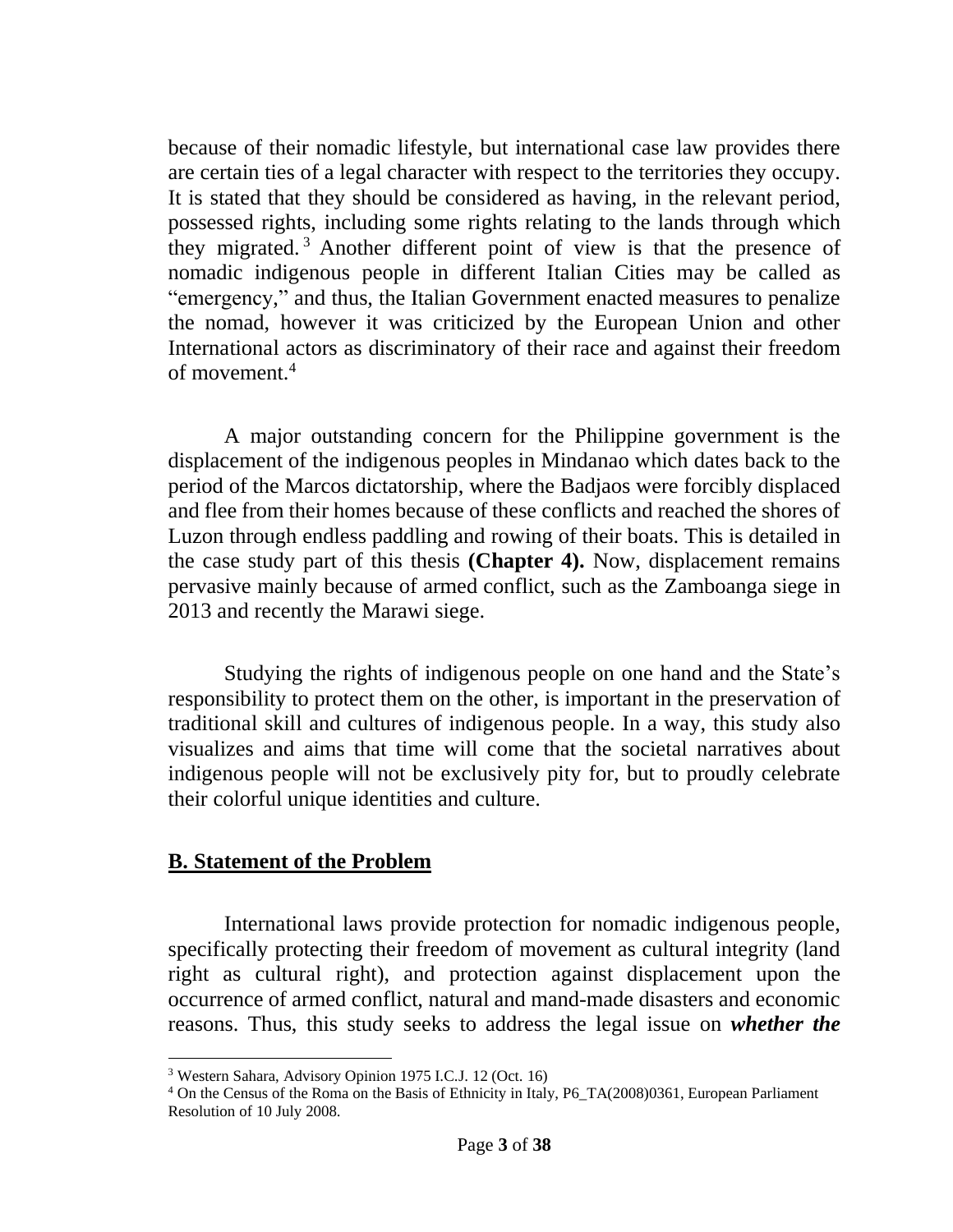*inherent human rights of Nomadic Indigenous Peoples are violated due to the failure of the Philippine Government to comply with international obligations in protecting their right to Cultural Integrity and other rights in cases of Displacement.*

In answering the above-described legal issue, this study shall determine the following as well:

- 1. Whether there is a legal framework in the Philippines protecting the cultural integrity of the Nomadic Indigenous People? If there is, to what extent?
- 2. Whether there is a legal framework in the Philippines protecting the rights of the Nomadic Indigenous People in cases of displacement from their territories or when they become Internally Displaced Persons? If there is, to what extent?

# **C. Definition of Terms**

**Ancestral Domain** refers to all areas generally belonging to ICCs/IPs comprising lands, inland waters, coastal areas, and natural resources therein, held under a claim of ownership, occupied or possessed by ICCs/IPs, by themselves or through their ancestors, communally or individually since time immemorial, continuously to the present except when interrupted by war, force majeure or displacement by force, deceit, stealth or as a consequence of government projects or any other voluntary dealings entered into by government and private individuals/corporations, and which are necessary to ensure their economic, social and cultural welfare. It shall include ancestral lands, forests, pasture, residential, agricultural, and other lands individually owned whether alienable and disposable or otherwise, hunting grounds, burial grounds, worship areas, bodies of water, mineral and other natural resources, and lands which may no longer be exclusively occupied by ICCs/IPs but from which they traditionally had access to for their subsistence and traditional activities, particularly the home ranges of ICCs/IPs who are still nomadic and/or shifting cultivators. $5$ 

<sup>5</sup> An Act to Recognize, Protect and Promote the Rights of Indigenous Cultural Communities/ Indigenous Peoples, Creating A National Commission on Indigenous Peoples, Establishing Implementing Mechanisms,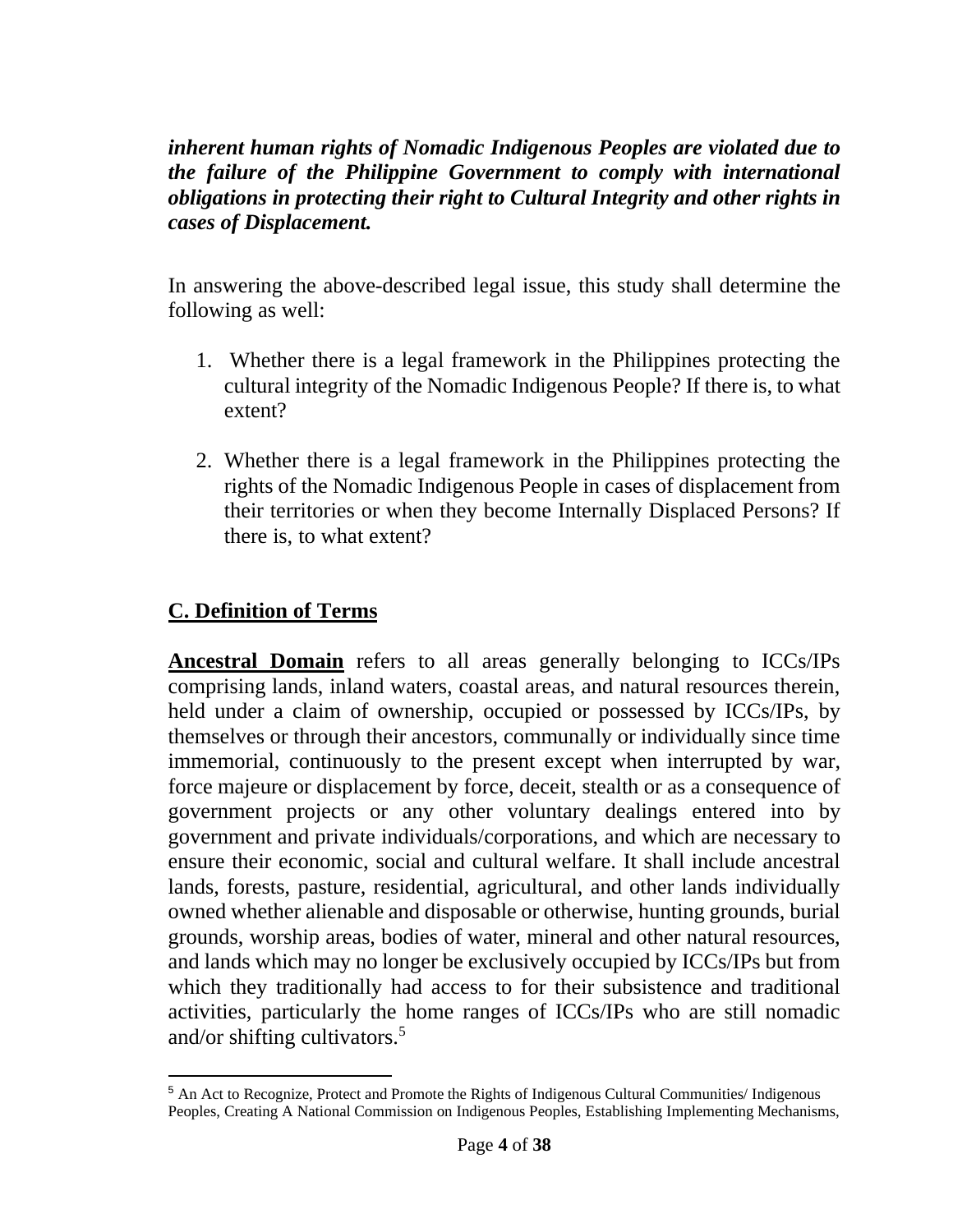**Armed Conflict** may be defined in two terms: international armed conflicts, which is a conflict between opposing two or more States, and **non**international armed conflicts, which is a conflict between governmental forces and non-governmental armed groups, or between such groups only.

**Cultural Integrity** refers to the guarantee of rights to the preservation of indigenous culture and is understood in a holistic sense. This covers and guarantees rights such as the preservation of indigenous culture, elimination of prejudice and promotion of tolerance in the recognition of cultural diversity, restitution of cultural, intellectual and spiritual property, etc. <sup>6</sup> For purposes of this study it encompasses the freedom of movement as way of living with the traditional landholding rights.

**Displacement** refers to the forced movement of people from their locality or environment and occupational activities.

**Indigenous Cultural Communities/Indigenous Peoples** refers to a group of people or homogenous societies identified by self-ascription and ascription by others, who have continuously lived as organized community on communally bounded and defined territory, and who have, under claims of ownership, since time immemorial occupied, possessed and utilized such territories, sharing common bonds of language, customs, traditions and distinctive cultural traits, or who have, through resistance to political, social and cultural inroads of colonization, non-indigenous religions, become historically differentiated from the majority of the Filipinos. ICCs/IPs shall likewise include peoples who are regarded as indigenous on account of their descent from the populations which inhabited the country at the time of conquest or colonization, or at the time of inroads of non-indigenous religion and cultures, or the establishment of present state boundaries, who retain some or all of their own social, economic, cultural and political institutions, but who may

Appropriating Funds Therefor, and for other Purposes Chapter, [Indigenous Peoples' Rights Act or IPRA of 1997], Republic Act No. 8371, Sec. 3 (a) (1997).

<sup>6</sup> Atty. Sedfrey M. Candelaria*, Introducing the Indigenous Peoples Rights Act*, Ateneo Law Journal Vol. 47:569, 575, (2002).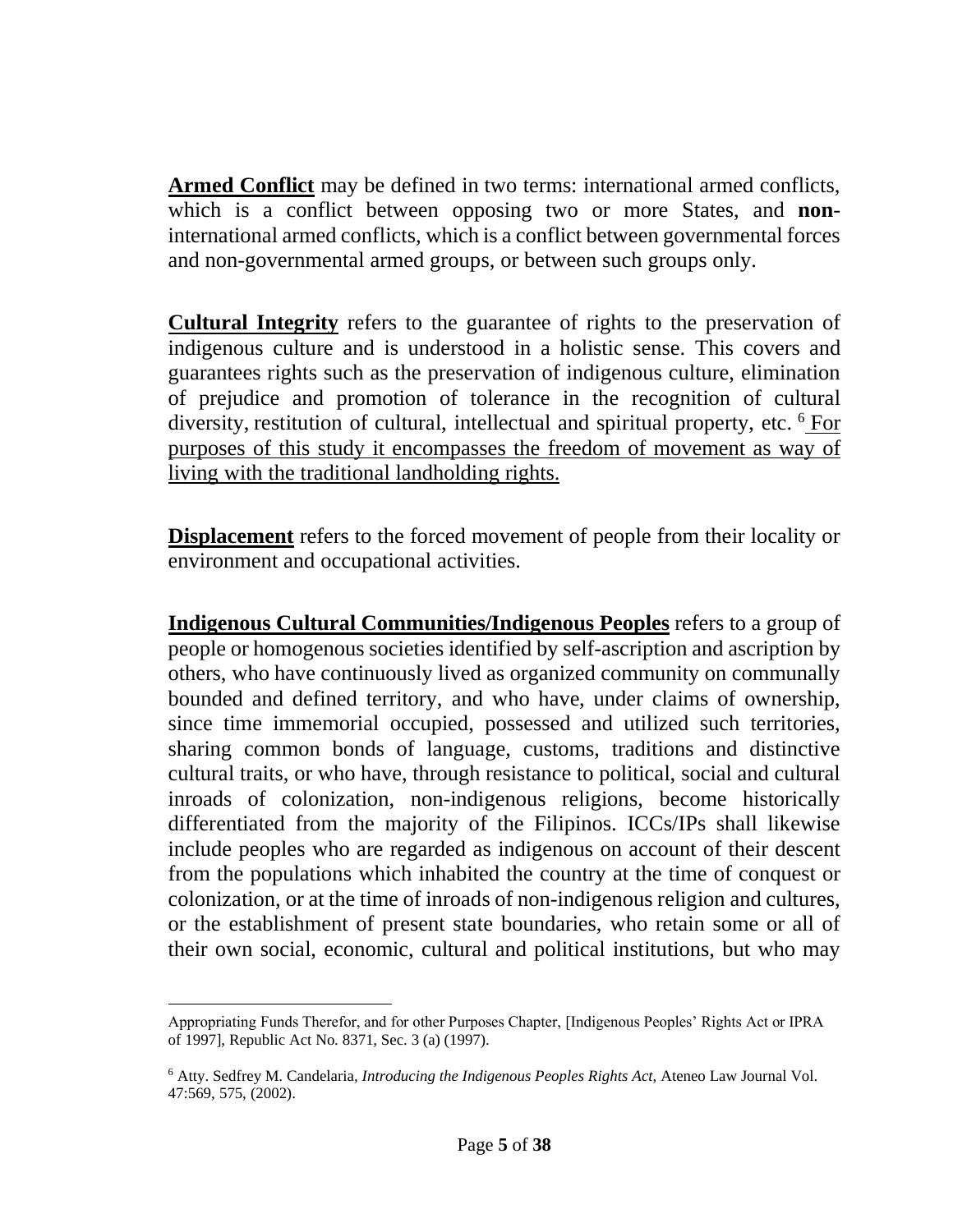have been displaced from their traditional domains or may have resettled outside their ancestral domain.<sup>7</sup>

**Internal Displacement** means the involuntary or forced movement, evacuation or relocation of persons or groups of persons within internationally recognized state border. 8

**Internally Displaced Person** persons or groups of persons who have been forced or obliged to flee or to leave their homes or places of habitual residence, in particular as a result of or in order to avoid the effects of armed conflict, situations of generalized violence, violations of human rights or natural or human made disasters, and who have not crossed an internationally recognized State border;<sup>9</sup>

**Nomadic Indigenous People** are those specific class of indigenous people who exhibit a nomadic way of life or a nomadic lifestyle across a large territory however they are associated with a specific territory on which they depend. They often view territories as boundless and they move from place to place usually with usufruct of the land or pastures produced, or hunt they gathered. $10$ 

## **D. Significance of the Study**

The primary purpose of this study is to determine the State's responsibility in protecting the rights of the Nomadic indigenous people when it comes to their cultural integrity and rights during emergency situations leading to their displacement such as armed conflict, natural disasters and economic reasons making them Internally Displaced Persons or IDPs.

It is the objective of this study to be a guidance machinery for the National Government, in crafting a legal framework, implement laws, or construing the laws with regard to rights of the nomadic indigenous people or the indigenous people in general.

<sup>7</sup> IPRA, Sec. 3 (h).

<sup>8</sup> United Nations Guiding Principles on Internal Displacement, Introduction, June 2001.

 $9$  Id.

<sup>10</sup> Sanders, Douglas, *supra* note 1.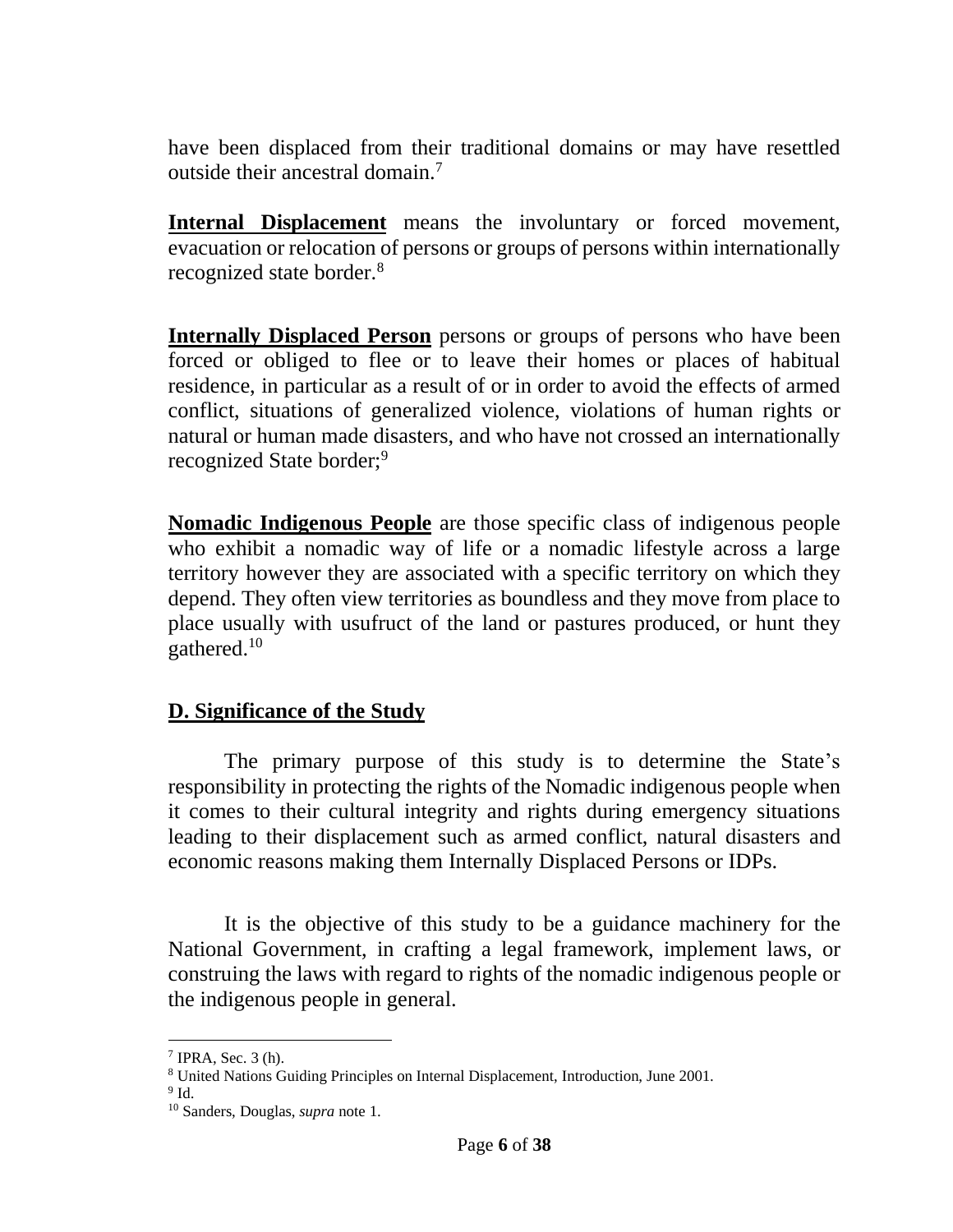Academically, for future researchers who intend to do studies and research a similar topic, to guide them and to be able to update them of the latest development in the subject community and in the laws pertaining to the indigenous people.

For the proponent, this is an academic pill in enriching himself in the knowledge about indigenous people and the rights appurtenant thereto.

## **E. Scope and Delimitation of the Study**

The general scope of the study is the scrutiny and analysis of rights of the nomadic indigenous people as to their cultural integrity and to their rights during emergency situations such as armed conflict, natural or man-made disasters, and economic considerations, consequently became internally displaced person by using international laws and jurisprudence, Philippine Constitution, IPRA, and relevant laws.

Although the study will from time-to-time discuss indigenous people in general, the focus of this study is about the nomadic indigenous people.

This study will tackle the ancestral domain or property rights of the subjects and their present rights in their temporary settlement.

The case study conducted by the researcher is limited to the Badjao Cultural Community in Brgy. Malitam of Batangas City, for reinforcement of the legal analysis as to the displacement but may be hypothetically used for the application of their situation for their freedom of movement as cultural rights.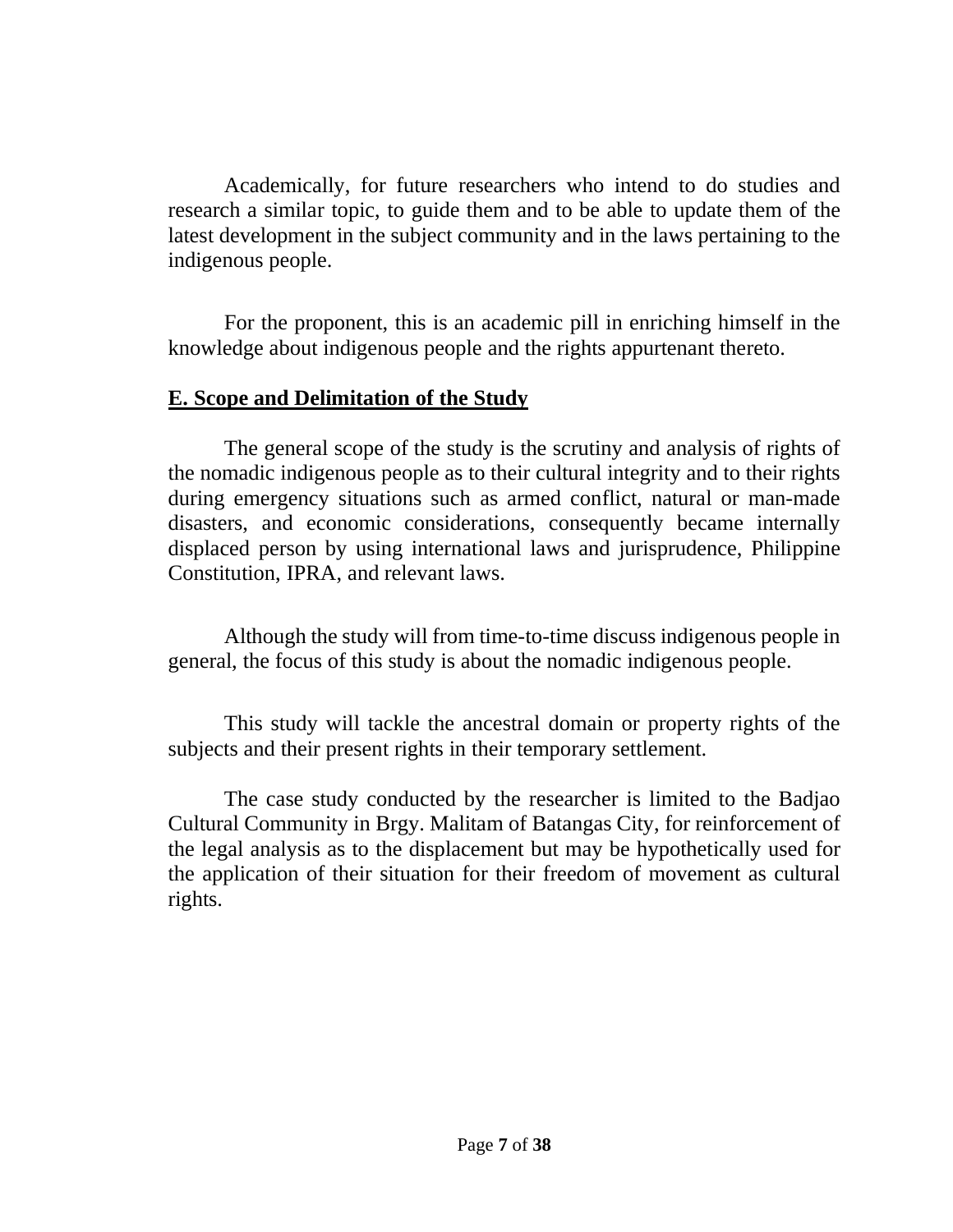# **CHAPTER 2: LITERATURE REVIEW**

# **A. Nomadic Indigenous People**

a. Indigenous People

Indigenous Peoples are culturally distinct societies and communities.<sup>11</sup> They have retained social, cultural, economic and political characteristics that are distinct from those of the dominant societies in which they live.<sup>12</sup>

ILO Convention 169 covers the concept of "Indigenous Peoples" which states:

". . . peoples in independent countries whose social, cultural and economic conditions distinguish them from other sections of the national community, and whose status is regulated wholly or partially by their own customs or traditions or by special laws or regulations."<sup>13</sup>

Philippines' Republic Act No. 8371 or the Indigenous People's Rights Act of 1997 defines Indigenous Peoples or the Indigenous Cultural Communities as provided in the definition of terms.

b. Nomad

The first definition of 'mobile peoples' in the international context is given in the Dana Declaration which refers to a subset of indigenous and traditional peoples whose livelihoods depend on extensive common property use of natural resources over an area, who use mobility as a management strategy for dealing with sustainable land use and conservation, and who

<sup>&</sup>lt;sup>11</sup> The World Bank, Understanding Poverty, available at

[https://www.worldbank.org/en/topic/indigenouspeoples,](https://www.worldbank.org/en/topic/indigenouspeoples) (last accessed: Aug 18, 2019)

 $12$  United Nations, Department of Economic and Social Affairs, Indigenous Peoples, available at [https://www.un.org/development/desa/indigenouspeoples/about-us.html,](https://www.un.org/development/desa/indigenouspeoples/about-us.html) (last accessed: Aug 18, 2019)

<sup>&</sup>lt;sup>13</sup> Article 1(1), Convention No. 169 on Indigenous and Tribal Peoples 1989, 1650 UNTS 383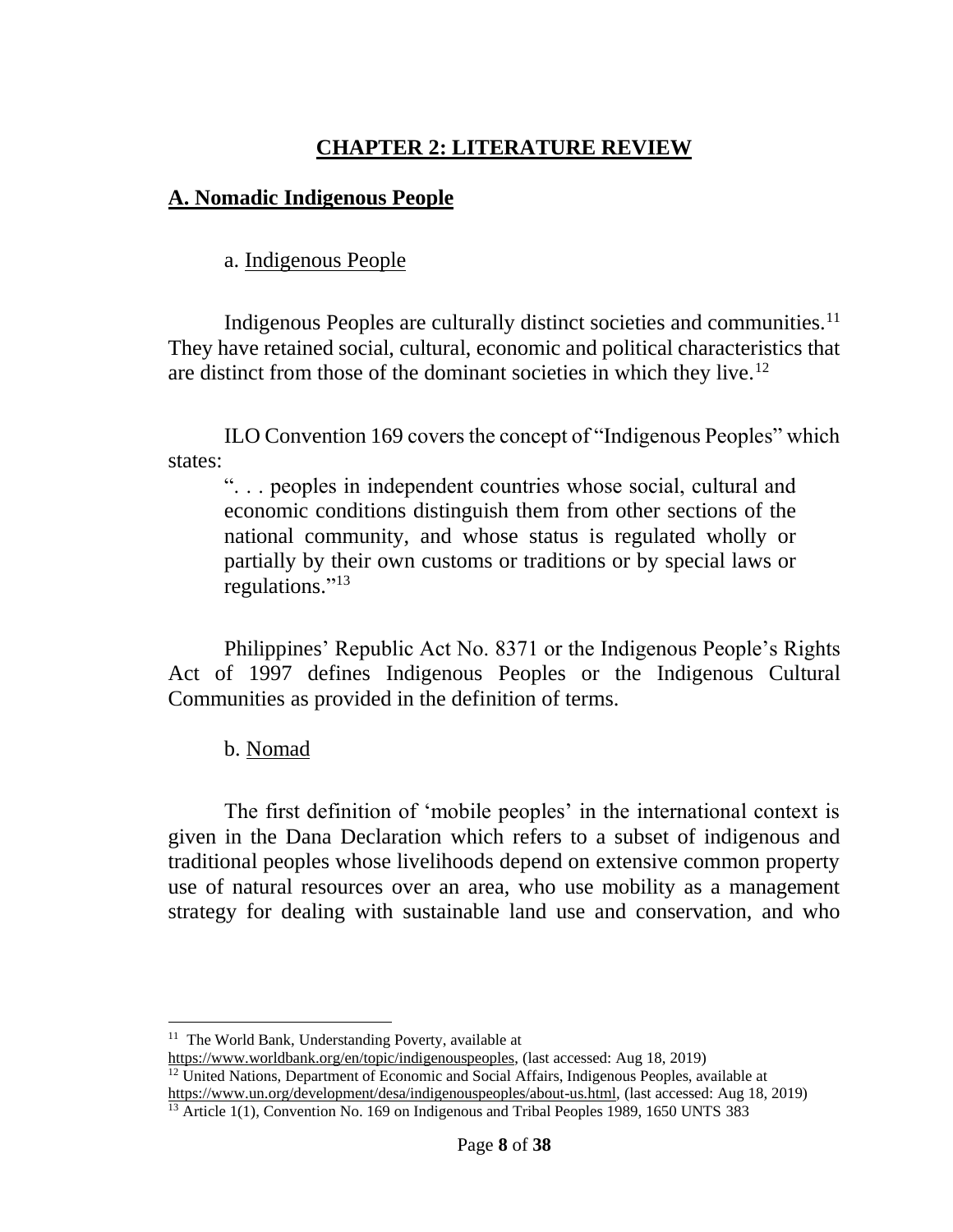possess a distinctive cultural identity and natural resource management system.<sup>14</sup>

Mobile boat-dwelling communities are divided into major groupings. One of which is Sama-Bajau or Badjao, known for their moorages or the communities of boat-dwellers who had a common place where they moored their boats. However, these intricately designed houseboats are now replaced by sedentary settlements along the shorelines, which may either be by choice or due to lack of option. They are stereotyped as poor and dirty, which emanates from other ethnic groups and city dwellers and now begging brought by extreme poverty.<sup>15</sup>

### c. Nomadic Indigenous People vis-à-vis collective right

The concept of collective rights emerged because individual human rights do not guarantee adequate protection for indigenous peoples and other minorities exhibiting collective characteristics. These groups face various and their very survival may depend upon the recognition and protection of their collective rights. <sup>16</sup> International law has a specific right to collective and customary form of land ownership to indigenous people and this could cover a nomadic approach to land ownership and usage.<sup>17</sup> However, there is a lack of acknowledgement on the part of the states to exercise of the nomadic indigenous people to their traditional use of land.<sup>18</sup>

## **B. Development and Demands for the protection of their Right throughout the year**

a. National Sphere

<sup>14</sup> Dana Declaration On Mobile Peoples And Conservation." *Nomadic Peoples*, vol. 6, no. 1, 2002, pp. 205–208

<sup>15</sup> Lenhart, Lioba. "Recent Research on Southeast Asian Sea Nomads." *Nomadic Peoples*, no. 36/37, 1995, pp. 245–260

<sup>&</sup>lt;sup>16</sup> Friends of the Earth International, Collective Rights, [https://www.foei.org/what-we-do/collective-rights,](https://www.foei.org/what-we-do/collective-rights) Last accessed: Aug. 18,2019.

<sup>17</sup> Atty. Sedfrey M. Candelaria, *Introducing the Indigenous Peoples Rights Act*, Ateneo Law Journal Vol. 47:569, 575, 2002

<sup>&</sup>lt;sup>18</sup> GILBERT, supra note, at 7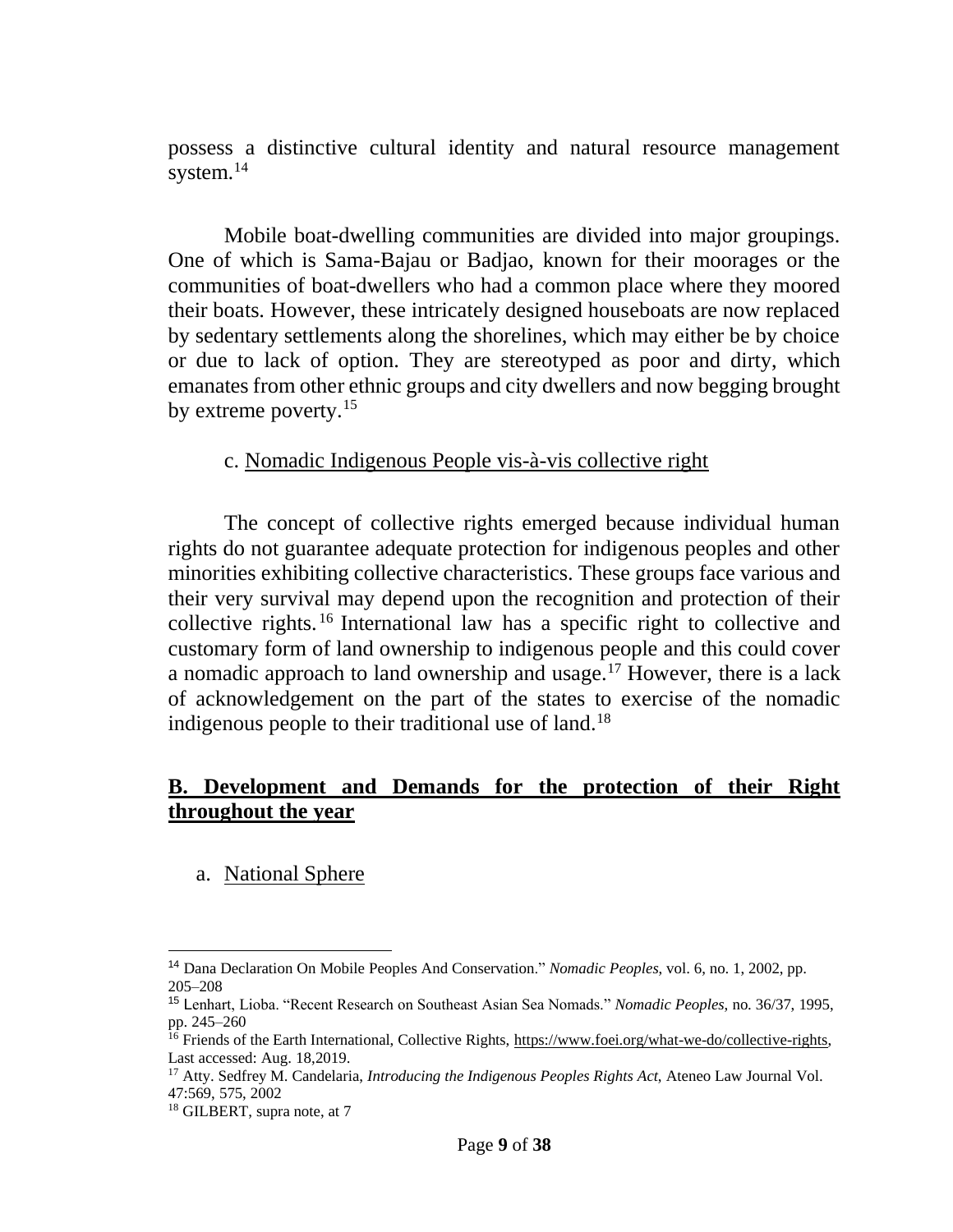In 1919, to promote Christianity and civilization, the case of *Rubi vs. Provincial Board of Mindoro* held petitioners as Indigenous People were held to be lawfully imprisoned or restrained of their liberty considering degree of civilization of the Manguianes is considered.<sup>19</sup>

However, there were political changes in the Philippines. The laws also changed and developed recognizing the rights of indigenous people especially to their liberty and cultural identity. The emphasis in the guardian-ward relationship shifted to the policy of recognizing the rights of indigenous people to their self-determination. These were evident in the Constitution, the Indigenous Peoples' Rights Act or IPRA.

## i. 1987 Philippine Constitution

The constitution provides that: the State recognizes and promotes the rights of indigenous cultural communities within the framework of national unity and development.;  $20$  the State, subject to the provisions of this Constitution and national development policies and programs, shall protect the rights of indigenous cultural communities to their ancestral lands to ensure their economic, social, and cultural well-being.; $2<sup>1</sup>$  the State shall recognize, respect, and protect the rights of indigenous cultural communities to preserve and develop their cultures, traditions, and institutions. It shall consider these rights in the formulation of national plans and policies.<sup>22</sup>

## ii. Republic Act No. 8371 or Indigenous Peoples Rights Act

IPRA promotes and recognizes the rights of Indigenous Cultural Communities/Indigenous Peoples (ICCs/IPs), with a view to preserve their culture, traditions and institutions and to ensure the equal protection and nondiscrimination of members.

<sup>19</sup> Rubi vs. Provincial Board of Mindoro, 39 Phil. 660, 694-97 (1919).

<sup>20</sup> PHIL. CONST. art. II, Sec. 22

<sup>21</sup> PHIL. CONST. art. XII, Sec. 5.

<sup>22</sup> PHIL. CONST. art. XVI, Sec. 17.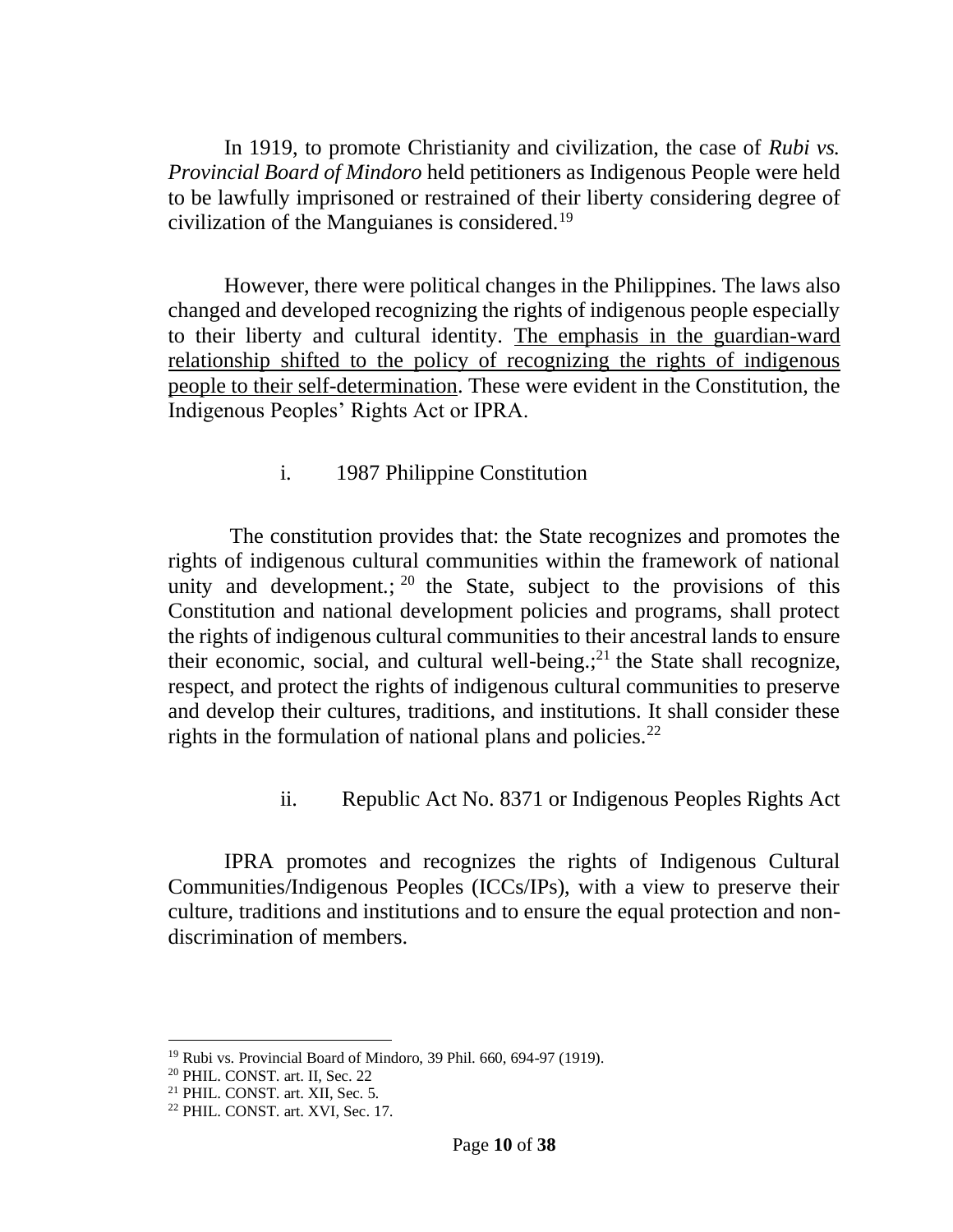In *Cruz vs. DENR*, its constitutionality was upheld and confirmed that ancestral lands and ancestral domains are not part of the lands of the public domain. They are private lands and belong to the ICCs/IPs by native title, which is a concept of private land title that existed irrespective of any royal grant from the State. <sup>23</sup>

It has the so-called four bundles of rights, which are as follows: a.) Rights to Ancestral Domains and Lands; b.) Rights to Self-Governance and Empowerment; c.) Rights to Social Justice and Human Rights; and d.) Rights to Cultural Integrity. It also has Right in Case of Displacement as a result of natural catastrophes. ICCs/IPs have the right to special protection and security in periods of armed conflict.<sup>24</sup> It also provides protection of Indigenous Culture, Traditions and Institutions. 25

This law however was criticized by Associate Justice Marvic Leonen that, it being a national law, can be problematic as being too general to address the specific situation of nomadic people. He explained that the definition of the problem as well as the solutions or even the method to reach that solution differs from one culture to another."<sup>26</sup>

### b. International Sphere

i. International Labour Organization Convention 169

Nomadic Peoples were not mentioned in the first draft of the revised ILO Convention No. 107 did not mention nomadic peoples.<sup>27</sup> Many states national policies had been adopted to settle nomadic indigenous peoples. However, The Experts highlighted that 'if programmes to settle indigenous and tribal peoples occur in situations where competing claims are being made to their traditional lands by outside colonists or developers, there is danger that these peoples may be compelled to change their lifestyles and lose

 $23$  Cruz vs. Secretary of DENR, GR. No. 135385, Dec. 6, 2000.

<sup>24</sup> Id. Sec. 22.

<sup>25</sup> Id. Sec. 29.

<sup>&</sup>lt;sup>26</sup> Marvic Leonen, Associate Justice of the Supreme Court of the Philippines,

Human rights & indigenous people : a public forum, at University of the Philippines- Diliman, (1999).  $27$  International Labour Conference, Partial Revision of the Indigenous and Tribal Populations

Convention, 1957 (No. 107), 75th Session, Report IV (1), 1987 at 9.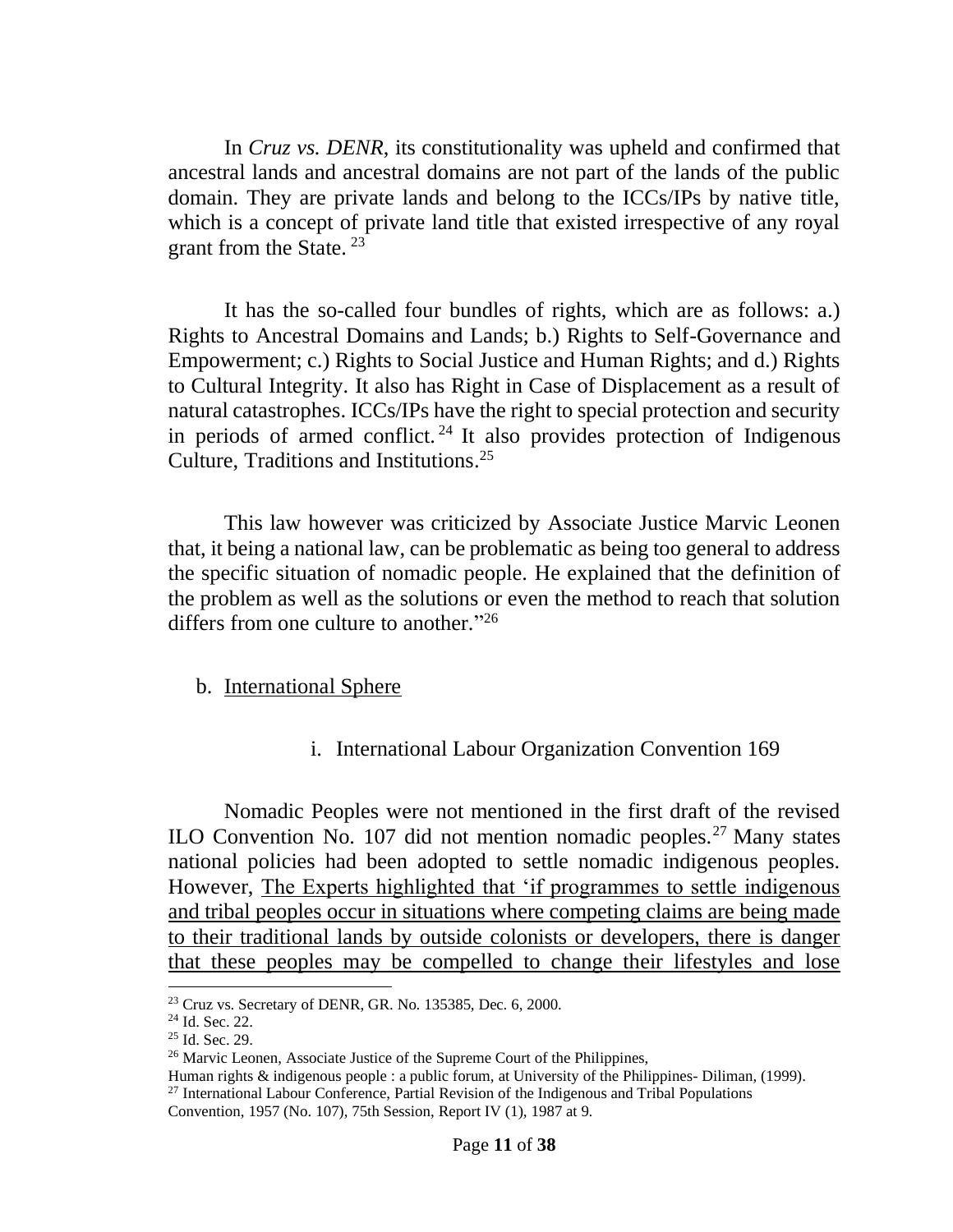effective access to their traditional lands.' This approach opened the door to further consideration of the position of nomadic peoples in the drafting of ILO Convention No. 169 and there was a strong focus on the specific situation of nomadic peoples as regard their right to use their traditional territories during the drafting debates.<sup>28</sup> The text that was finally adopted provides:

"The rights of ownership and possession of the peoples concerned over the lands which they traditionally occupy shall be recognised. In addition, measures shall be taken in appropriate cases to safeguard the right of the peoples concerned to use lands not exclusively occupied by them, but to which they have traditionally had access for their subsistence and traditional activities."<sup>29</sup>

## ii. United Nations Draft Declaration on the Rights of Indigenous Peoples

Under the UNDRIP, the Indigenous peoples have the right to selfdetermination, including their economic, social, and cultural development, <sup>30</sup> and the right to self-government, <sup>31</sup> including the right to maintain and strengthen their own governing institutions.<sup>32</sup>

Indigenous peoples have the right to life, freedom, peace, and security, and to exist as distinct peoples,  $33$  to belong to an indigenous community or nation, and to be free from forced removal, forced assimilation, or destruction of their cultures. <sup>34</sup> States must act to prevent taking of their lands, forced relocation,  $35$  and propaganda to incite discrimination.  $36$ 

Indigenous peoples have the right to practice and preserve their cultural and spiritual traditions and customs, including their histories, languages, oral traditions, philosophies, writing systems and literatures. States must take

 $28$  Id, at 65-6.

<sup>29</sup> International Labour Organization Convention No. 169, ILO 169 Article 14.

<sup>30</sup> Resolution 61/295, The United Nations Declaration on the Rights of Indigenous Peoples, adopted by the General Assembly on 13 September 2007, art. 3.

 $31$  Id., art. 4.

 $32$  Id., art. 5.

<sup>33</sup> Id. Art. 7.

<sup>34</sup> Id. Art. 8.

<sup>35</sup> Id. Art. 10.

<sup>36</sup> Id. Art. 9.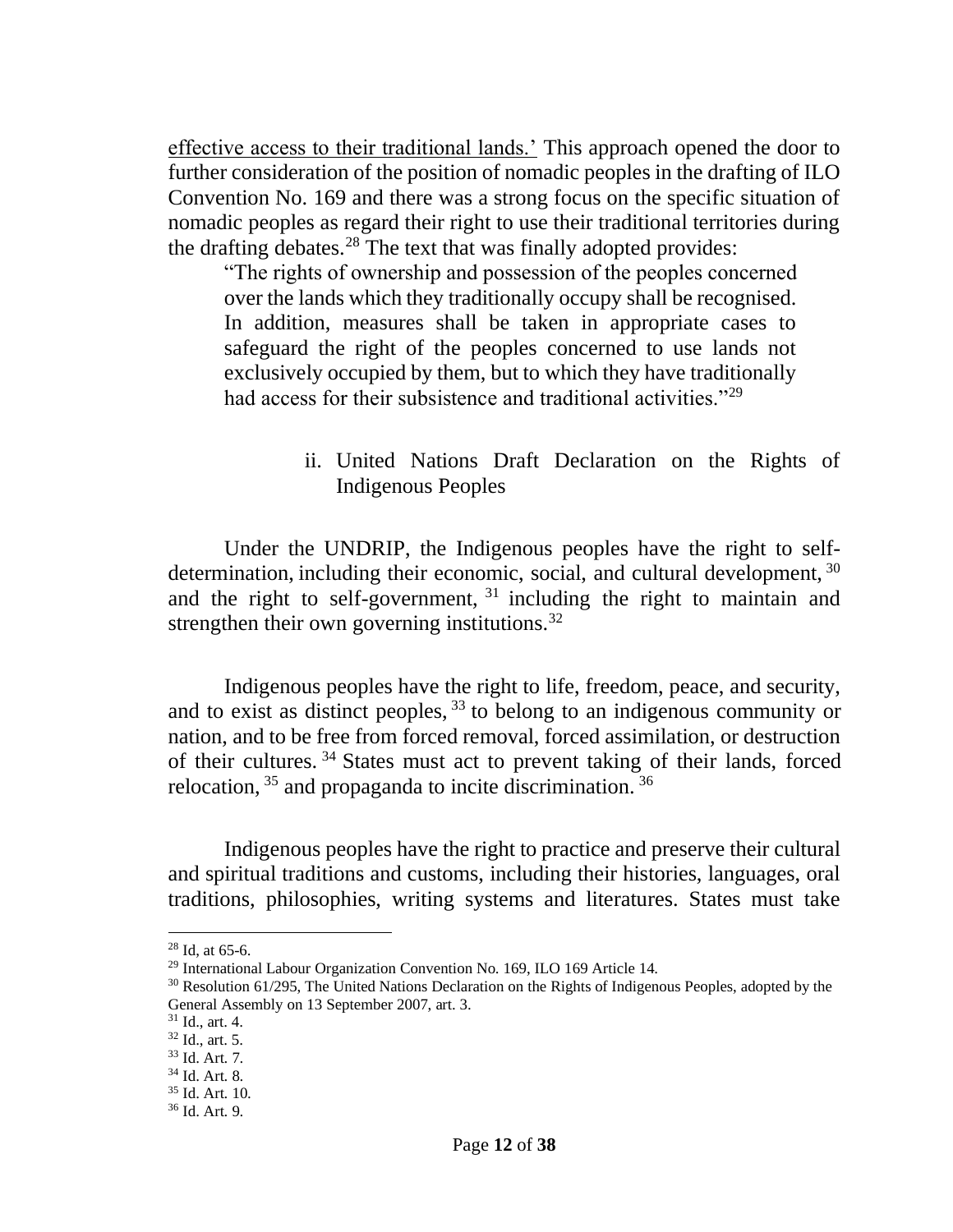effective measures to ensure protection of such rights, to ensure indigenous peoples can understand and be understood in certain proceedings, and to enable access to and/or repatriation of ceremonial objects and remains in the possession of States. <sup>37</sup>

> iii. UN Guiding Principles for the Internally Displaced Persons

This is a guiding principle crafted by the UN to accord rights to those who are victim of displacement. This will be discussed more in the latter part of this chapter.

> iv. International Covenant on Civil and Political Rights or ICCPR

This is a treaty protecting the rights people in their civil and political rights which includes their culture as provided in its Article 27 which will be discussed in the next section of this chapter.

> v. International Covenant on Economic, Social and Cultural Rights or the ICESCR

This is a multilateral treaty adopted by the UN National General Assembly which commits the parties to work toward the granting of economic, social, and cultural rights. It encompasses the right of the indigenous people to their culture.

# **C. Cultural Integrity**

a. In general

'Culture manifests itself in many forms, including a particular way of life associated with the use of land resources, especially in the case of

 $37$  Id. Art. 11.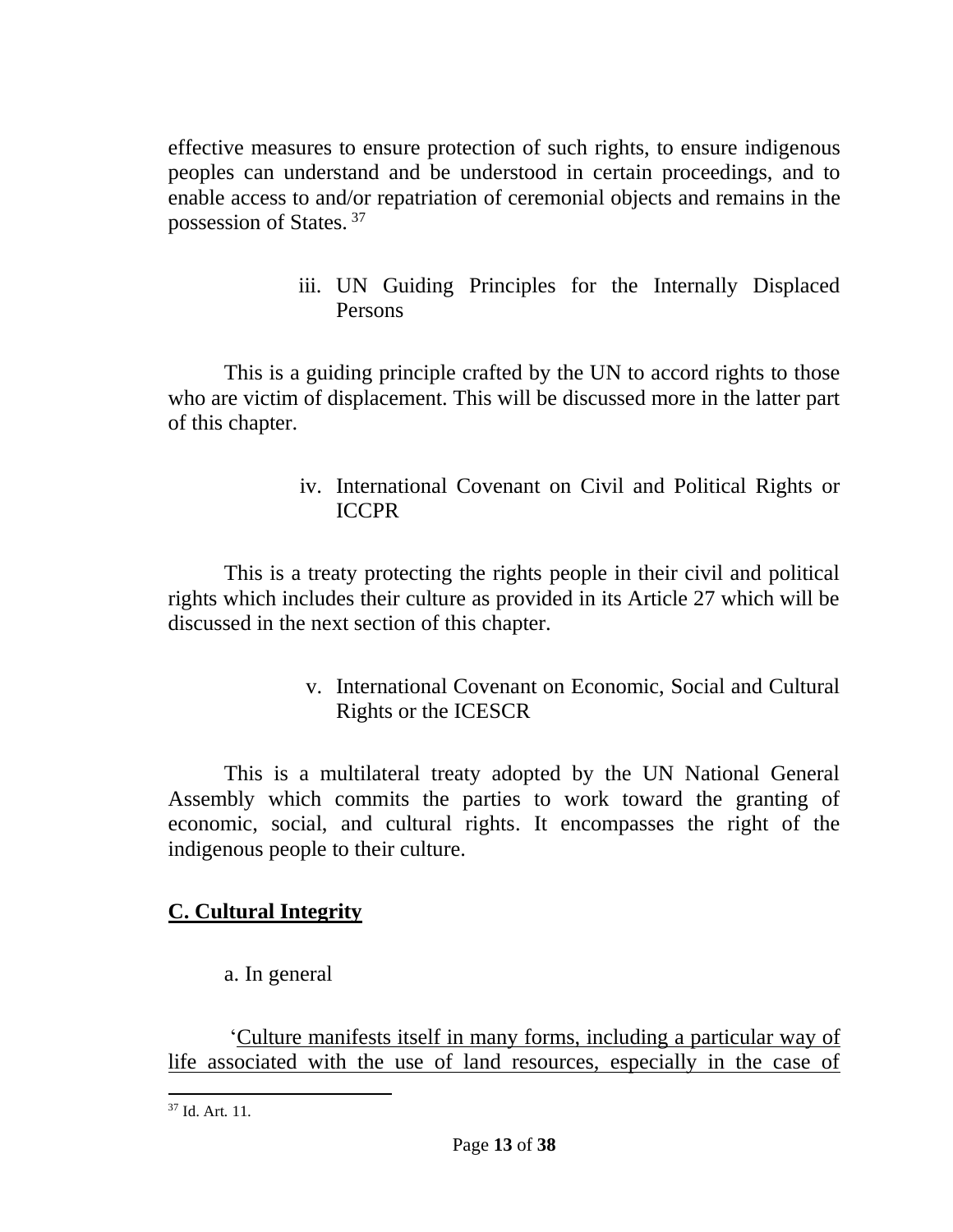indigenous peoples. That right may include such traditional activities as fishing or hunting and the right to live in reserves protected by law.'<sup>38</sup> Culture is not simply a matter of colorful dances and rituals, nor is it even a framework or context for individual choice. Rather, it is in the product of the association of individuals over time, which in turn shapes individual commitments and gives meaning to individual lives- lives for which individual choice or autonomy may be quite valueless.  $39$ 

Atty. Candelaria explained that cultural integrity is understood in a holistic sense.<sup>40</sup> It covers and guarantees the rights to the preservation of indigenous culture,  $41$  establishment of indigenous educational systems,  $42$ elimination of prejudice and promotion of tolerance in the recognition of cultural diversity, $43$  restitution of cultural, intellectual and spiritual property, $44$ preservation of archeological sites and practice of spiritual traditions,<sup>45</sup> and protection of indigenous knowledge systems, medicines, plants, animals, archeological sites, and sciences and technologies."<sup>46</sup>

### b. The ICCPR vis-à-vis Cultural Rights and Property Rights

The International Covenant on Civil and Political or ICCPR obligates countries that have ratified the treaty to protect and preserve basic human rights, such as: the right to life and human dignity; equality before the law; and minority rights.

ICCPR includes the right to self-determination and by that virtue they can freely determine their political status and freely pursue their economic, social and cultural development. Also, the State parties shall promote the realization of this right because it is an essential condition for the effective

<sup>&</sup>lt;sup>38</sup> International Covenant on Civil and Political Rights, ICCPR, Sec. 27, adopted by the General Assembly of the United Nations, 19 December 1966.

<sup>39</sup> Kukathas, Chandran, *Are there any Cultural Rights*, vol. 20 no. 1, POLITICAL THEORY, 1, 122, (1992).

<sup>40</sup> CANDELARIA, supra note 6.

<sup>41</sup> IPRA, Sec. 29.

<sup>42</sup> Id. Sec. 30.

<sup>43</sup> Id. Sec. 31.

<sup>44</sup> Id. Sec. 32.

<sup>45</sup> Id. Sec. 33.

<sup>46</sup> Id. Secs. 34-37.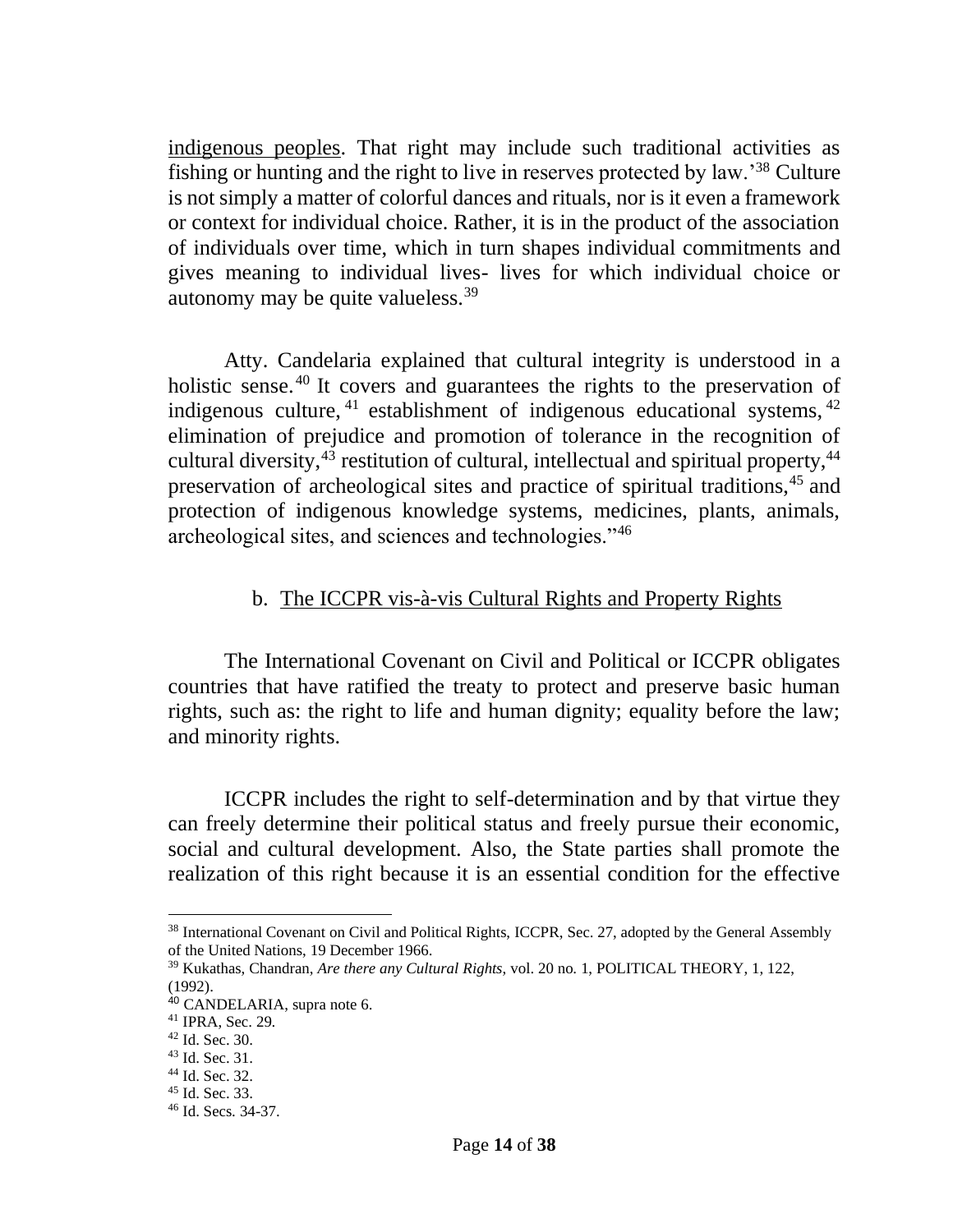guarantee and observance of individual human rights and for the promotion and strengthening of those rights.<sup>47</sup>

## c. Traditional Form of Landholdings

By claiming their rights as indigenous peoples, nomadic peoples can assert their right to have their traditional forms of landholding recognized. In doing so, nomadic peoples can claim their right to maintain their nomadic lifestyle and their specific attachment to their territories as being part of their traditional way of life. A right for nomadic peoples to maintain their traditional nomadic way of life is crucial to modelling their *cultural and property rights.<sup>48</sup>*

The traditional form of landholding is sourced in the ILO Convention No. 169, Article14<sup>49</sup> and The International Covenant on Civil and Political Rights 1966 (ICCPR), Article 27 which provides:

"In those States in which ethnic, religious or linguistic minorities exist, persons belonging to such minorities shall not be denied the right, in community with the other members of their group, to enjoy their own culture, to profess and practice their own religion, or to use their own language."<sup>50</sup>

This been interpreted by the Human Rights Committee (HRC) to extend to protecting indigenous peoples' specific relationship with their territories because **culture manifests itself in many forms, including particular way of life associated with the use of land resources especially in case of indigenous peoples.**<sup>51</sup>

d. International Case Law or Jurisprudence

<sup>47</sup> Geir Ulfstein, *Indigenous Peoples' Right to Land,* Max Planck Yearbook of United Nations Law, Volume 8, 2004, 1-48, 5.

<sup>48</sup> GILBERT, supra note 7.

<sup>49</sup> ILO 169, Art. 14.

<sup>50</sup> ICCPR, Sec. 27.

<sup>51</sup> GILBERT, supra note 7.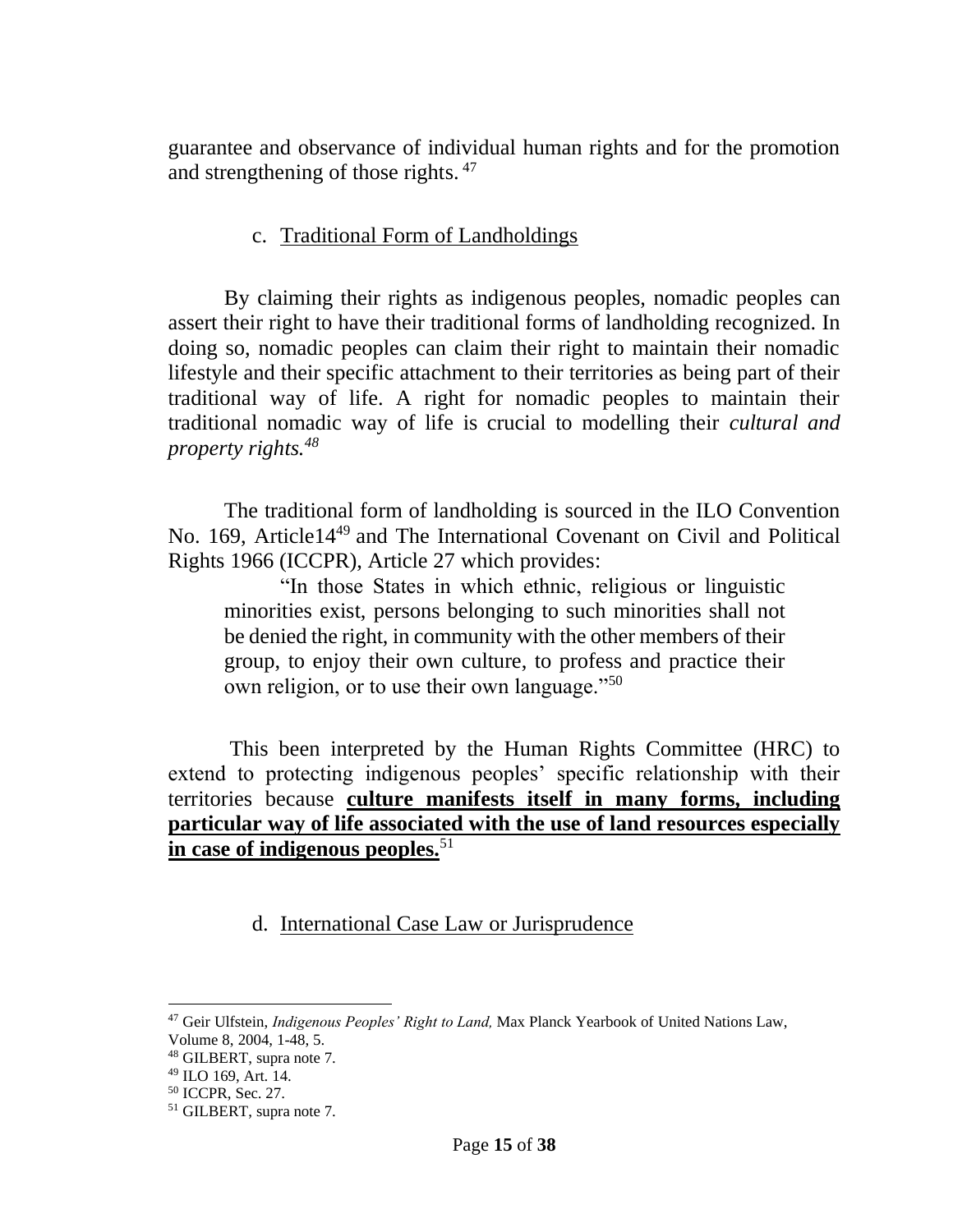### i. Lansman vs. Finland

The case is significant in establishing that the right of minorities to culture protects traditional economic livelihoods, that there is a right to consultation before development activities proceed and that no significant harm to culture can be caused by such activities.<sup>52</sup>

### ii. Apirana Mahuika vs. New Zealand

The Committee emphasizes that the State party continues to be bound by article 27 which requires that the cultural and religious significance of fishing for Maori must deserve due attention in the implementation of the Treaty of Waitangi (Fisheries Claims) Settlement Act and must be carried out in a way that the authors continue to enjoy their culture, and profess and practice their religion in community with other members of their group.<sup>53</sup>

### iii. Stewart *v.* Elk Valley Coal Corporation

Discrimination can take many forms, including 'indirect' discrimination, where an otherwise neutral policy may have an adverse effect on certain groups. There is no requirement to provide discriminatory intent. There is no requirement to prove stereotypical or arbitrary decision-making, since this would improperly focus on whether there is a discriminatory attitude. The focus is on whether there is a discriminatory impact. There must be a link or connection between the protected characteristic and the adverse treatment. The protected characteristic need only be "a factor" in the adverse treatment, not a "significant" factor or a "material" factor.<sup>54</sup>

## iv. European Council vs. Italy

<sup>52</sup> Länsman et al v Finland, United Nations Human Rights Committee, (13 February 2013), available at [https://www.escr-net.org/caselaw/2006/lansman-et-al-v-finland-communication-no-5111992-un-gaor-](https://www.escr-net.org/caselaw/2006/lansman-et-al-v-finland-communication-no-5111992-un-gaor-52nd-session-un-doc-ccpr-c-52d)[52nd-session-un-doc-ccpr-c-52d.](https://www.escr-net.org/caselaw/2006/lansman-et-al-v-finland-communication-no-5111992-un-gaor-52nd-session-un-doc-ccpr-c-52d)

<sup>53</sup> Apirana Mahuika vs. New Zealand, No. 547/1993, U.N. Doc. CCPR/C/70/D/547/1993 (2000), available a[t http://hrlibrary.umn.edu/undocs/547-1993.html.](http://hrlibrary.umn.edu/undocs/547-1993.html)

<sup>54</sup> Stewart v. Elk Valley Coal Corp., 2017 SCC 30, [2017] 1 S.C.R. 591, available at [https://www.canlii.org/en/ca/scc/doc/2017/2017scc30/2017scc30.html?resultIndex=1.](https://www.canlii.org/en/ca/scc/doc/2017/2017scc30/2017scc30.html?resultIndex=1)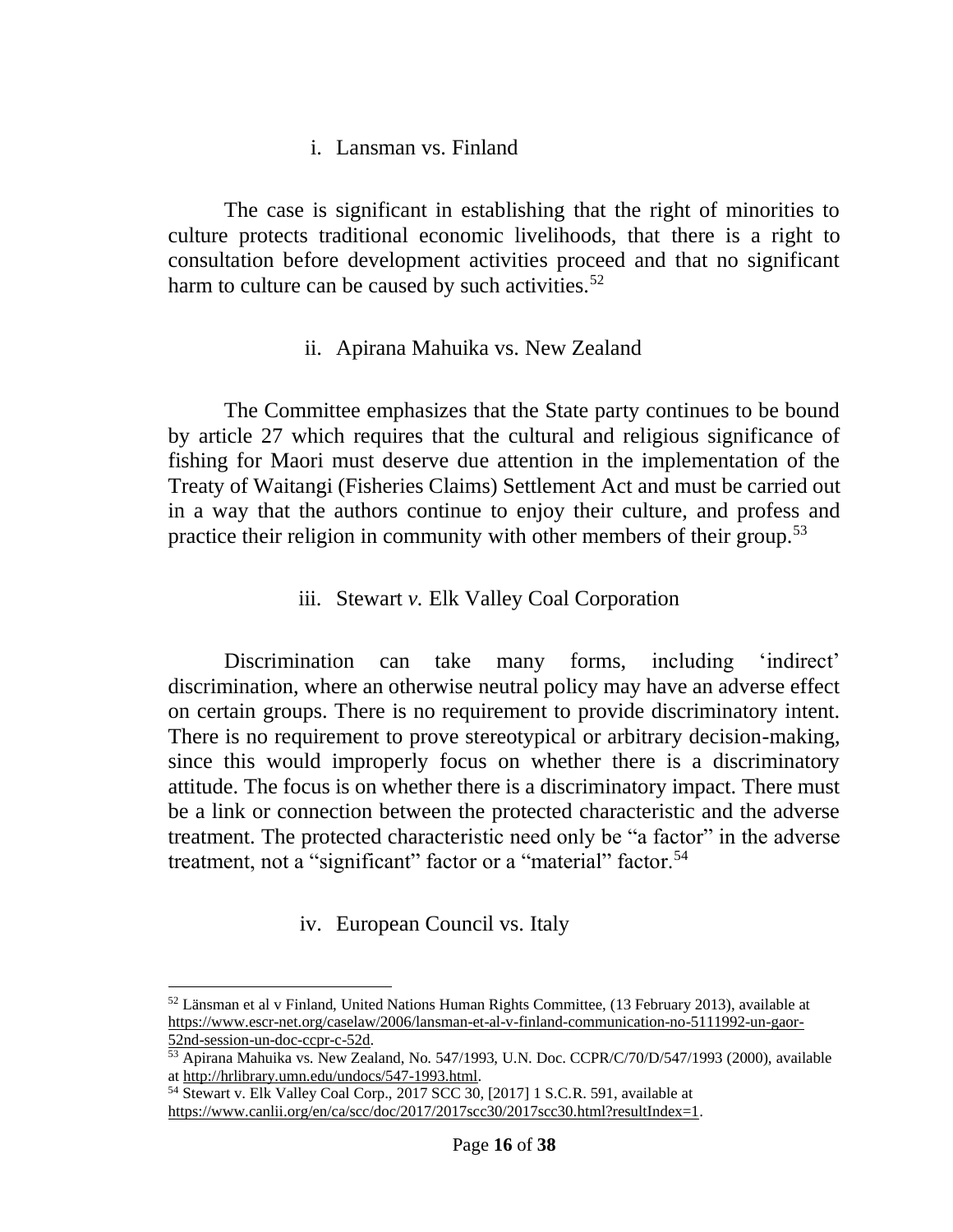European Union as well as different International actors condemns and criticizes the the government has declared a "state of emergency" in relation to the settlements of nomadic communities therein. There were exclusionary policies in the fields of human mobility and diversity and tagged as *"Emergency"* the presence of nomadic communities in Milan, Rome and Naples, and imposed penalty such as imprisonment. The Resolution of the European Court Justice (ECJ) states that the collection of fingerprints and forced ejectment "would clearly constitute an act of *direct discrimination based on race and ethnic origin* prohibited by Art. 14 of the ECHR [European Convention for the Protection of Human Rights and Fundamental Freedoms] and furthermore an act of discrimination *between EU citizens* of Roma origin and other citizens, who are not required to undergo such procedures".<sup>55</sup>

# **D. Displacement**

Major reasons of displacement which resulted to forced migration and relocation and these are armed conflict, and natural disasters which makes a person either refugee or Internally Displaced Person.

# a. Internally Displaced Persons or IDPs

The **displacement** of people refers to the forced movement of people from their locality or environment and occupational activities.<sup>56</sup> Displaced people are people who are forced to leave their homes, due to war, persecution or natural catastrophe.<sup>57</sup> It is a form of social change caused by a number of factors, the most common being armed conflict. Natural disasters, famine, development and economic changes may also be a cause of displacement.<sup>58</sup>

One of the major challenges today is the growth in the number of **Internally Displaced persons or IDPs** worldwide. **Guiding Principles on Internal Displacement** by UNCHR detail the rights and guarantees relevant

<sup>56</sup> United Nations Educational, Scientific and Cultural Organization, Displaced Person/ Displacement, available at [http://www.unesco.org/new/en/social-and-human-sciences/themes/international-](http://www.unesco.org/new/en/social-and-human-sciences/themes/international-migration/glossary/displaced-person-displacement/)

<sup>55</sup> European Roma information office, *e-news*, 17.07.2008 (retrieved from

[http://erionet.org/site/upload/pubblications/enews/e-news,%2017%20July%202008.pdf\)](http://erionet.org/site/upload/pubblications/enews/e-news,%2017%20July%202008.pdf).

[migration/glossary/displaced-person-displacement/](http://www.unesco.org/new/en/social-and-human-sciences/themes/international-migration/glossary/displaced-person-displacement/) (Last accessed: Aug 21, 2019).

<sup>57</sup> Lynell Watts & David Hodgson, *Social Justice Theory And Practice for Social Work: Critical and Philosophical Perspective*, 5 (1<sup>st</sup> ed. 2019).

<sup>58</sup> United Nations Educational Scientific and Cultural Organization, *supra* note 51.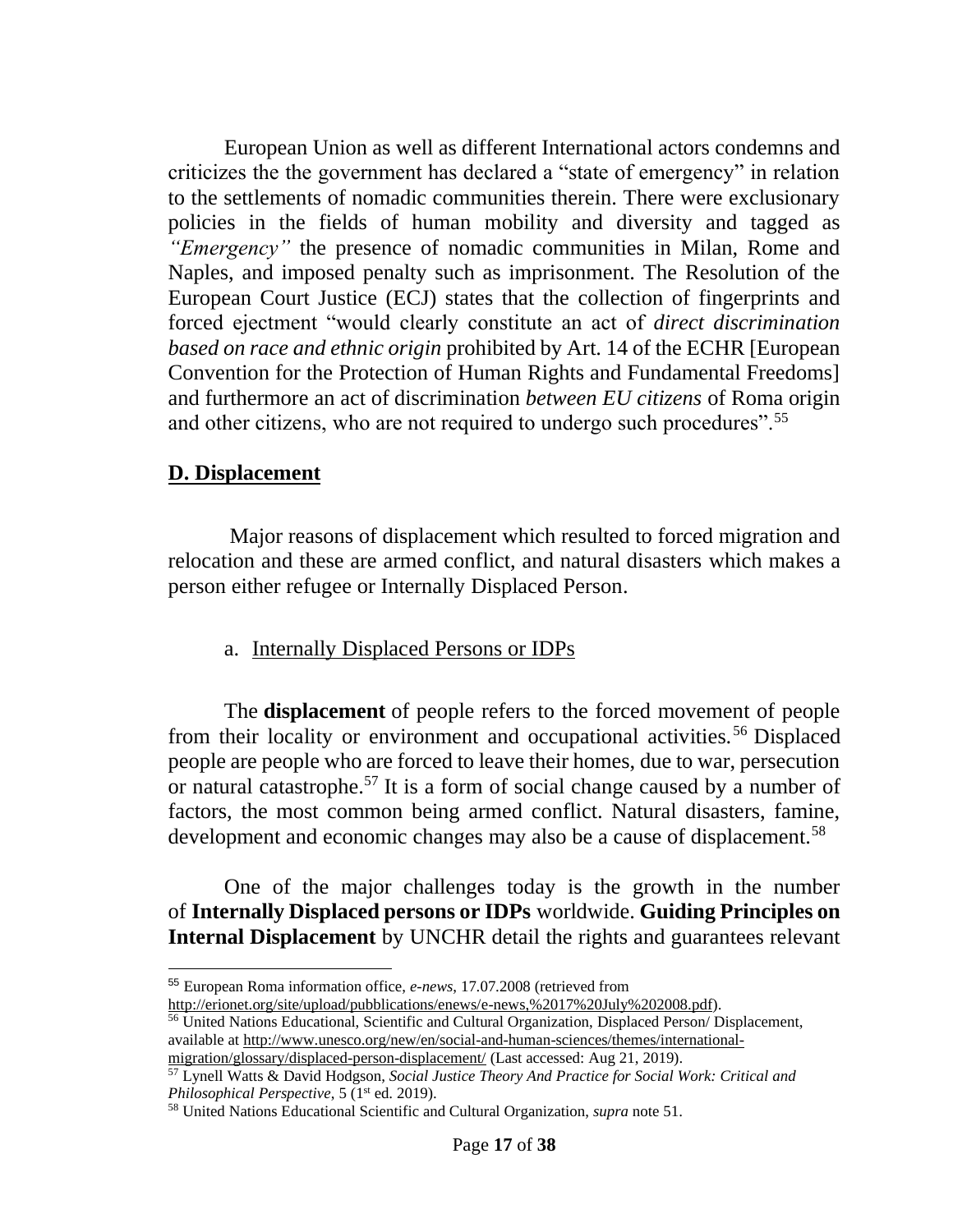to the protection of IDPs from forced displacement to their protection and assistance during displacement up to the achievement of durable solutions.<sup>59</sup> It defines internally displaced persons to be:

"persons or groups of persons who have been forced to flee, or leave, their homes or places of habitual residence as a result of armed conflict, internal strife, and habitual violations of human rights, as well as natural or man-made disasters involving one or more of these elements, and who have not crossed an internationally recognized state border".<sup>60</sup>

b. Causes

One is armed conflict such as in Mindanao.<sup>61</sup> One involving the Moro Islamic Liberation Front (MILF) and a countrywide communist insurgency with the National Democratic Front (NDF) during Marcos' dictatorship.<sup>62</sup> This conflict affected the lives of many indigenous people like the Badjaos who paddled their way out of Mindanao in order to seek the peaceful life they are used to. The case study (Chapter 4) will describe more information about this.

Another is natural disaster. When customary physical and social systems are affected by climate or governance, herders can become 'environmental migrants'**,** forced to migrate away from home territories, a process that often necessitates leaving pastoralism altogether.

c. Internal Displacement

The UN Guiding Principles is an international instrument that is a good source of the States' obligation. There are 3 phases of displacement which

<sup>59</sup> Internal Displacement Monitoring Centre, Guiding Principles, available a[t http://www.internal](http://www.internal-displacement.org/internal-displacement/guiding-principles-on-internal-displacement)[displacement.org/internal-displacement/guiding-principles-on-internal-displacement](http://www.internal-displacement.org/internal-displacement/guiding-principles-on-internal-displacement) (Last accessed: Aug

<sup>21, 2019)</sup>

<sup>&</sup>lt;sup>60</sup> Guiding Principles on Internal Displacement, Introduction (2), June 2001.

<sup>61</sup> BBC, Guide to Philippines conflict, *available at* <https://www.bbc.com/news/world-asia-17038024> (Last accessed: Aug 21, 2019).

<sup>62</sup> Conciliation Resources, History of the Conflict in the Philippines*, available at* [https://www.c](https://www.c-r.org/programme/southeast-asia/philippines-conflict-focus)[r.org/programme/southeast-asia/philippines-conflict-focus](https://www.c-r.org/programme/southeast-asia/philippines-conflict-focus) (Last accessed: Aug 21, 2019).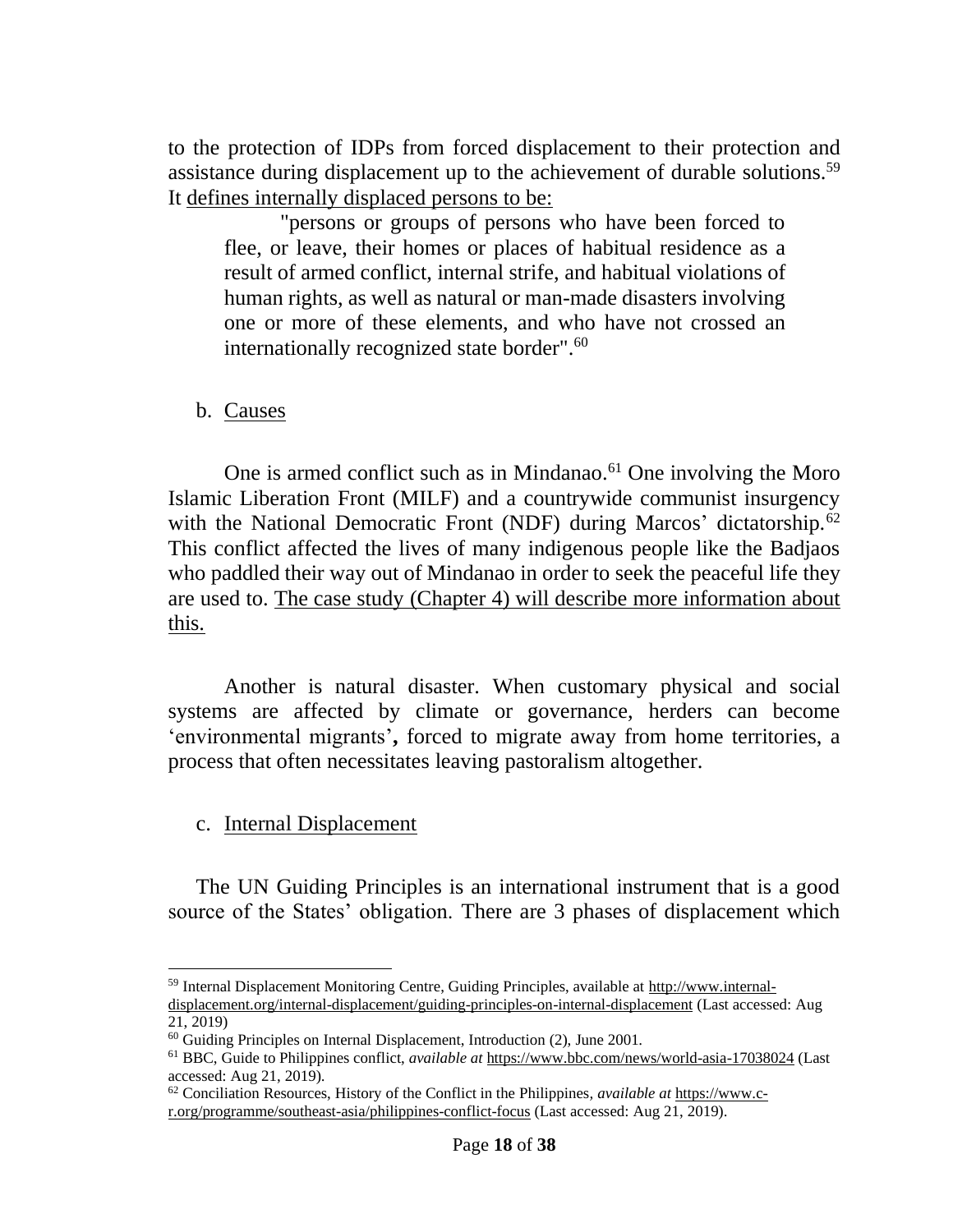corresponds to States' responsibility and obligations to IDPs, they are: a.) **Pre-displacement**; b.) **During displacement**; c.) **Post-displacement**.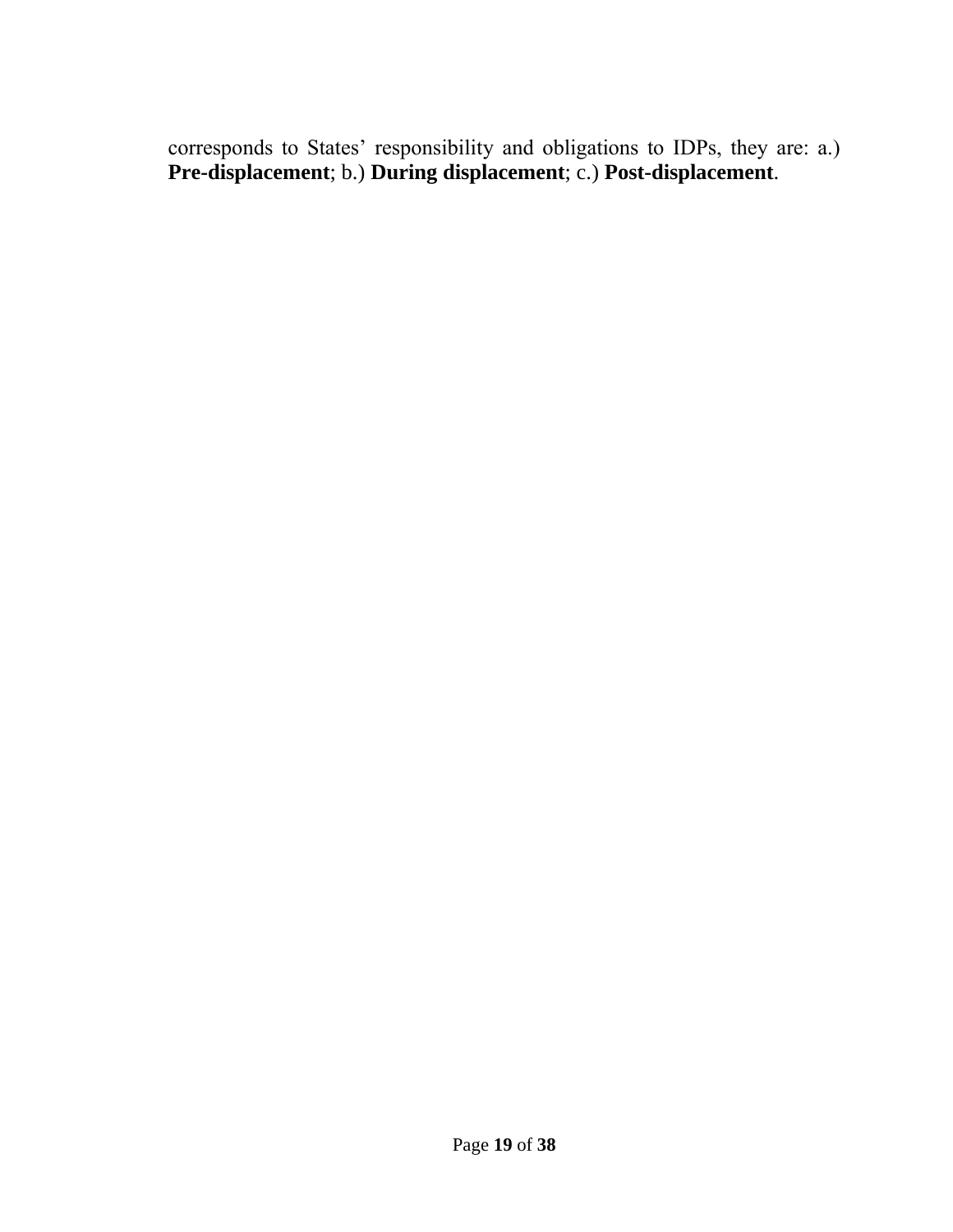# **CHAPTER 3: LEGAL ANALYSIS**

This legal analysis is two-pronged. *First* is the discussion of the inadequacy of domestic law as to protecting cultural integrity specifically freedom of movement of the nomadic indigenous people. *Second* is the discussion the inadequacy of domestic law as to giving rights in cases of displacement of the nomadic indigenous people.

# **A. Freedom of Movement as Cultural Integrity**

Nomadic Indigenous People's mobile way of living is intimately connected with traditional form of landholdings and use of natural resources. One of their practice is shifting cultivation. They use a domain and its resources to utilize it by usufruct (not necessarily ownership), then leave it after some time. Their occupation may be transient, but they are still considered as effective occupier, having legal ties in the relevant period, possessed rights, including some rights relating to the lands through which they migrated.<sup>63</sup>

a. Domestic law as to freedom of movement

The Philippine Constitution *recognizes and promotes the rights of indigenous cultural communities within the framework of national unity and development.<sup>64</sup>* The IPRA provides for the promotion and recognition of the rights of Indigenous Peoples with the so-called four bundles of rights: Rights to Ancestral Domains and Lands; Self-Governance and Empowerment; Social Justice and Human Rights; and Cultural Integrity.

**However, the abovementioned Philippine laws violate the right of cultural integrity of the nomadic indigenous people**. *First,* the failure to comply with the international law and standards constitute a violation of their right to cultural integrity. *Second*, the inadequacy in the Philippine legal framework creates discrimination.

<sup>63</sup> Western Sahara, Advisory Opinion 1975 I.C.J. 12 (Oct. 16) 64PHIL. CONST.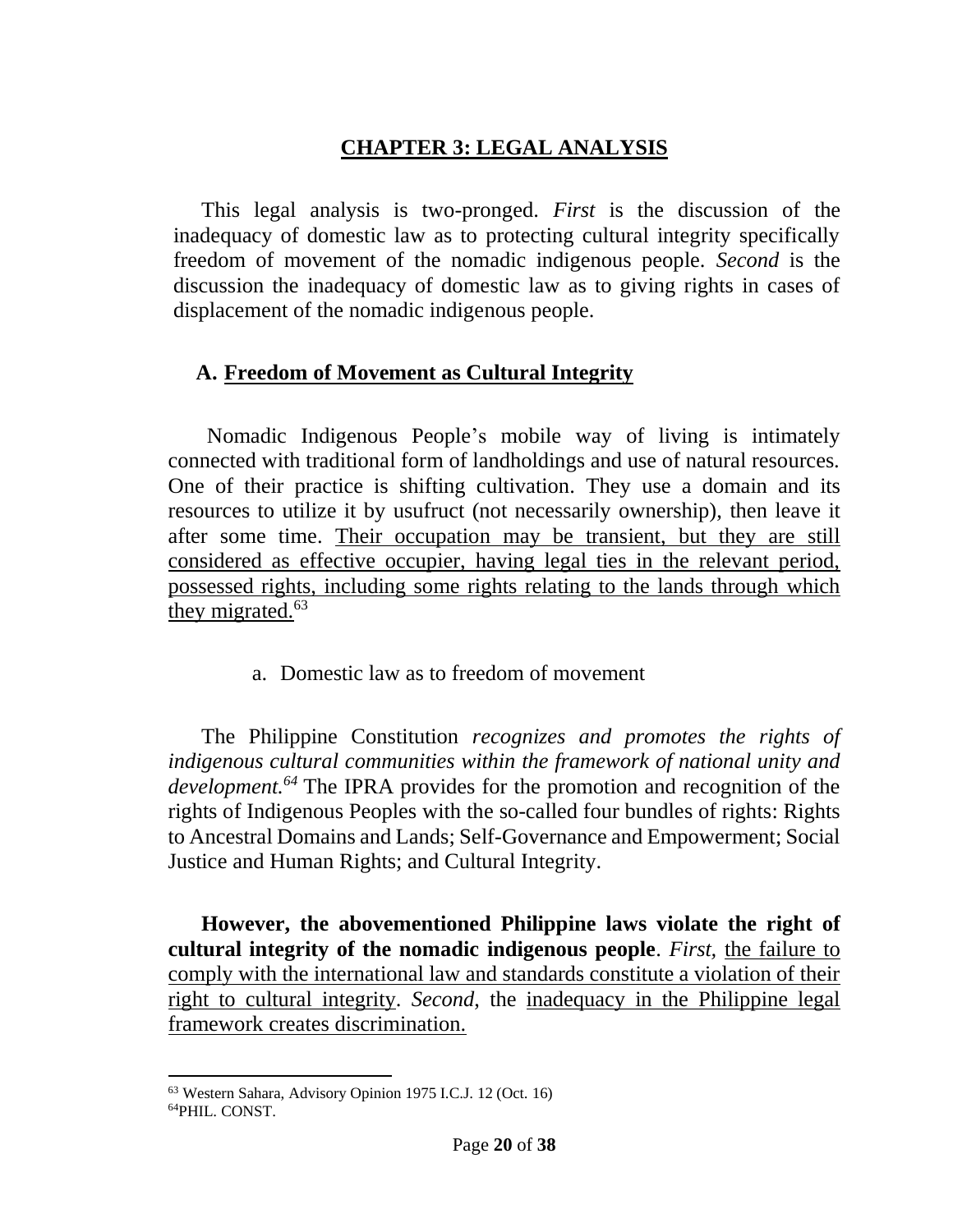IPRA is too general to address the diversity of Indigenous People. It does not define, classify, and narrow down some classes of indigenous people, such as the nomadic and the sedentary indigenous people. The definition and classification would have recognized the nomadic indigenous people's culture and would have afforded protection.

Although IPRA states specifically that land rights are cultural right as it states that ancestral domain are *material bases of cultural integrity,* but it only protects the rights of indigenous people that has a *defined and permanent ancestral domain*. Also, it only protects their cultural rights *within or inside such domain*. As discussed, some nomadic indigenous people view territory as temporary by relying on usufructuary, not necessarily ownership. Also, the definition of ancestral domain in the law *only deals with territorial identities* to be considered as their territories. Without defined domain, they cannot claim cultural and property rights. Even assuming a nomadic has defined domain, when they are outside of it, the law does not recognize their cultural rights as nomadic indigenous people. The law also does not provide *land right as cultural right*, it does not specifically provide for the protection of the Nomadic Indigenous People as to their cultural integrity or way of life as nomads and traditional landholdings. Without such protection, it is difficult to maintain collective identity of an indigenous group because land holding system constitute a cultural aspect of indigenous peoples' cultures. **It is only by recognizing their specific way of life and traditional form of landholdings can they realize freedom of movement as part of their cultural integrity.**

*Rubi vs. Provincial Board of Mindoro* hampers the liberty of nomadic indigenous people as it explained that by living nomadic life they are engaged in the works of destruction and a heavy burden to the State, thus should not be guaranteed liberty.<sup>65</sup> This ruling should be considered obsolete as it was decided in 1919, long before the existence of 1987 Constitution and IPRA which intent is to protect the culture of the Nomadic Indigenous people. Also, the ruling if applied today would not be non-compliant with international law and standard which protects and treats cultural integrity such as the nomadic life as a basic human right.

<sup>65</sup> Rubi vs. Provincial Board of Mindoro, No. 14078. March 7, 1919.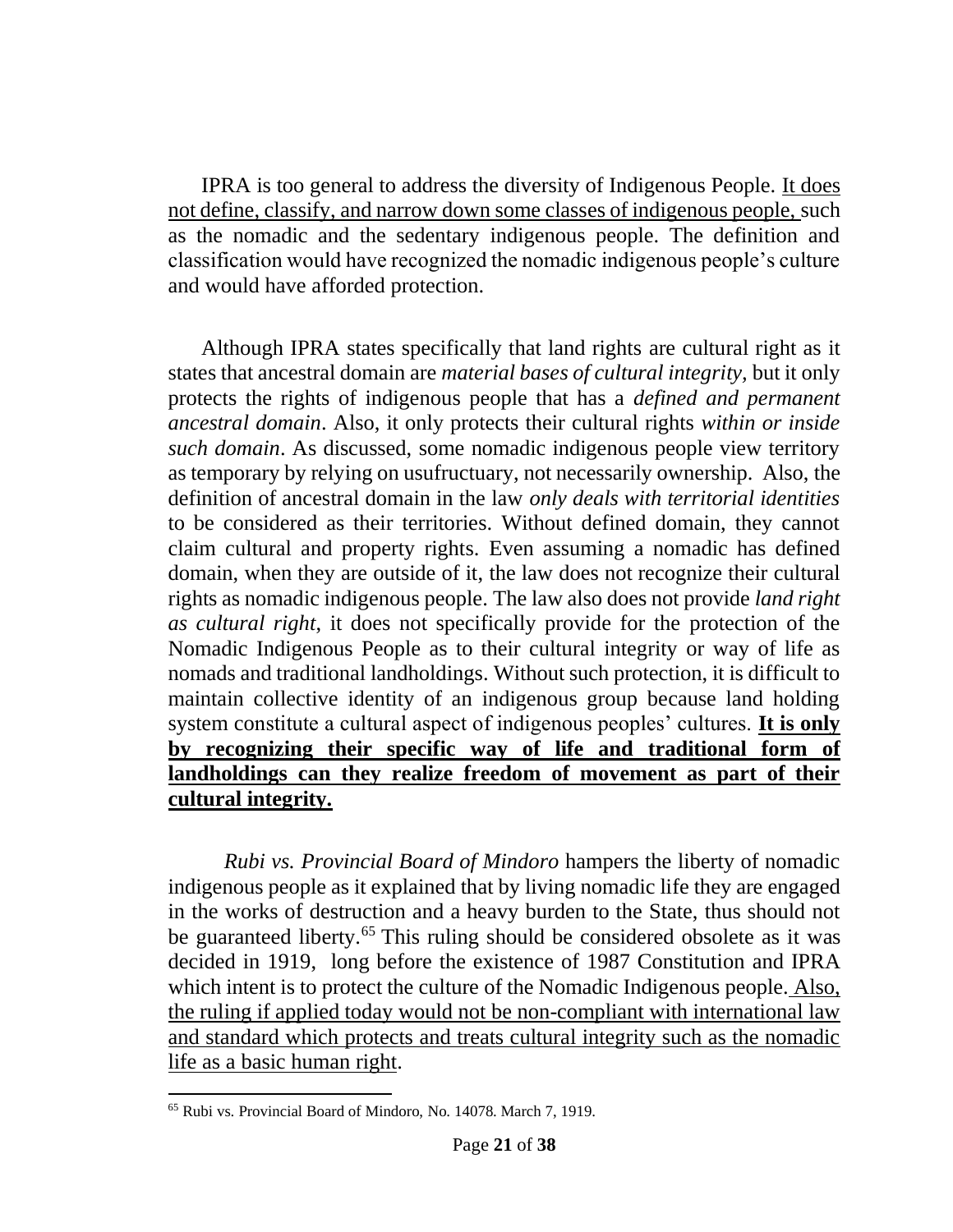Further, other existing Philippine laws such as the informal settlers act does not recognize the rights of the nomadic indigenous people of their specific land holding vis-à-vis their cultural rights. They can be easily tagged as informal settlers subject to eviction, or an intruder if not recognized of their cultural integrity, which is against the very purpose of IPRA and Social Justice and could lead to discrimination when the law turns blind eye as to their culture.

These above cited dilemmas, sprung from the inadequacy of IPRA. It bars the nomadic indigenous peoples' cultural rights and alteration of way of life or forced assimilation. The inadequacy in the law creates discrimination against nomadic indigenous peoples which manifests in various forms, including direct discrimination, where an otherwise neutral policy may have an adverse effect on certain groups, regardless of discriminatory intent or arbitrary decision-making, but the focus is in the discriminatory impact, 66 Similar of what happened in Italy, which will be discussed below.

> b. International Law and Standards as to Freedom of movement as Cultural Right

The International Human Rights Law and Standards requires more. It provides for the protection of nomadic indigenous peoples' rights. International Law recognizes the dual nature of cultural rights which on one hand cover arts, sciences, and local knowledge, while on the other, the term respects cultural differences, which in the legal perspective, provides that culture is a way of talking about collective identities.<sup>67</sup> Under the International Convention on Civil and Political Rights, it states that: "*In those States in which ethnic, religious or linguistic minorities exist, persons belonging to such minorities shall not be denied the right, in community with the other members of their group, to enjoy their own culture, to profess and practice their own religion, or to use their own language*. 68

<sup>66</sup> Stewart vs. Elk Valley Coal Corporation, 2017 SCC 300.

<sup>67</sup> Anaya, S.J. 2001, The Protection of Indigenous People' Rights Over Lands and Natural Resources Under the Inter-American Human Rights System. Harvard Human Rights Journal. 14:33. <sup>68</sup> ICCPR Art 27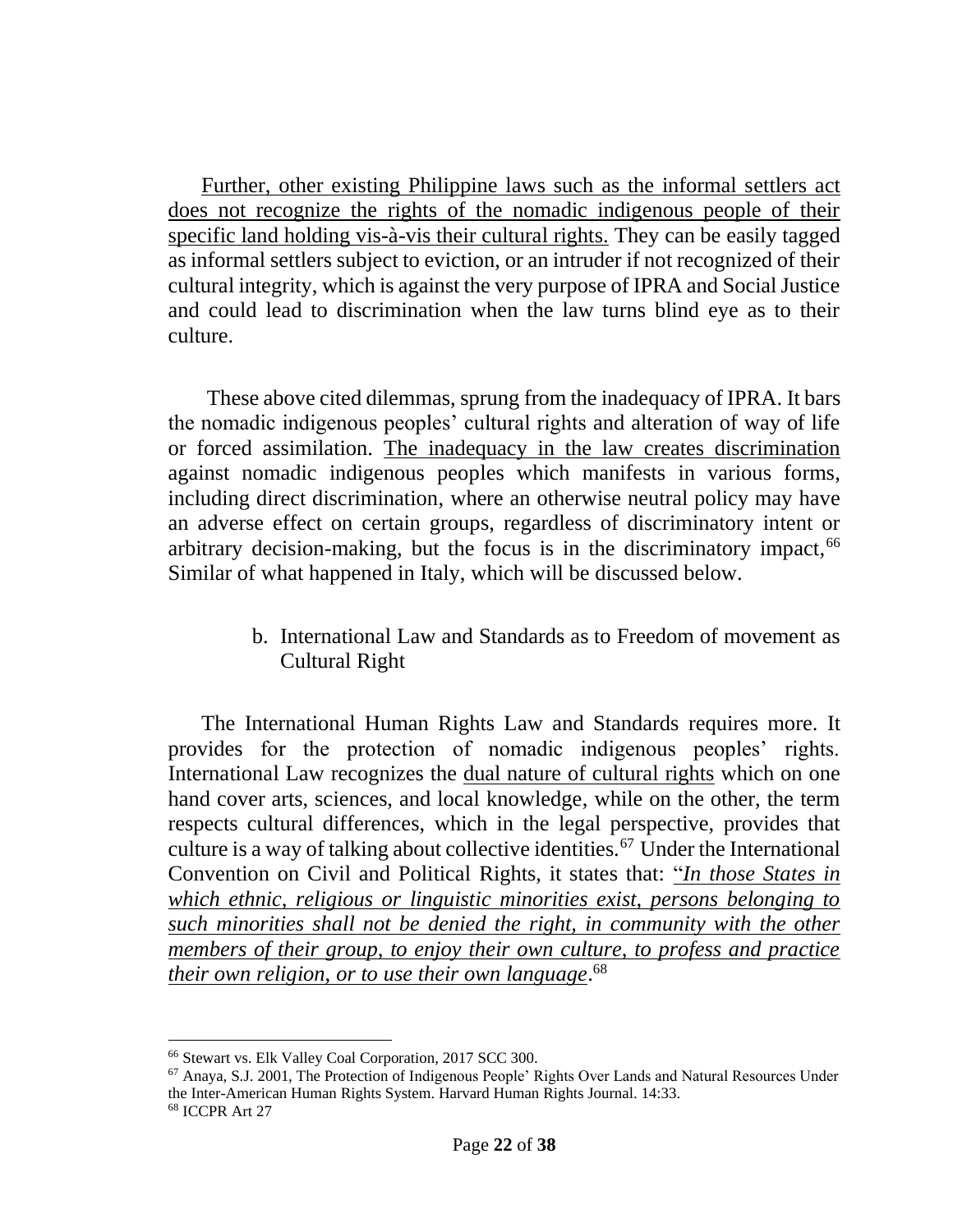Culture is not simply a matter of colorful dances and rituals, nor is it even a framework or context for individual choice. Rather, it is in the product of the association of individuals over time, which in turn shapes individual commitments and gives meaning to individual lives for which individual choice or autonomy may be quite valueless.<sup>69</sup> Culture manifests itself in many forms, including a particular way of life associated with the use of land resources, especially in the case of indigenous peoples. <sup>70</sup> Thus, it encompasses, traditional form of property holdings. Since they are nomadic indigenous people, their traditional form of landholding such as shifting cultivation from one place to other is covered. It necessarily includes *freedom of movement*. They can claim this by collective right which is a concept that emerged because individual human rights do not guarantee adequate protection for indigenous peoples and other minorities exhibiting collective characteristics. These cultural groups face various threats to their livelihoods, to their environments, to their health and to their security, and their very survival may depend upon the recognition and protection of their collective rights. <sup>71</sup> Not only were the indigenous peoples afforded protection, the international community also recognized that these communities enjoy collective rights as a social groups on account of their *distinct characteristics*. 72

There is also rise in the number of international case law that recognized rights as well as demanded protection for the nomadic indigenous people in the international level. In West Sahara case, the ICJ ruled that nomadic indigenous people are "considered as having in the relevant period possessed rights, including some rights relating to the lands through which they migrated." <sup>73</sup> The ICJ added that territories inhabited by nomadic peoples living as "organized societies" were not to be considered empty nor open to state acquisition on the basis of occupation. In doing so, the ICJ rejected the application of an approach based on terra nullius by recognizing that nomadic tribes had legal ties with their territories.

<sup>69</sup> Kukathas, Chandran (1992), *Are there any Cultural Rights*, Political Theory, 1992 (1), 122

<sup>70</sup> General Comment

<sup>71</sup> Friends of the Earth International, Collective Rights, [https://www.foei.org/what-we-do/collective-rights,](https://www.foei.org/what-we-do/collective-rights) Last accessed: Aug. 18,2019.

<sup>72</sup> Atty. Sedfrey M. Candelaria, *Introducing the Indigenous Peoples Rights Act*, Ateneo Law Journal Vol. 47:569, 575, 2002

<sup>73</sup> Western Sahara, Advisory Opinion 1975 I.C.J. 12 (Oct. 16)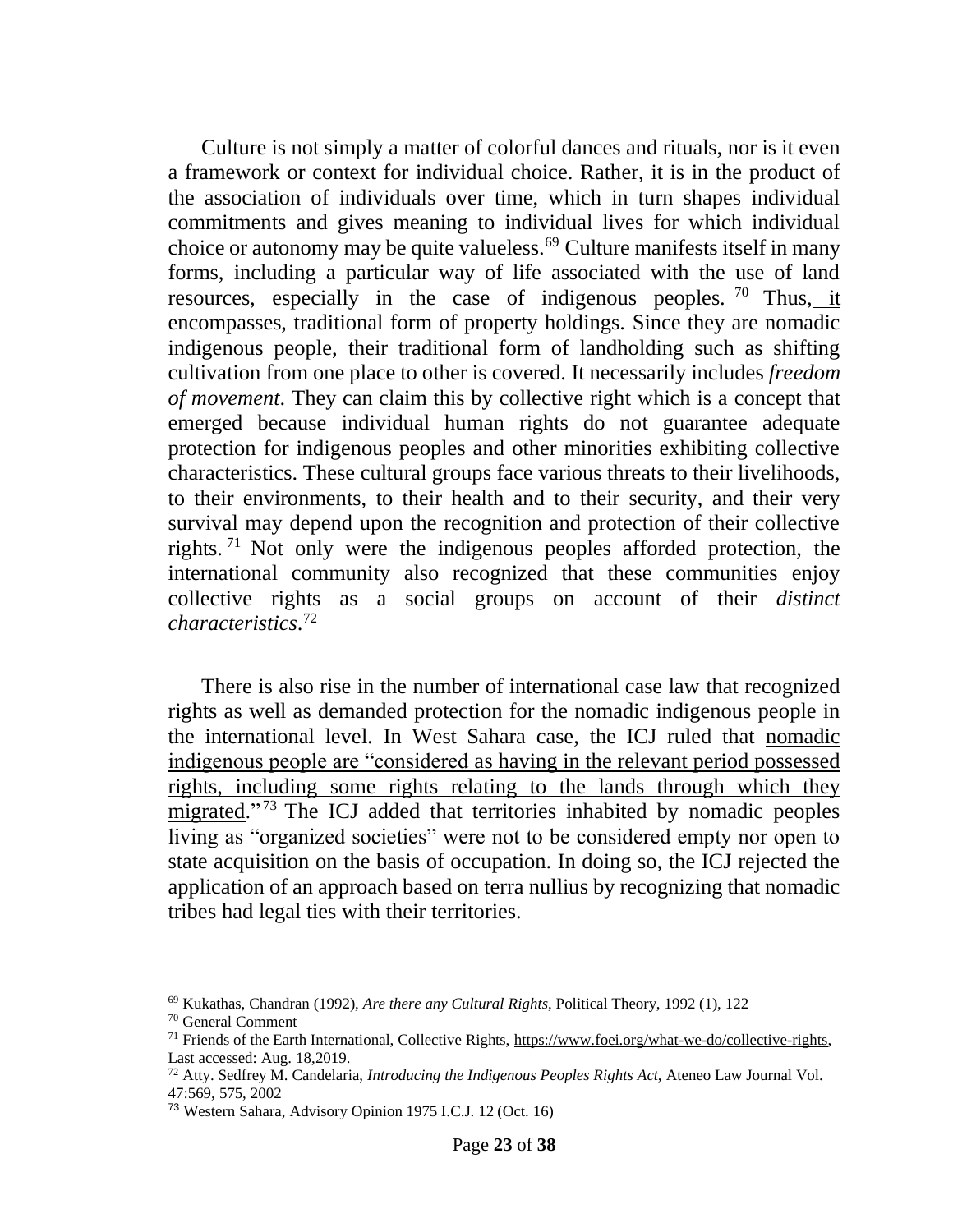In Italy, the European Union as well as different International actors condemns and criticizes when the Italian government declared a "state of emergency" in relation to the settlements of nomadic communities therein. There were exclusionary policies in the fields of human mobility and diversity and tagged as *"Emergency"* the presence of nomadic communities in Milan, Rome and Naples, and imposed penalty such as imprisonment. The Resolution of the European Court Justice (ECJ) states that the collection of fingerprints and forced ejectment of nomadic communities "would clearly constitute an act of *direct discrimination based on race and ethnic origin*  prohibited by Art. 14 of the ECHR [European Convention for the Protection of Human Rights and Fundamental Freedoms] and furthermore an act of discrimination *between EU citizens* of Roma origin and other citizens, who are not required to undergo such procedures".<sup>74</sup>

The preservation of the culture of indigenous people was championed in various international case law and anchored the decision in the Article 27 of ICCPR which protects the *cultural way of life of indigenous people* in connection with land rights. A case warned that any future approval of large scale mining activities in the area used for reindeer herding may constitute a violation of a minority's right to enjoy culture. <sup>75</sup> Another case states that Canada had violated minority rights under Article 27 of the ICCPR by allowing the provincial government to sign industrial development leases on traditional native lands and held that historic inequities and recent developments on the Band's traditional lands threatened the Band's way of life and culture, and constituted a violation of article 27 as long as they continued.<sup>76</sup> It was also emphasized that in order to comply with article 27, measures affecting the economic activities of Indigenous people (Maori) must be carried out in a way that the authors continue to enjoy their culture, and profess and practice their religion in community with other members of their  $\text{group.}^{77}$ 

Another international instrument, ILO Convention No. 169 stresses in article 2 that governments must assume responsibility for developing

<sup>76</sup> Lubico Lake Band vs. Canada

<sup>74</sup> European Roma information office, supra note 55.

<sup>75</sup> Länsman et al v Finland, United Nations Human Rights Committee, (13 February 2013), available at [https://www.escr-net.org/caselaw/2006/lansman-et-al-v-finland-communication-no-5111992-un-gaor-](https://www.escr-net.org/caselaw/2006/lansman-et-al-v-finland-communication-no-5111992-un-gaor-52nd-session-un-doc-ccpr-c-52d)[52nd-session-un-doc-ccpr-c-52d.](https://www.escr-net.org/caselaw/2006/lansman-et-al-v-finland-communication-no-5111992-un-gaor-52nd-session-un-doc-ccpr-c-52d)

<sup>77</sup> Apirana Mahuika vs. New Zealand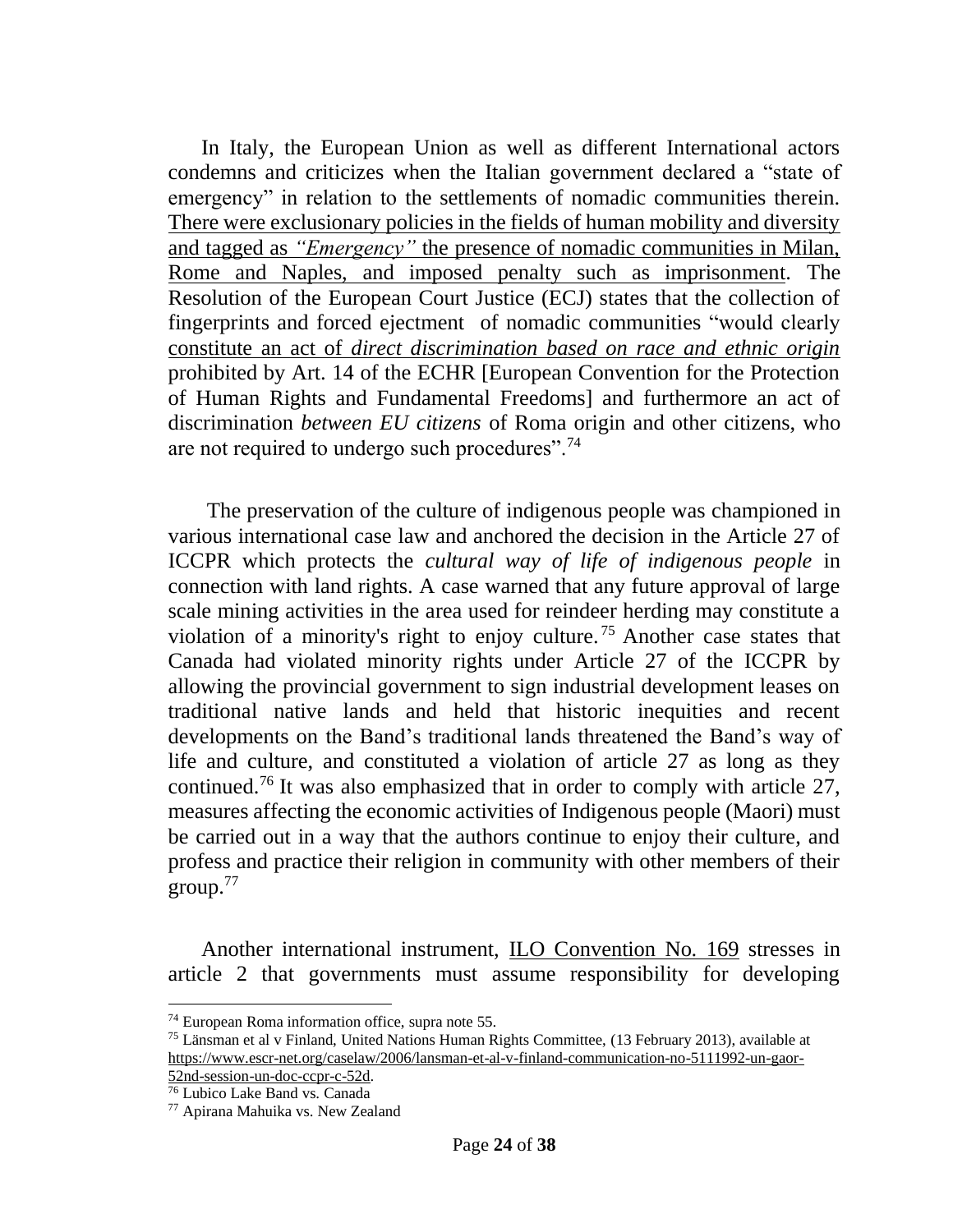coordinated actions, with the participation of the indigenous peoples, to protect the latter's rights and guarantee respect for their integrity which include measures to ensure that they enjoy the same rights and opportunities as all other members of the population, on an equal basis. Also, it must promote the full realization of the rights of these peoples, and help eliminate socioeconomic differences.<sup>78</sup>

The right to free movement is highly valued right in international law. However, just like every right, it is not absolute. Concededly, these rights may be subject to limitations on the grounds of public policy, public security and public health. These derogations on the grounds of public policy or public security must be interpreted restrictively and its scope cannot be determined unilaterally by each member state without being subject to control by the institutions of the Community. It must be taken into consideration the culture of communities. First, there must be recognition of cultural integrity if not under the limitations. Second, there must be regulation, if needed. The inadequacy in the national law in recognizing the cultural right of the nomadic indigenous people outside their ancestral domain would not comply with the international standards. With that, there is a possibility that those gaps would leave the specific situation of nomadic indigenous people as unrecognized and in might be discriminatory if there would be future legislations.

# **B. Right in case of Displacement**

The second aspect of this analysis is the displacement due to factors outside their control such as armed conflict, man-made or natural disasters causing the involuntary movements of the nomadic indigenous people. Nomadic, although transitory occupier of territory can also be victim of displacement. As stated earlier that in the relevant period they possessed rights, including some rights relating to the lands through which they migrated.<sup>79</sup>

IPRA provides rights in case of displacement of the indigenous people as a result of natural catastrophes, and that the State shall endeavor to resettle the displaced ICCs/IPs in suitable areas where they can have temporary life

<sup>78</sup> Art.2, ILO Convention 169

<sup>79</sup> Western Sahara, Advisory Opinion 1975 I.C.J. 12 (Oct. 16)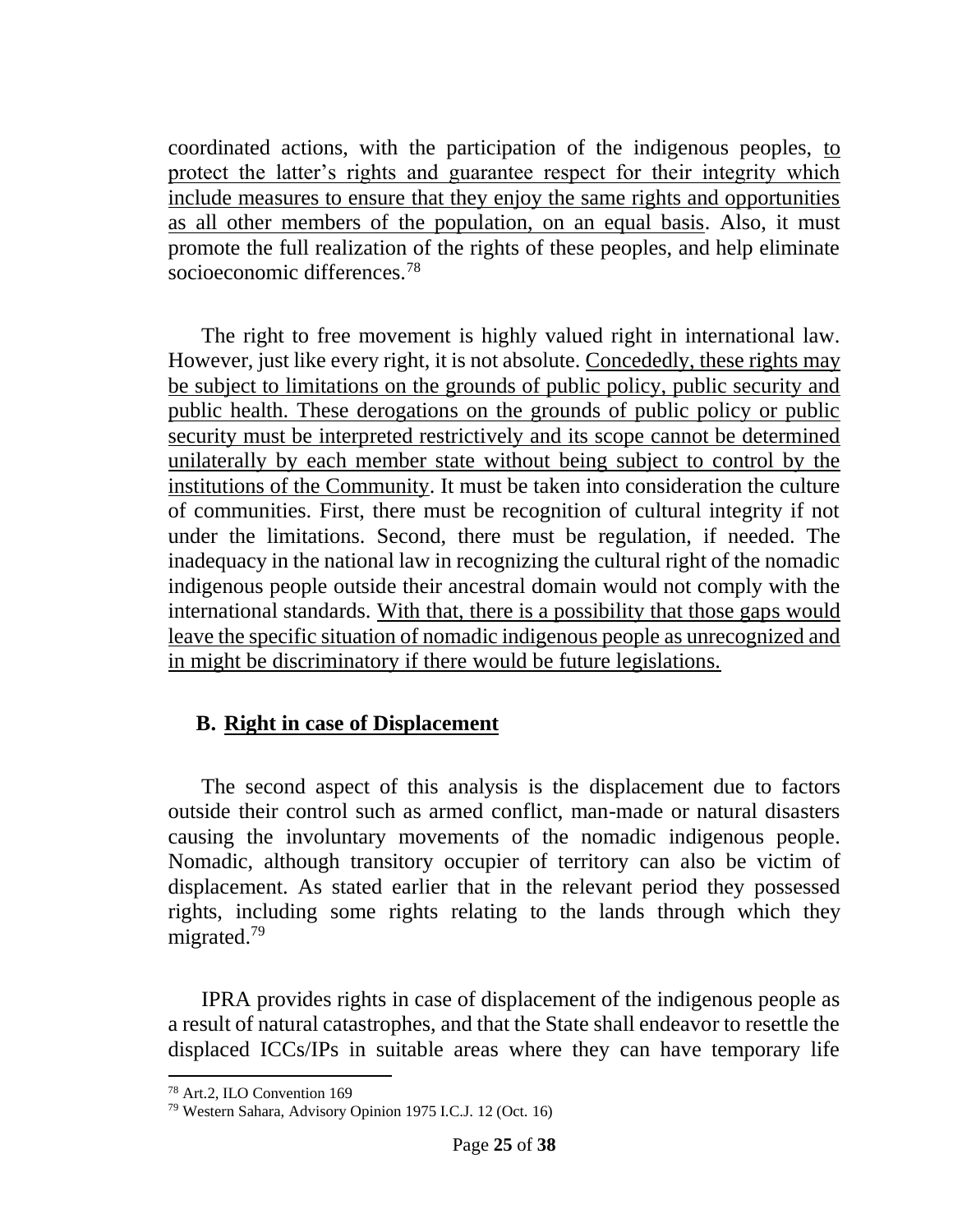support systems. <sup>80</sup> It also has provision about armed conflict, which provides for the special protection of indigenous people in case of armed conflict to not be recruited in the armed forces.

**However, the abovementioned Philippine laws violate the right in cases of displacement of the nomadic indigenous people**. *First,* the failure to comply with international law and standards constitutes a violation of their right in cases of displacement. *Second*, the inadequacy in the Philippine legal framework creates discrimination.

This national law again addresses limited situations. The provision pertaining to the right in case displacement under Philippine law only addresses the displacement due to natural catastrophes. It does not include displacement due to armed conflict. Also, it only provides for the right in case of displacement when the resettlement was made only by the State and does not provide for the right when the displaced indigenous people flee or voluntary relocate themselves in cases of armed conflict and natural disaster.

Although IPRA has provision about armed conflict, it just merely provides that International Humanitarian Law (IHL) such as Geneva Convention of 1949 will be applied in case of armed conflict. <sup>81</sup> Such can be subjected to cultural relativism. Further, it says nothing about how armed conflict will be addressed based specifically to nomadic or to indigenous people in general. It also does not state how our own specific national government agencies will act in case of armed conflict because it merely provides that IHL will apply.

The danger in such inadequacy in the law is that the nomadic indigenous people who are the victims of displacement due to armed conflict will not be able to avail the rights granted by IPRA because such law only acknowledges rights because of natural disasters, as exemplified in Chapter 4 Case Study. Also, there is danger when the law only speaks of the relocation made by the State, and not by themselves or when they do *voluntary relocation* due to calamities or armed conflict. They can be easily subjected to ejectment and tagged as informal settlers. These inadequacy with the domestic law is addressed by the human right international instruments.

<sup>80</sup> Sec. 79(d), IPRA

<sup>81</sup> Sec. 22, IPRA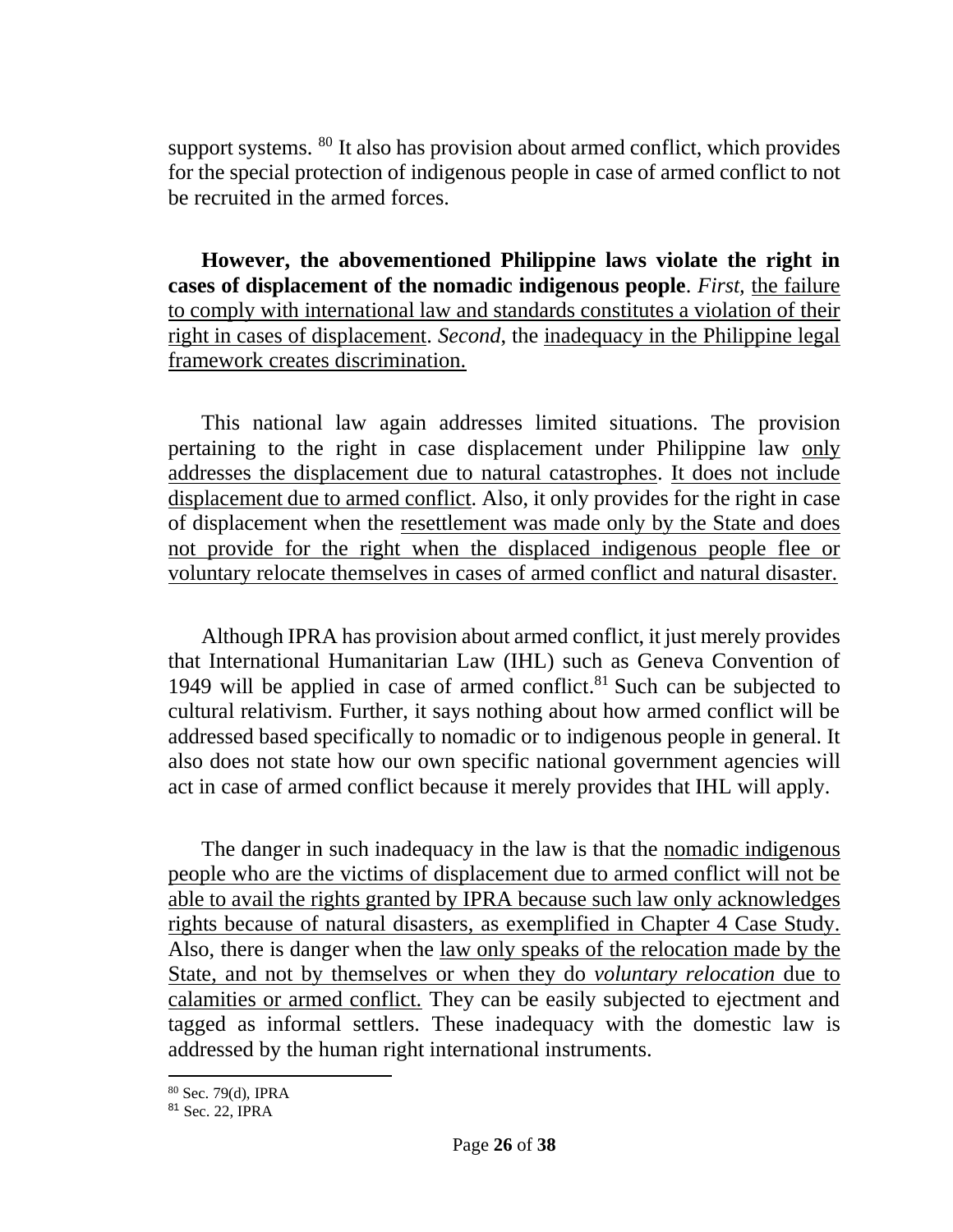Nomadic indigenous people who have been a victim of displacement whether because of armed conflict or natural disaster become an *internally displaced person* (IDPs). The international human rights instruments are comprehensive in recognizing and protecting the rights of IDPs. The International Covenant on Civil and Political Rights (ICCPR), which relates to life, liberty and security of the person, as well as the rights associated with participation in national public life; The International Covenant on Economic, Social and Cultural Rights (ICESCR), concerned with rights in respect of family, education, work, adequate shelter, food and clothing and healthcare.

United Nations defined **displacement** of people refers to the forced movement of people from their locality or environment and occupational activities.<sup>82</sup> Displaced people are people who are forced to leave their homes, due to war, persecution or natural catastrophe.<sup>83</sup> It is a form of social change caused by a number of factors, the most common being armed conflict. Natural disasters, famine, development and economic changes may also be a cause of displacement.<sup>84</sup>

The UN crafted the **Guiding Principles on Internal Displacement**. It represents the international normative standard for efforts to address internal displacement and was recognized as "important international framework for the protection of internally displaced persons". It outlines the protections available to IDPs. They detail the rights and guarantees relevant to the protection of IDPs from forced displacement to their protection and assistance during displacement up to the achievement of durable solutions.<sup>85</sup> It defined IDPs as *"persons or groups of persons who have been forced to flee, or leave, their homes or places of habitual residence as a result of armed conflict, internal strife, and habitual violations of human rights, as well as natural or* 

<sup>83</sup> LYNELL WATTS & DAVID HODGSON, SOCIAL JUSTICE THEORY AND PRACTICE FOR

<sup>82</sup> United Nations Educational, Scientific and Cultural Organization, Displaced Person/Displacement, available at [http://www.unesco.org/new/en/social-and-human-sciences/themes/international](http://www.unesco.org/new/en/social-and-human-sciences/themes/international-migration/glossary/displaced-person-displacement/)[migration/glossary/displaced-person-displacement/](http://www.unesco.org/new/en/social-and-human-sciences/themes/international-migration/glossary/displaced-person-displacement/) (Last accessed: Aug 21, 2019).

SOCIAL WORK: CRITICAL AND PHILOSOPHICAL PERSPECTIVE, 5 (1<sup>st</sup> ed. 2019).

<sup>84</sup> United Nations Educational Scientific and Cultural Organization, *supra* note 51.

<sup>85</sup> Internal Displacement Monitoring Centre, Guiding Principles, available a[t http://www.internal](http://www.internal-displacement.org/internal-displacement/guiding-principles-on-internal-displacement)[displacement.org/internal-displacement/guiding-principles-on-internal-displacement](http://www.internal-displacement.org/internal-displacement/guiding-principles-on-internal-displacement) (Last accesed: Aug 21, 2019)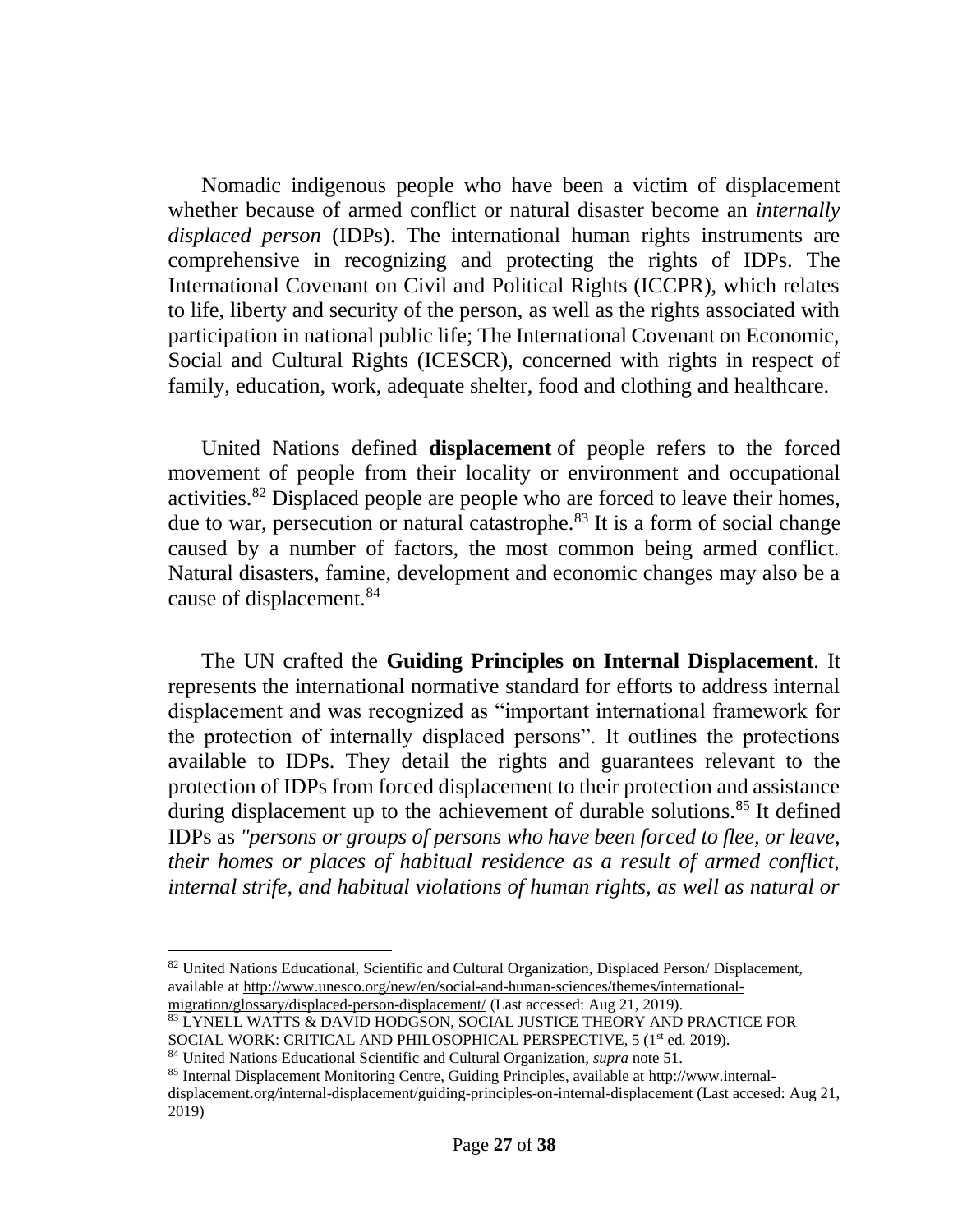*man-made disasters involving one or more of these elements, and who have not crossed an internationally recognized state border".<sup>86</sup>*

The Guiding Principles also provides for the internal displacement consists of a *three-phase process*: Pre-displacement, when the State's focus should be on *preventing* the causes leading to displacement from occurring; During displacement, when the focus should be on *protection and assistance* for IDPs and affected communities, as well as steps to resolve the circumstances originally leading to displacement; Post-displacement, after such circumstances have been resolved, when the focus should be on finding *durable solutions* for the affected IDPs, delivering development and humanitarian assistance and building sustainable livelihoods. One of the key features of post-displacement is that IDPs have the right to choose between returning to their homes or settling in another part of the country (including integration within their new communities).<sup>87</sup>

The above cited international human rights instruments are more inclusive and encompassing in recognizing who are the victims of displacement because it comprehensively includes more relevant factors of displacement, unlike the domestic law. The standard rights granted and provided by the international instruments would ideally aid the underlying emergency of the nomadic indigenous people by detailing every aspect and stages of the situation and the corresponding rights. There are also provisions about the need for different government agencies to coordinate with each other to prevent, assist, and provide durable solutions in case of displacement. However, these standards are not met by the domestic law.

<sup>86</sup> Guiding Principles on Internal Displacement, Introduction (2), June 2001.

<sup>87</sup> Principle 28, Guiding Principles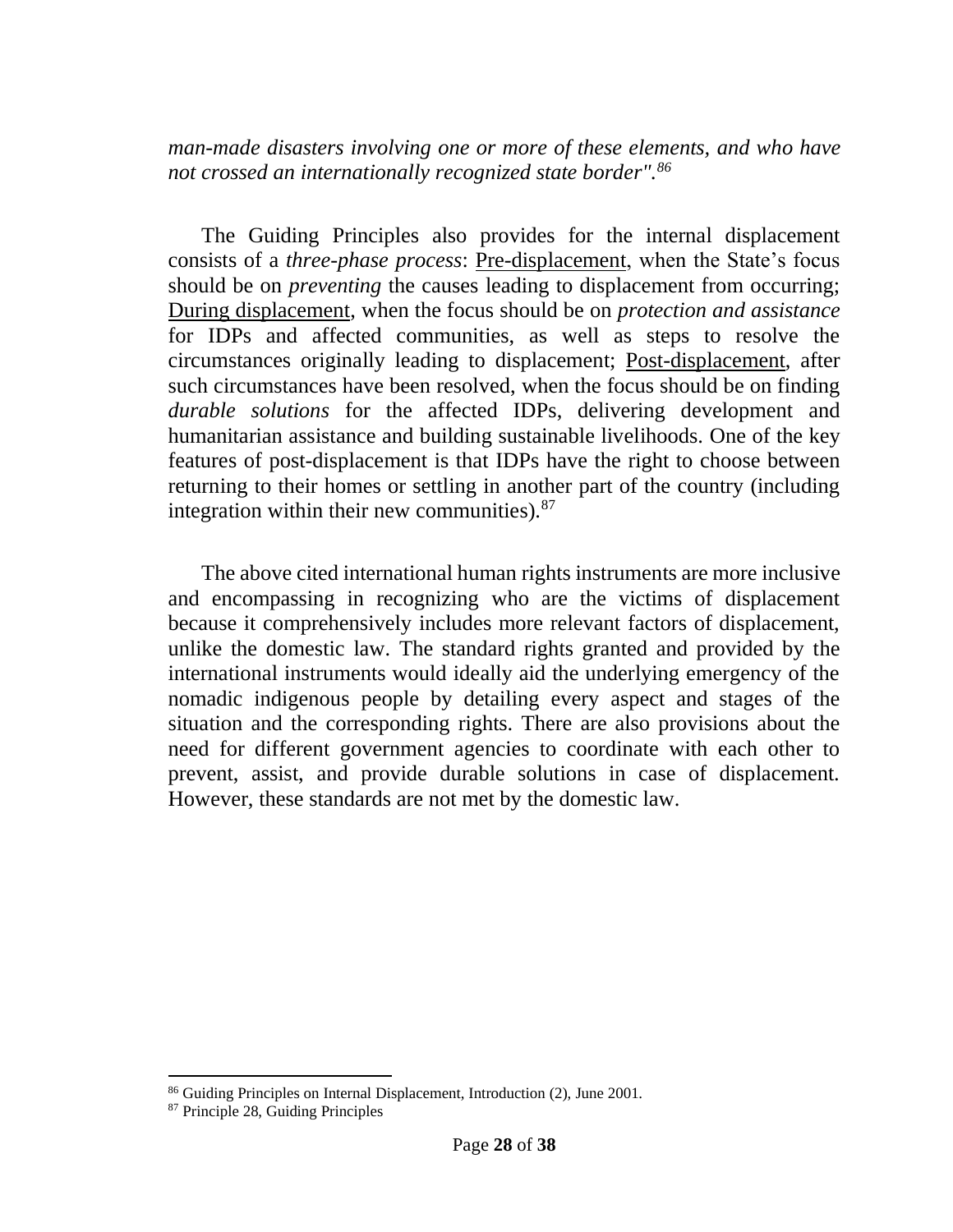# **CHAPTER 4: CASE STUDY**

This is a case study about the displacement of Badjao Cultural Community of Barangay Malitam, Batangas City, nomadic indigenous people originally from Basilan in Mindanao. Meant to reinforce legal analysis and to solidify the conclusion and recommendation of the next chapters.

Sonny Alimane the Chieftain and a member of the Badjao Cultural Community in Barangay Malitam, Batangas City was the interviewee and he comprehensively shared in detail their displacement in Basilan and their perilous journey to Batangas to seek a perfect settling ground. **(See Annex A)**

Sonny and his family originated from Lamitan, Basilan in Mindanao where their life was prosperous until the armed conflict took place at the time of Marcos regime. The conflict was between the then government and the armed group led by Misuari. Their safety and livelihood were in great danger as they were often caught in crossfires. Since a typical Badjao house were stilt huts or boat houses on shallow waters, sometimes they would just dive in the water to hide from the war. During that time, they would be relocated from time to time having no permanent place.

The armed conflict persisted, so from their province they travelled to Zamboanga using, paddling and rowing their old boats. Upon their arrival they sold the boat so they can ride a ship to Cebu. When they arrived there, they stayed there for three months. They planned to go back to their province, but the armed conflict is not yet over. They just instead bought small boats that they can use to move to a place where they can live peacefully and economically.

From Cebu they paddled again and that led them to Dimasalang, Masbate. They did not stay there, so they travelled again. Using their boats again, they travelled to Batangas passing through Sorsogon. In 1989, they went back to Dimasalang, Masbate, and then back to Batangas. It took a year of going to and from Batangas. They settled in Sta. Clara. Batangas but they were paid to leave the place because of construction of a big company, so they were relocated to Brgy. Simlong. They were settled in Brgy. Simlong, when they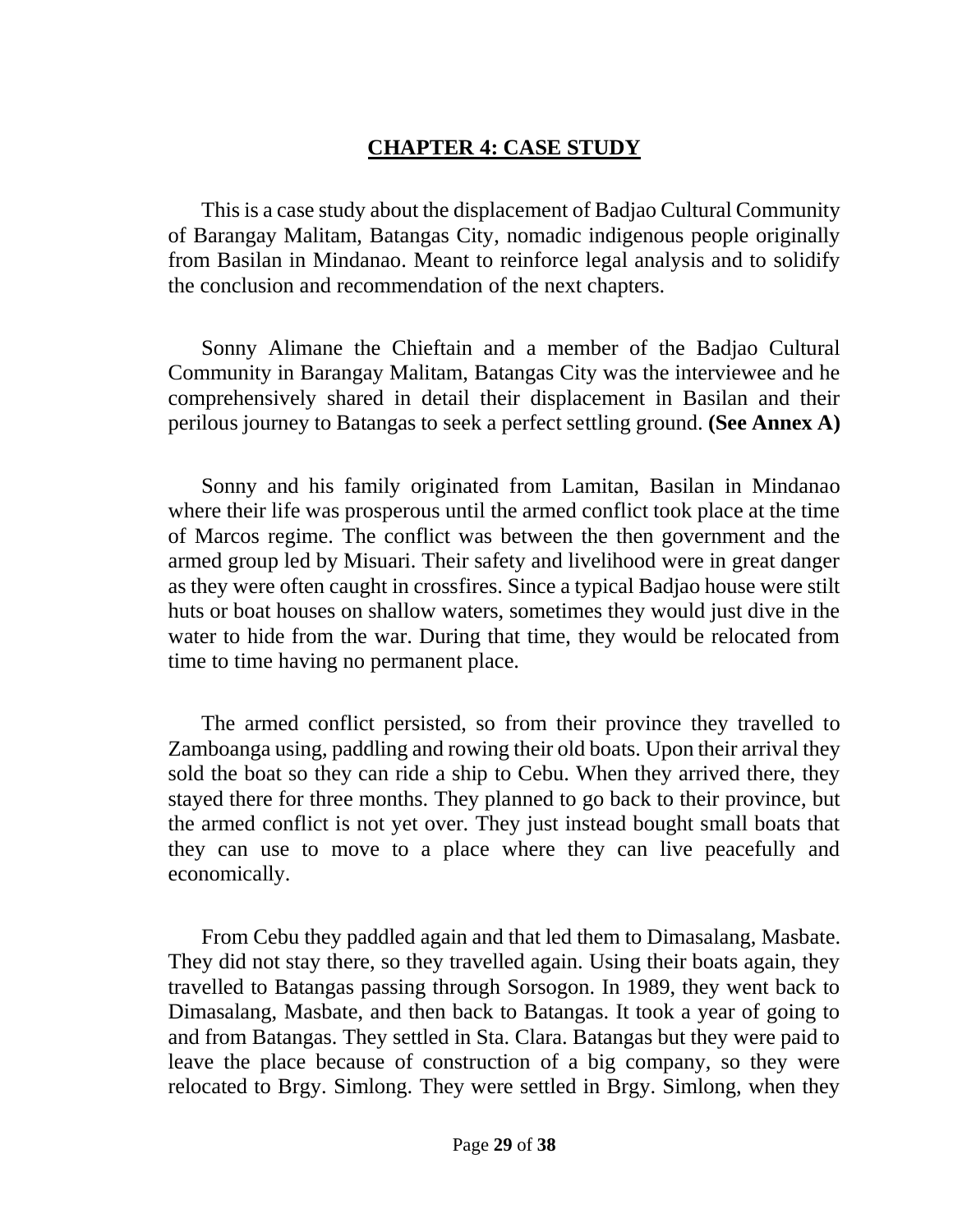were again paid to leave the place, this time, for 5000 pesos. Then, they arrived in Barangay Malitam where they are currently settled.

Through their journey of going to different provinces, they experienced a lot of typhoons. Sometimes, they have to ask for alms when they ran out of food.

It was in 1982 when the first families of Badjaos first set foot in Batangas. One of them was the family of the interviewee. They are now settling at Sitio Badjaowan, Barangay Malitam which is owned by the government.

The Philippine law could hardly reach and address the situations of Sonny Alimane and the rest of Badjao Cultural Community of Barangay Malitam. The IPRA only provides for the right in case of displacement due to natural catastrophe and that it should be the State that shall provide for relocation. The provisions of IPRA are inadequate to recognize the right in case of displacement of nomadic indigenous people *due to armed conflict.* It is also inadequate in recognizing the situations where the victims of displacement were the one who voluntarily relocate themselves instead of the State. The law also does not include the rights during and after displacement, which should be focused on the right to durable solutions to assist and protect them. One of which is to stay in right to choose between returning to their homes or settling in another part of the country including integration within their new communities, without it they could be easily regarded as informal settlers or intruder and can be easily be subjected to ejectment, thus the cycle of displacement goes on. The law fails to address the specific situation of Sonny Alimane and the whole Badjao Cultural Community in Malitam, Batangas whose rights may not have been recognized were it not for the tolerance and gratuity of the local government. The cultural integrity cannot be protected as they are outside their ancestral domain, have the law been specific, they could have been protected and to insulate them against discrimination.

The international framework is comprehensively applicable to the situation of such community. The definition of displacement is not only limited to the occurrence of natural catastrophes, but also includes armed conflict. It also provides that when Internally Displaced Person flees from their homes they could relocate when the emergency occurred even without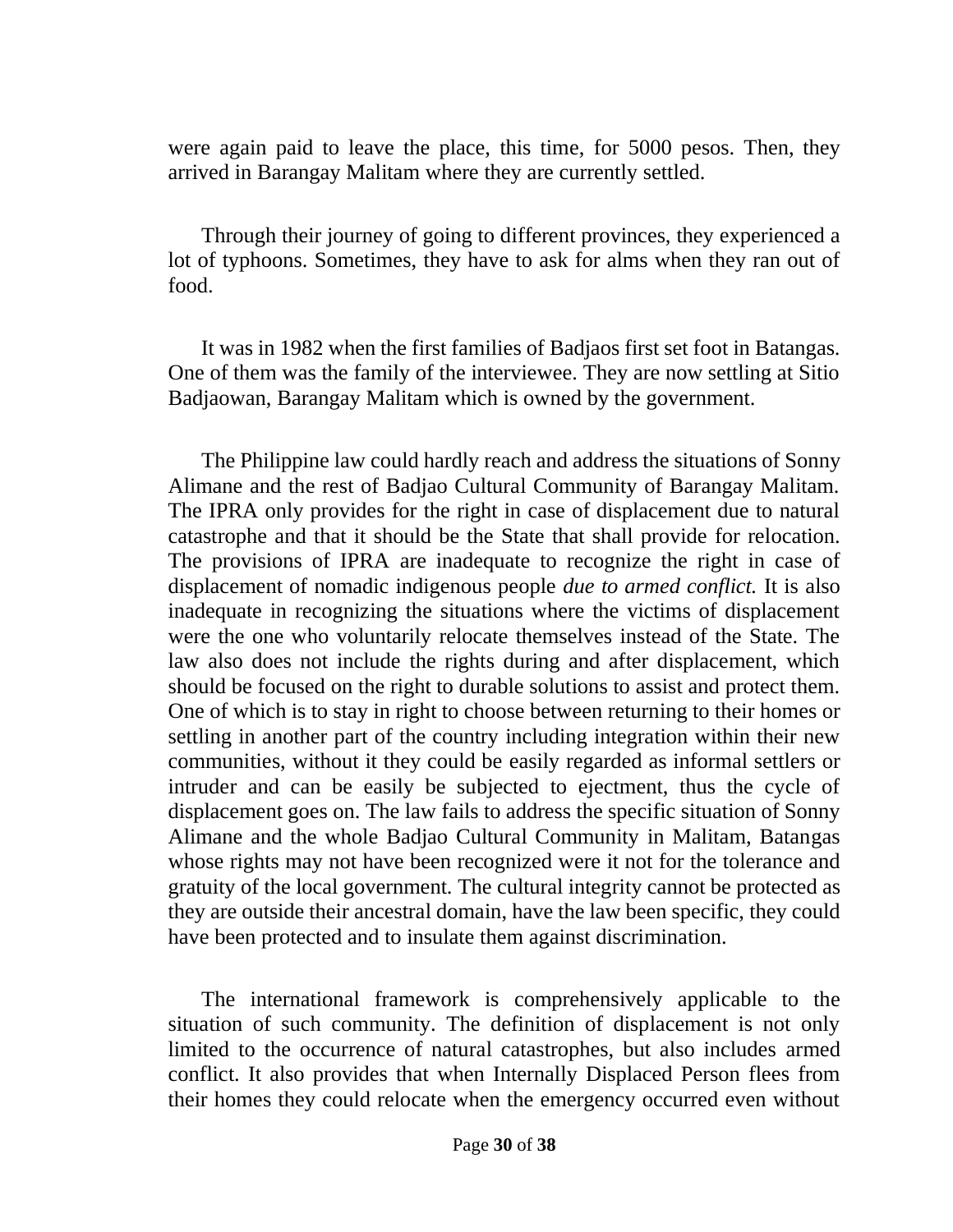State's intervention. The Guiding Principle also discussed in the preceding chapter would have adequately provided for their protection before, during, or after displacement. Pre-displacement provisions would have compelled the State to prevent the situations leading to the displacement. During the displacement, a displaced and affected communities could have asserted *protection and assistance*, as well as steps to resolve the circumstances originally leading to displacement; After displacement, circumstances could have been resolved, and finding *durable solutions* for the affected IDPs, delivering development and humanitarian assistance and building sustainable livelihoods. One of the key features of post-displacement is that IDPs have the right to choose between returning to their homes or settling in another part of the country (including integration within their new communities).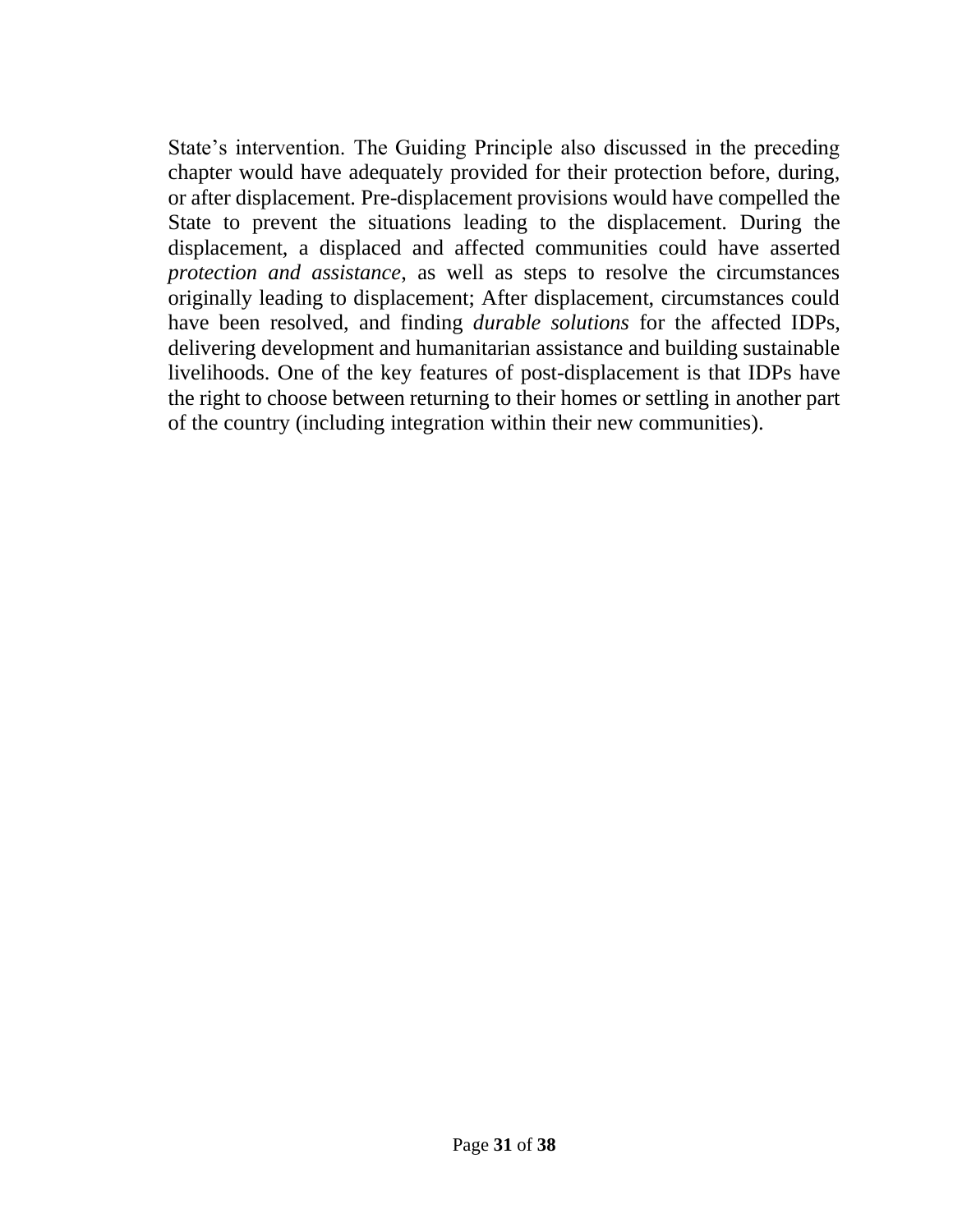# **CHAPTER 5: CONCLUSION**

The right to Cultural Integrity and rights in cases of Displacement of the Nomadic Indigenous Peoples are violated by Philippines' failure to comply with obligations under International Law and standards. Such noncompliance itself constitutes a violation. Current Philippine laws are inadequate and hardly reach the situations that are addressed by international laws. Further, the such failure to comply creates a distinct form of discrimination against a group of people.

Cultural Integrity as protected by the International Law is not protected in the Philippines as can be gleaned from its current legal framework. Further, the inadequacy in domestic law is discriminatory as to their cultural rights. Not to mention that they could easily be subjected to ejectment which is contrary to international laws and standards.

In case of displacement, national law fails to comply with international law. Domestic law addresses limited situations and is inadequate. International human rights instruments are more inclusive and encompassing in recognizing who are the victims of displacement because it comprehensively includes more relevant factors of displacement, unlike the domestic law. The standard rights granted and provided by the international instruments would ideally aid the underlying emergency of the nomadic indigenous people, however, these standards were not met by the domestic law.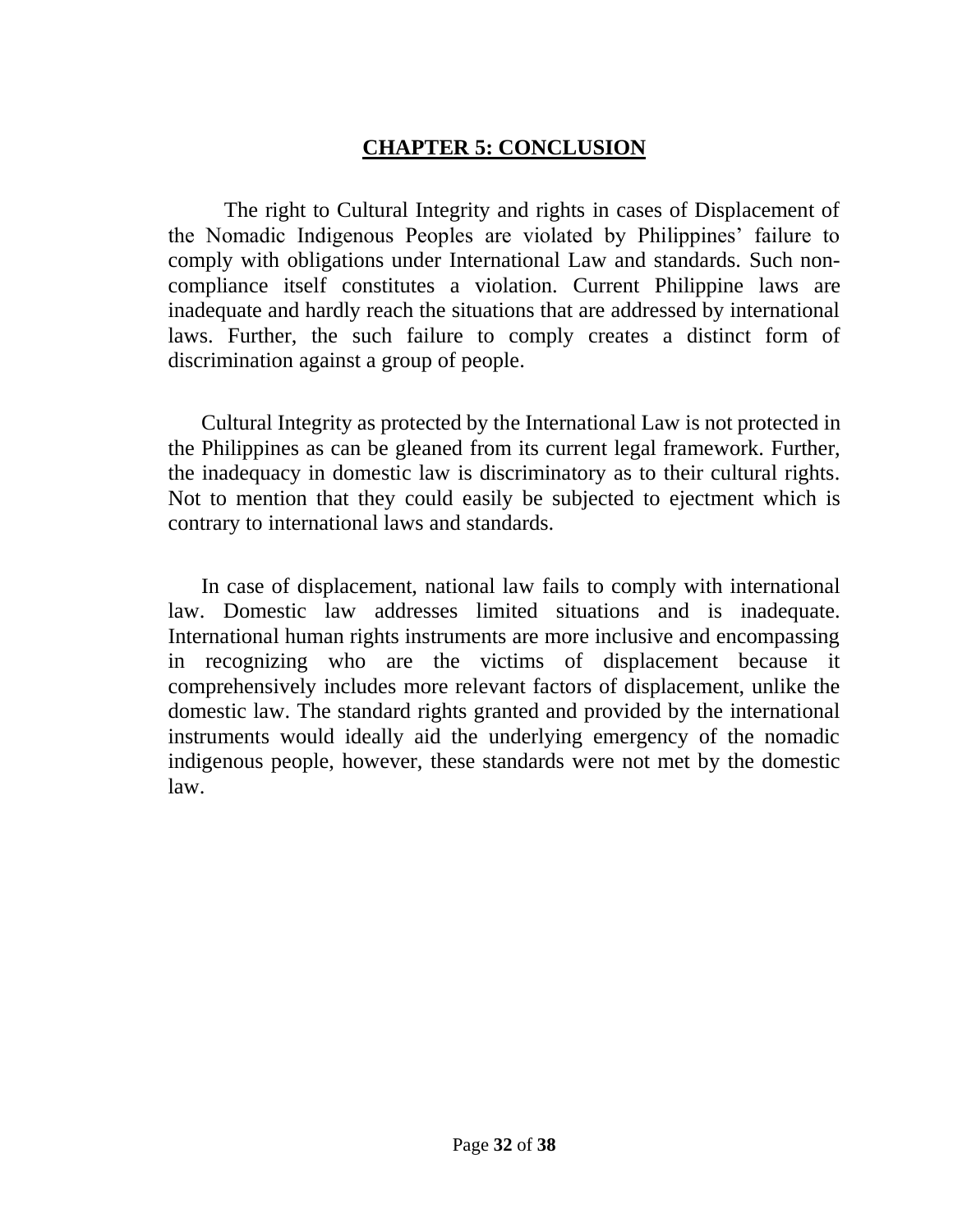# **CHAPTER 6 : RECOMMENDATION**

# **A. Amendment of IPRA**

# a. As to Freedom of movement

To address the generality of the law, the IPRA should be amended to be more specific with the classes of Indigenous People, such as the nomadic indigenous people as distinguished to the sedentary or settled indigenous people. Specifying these two classes of indigenous people would be essential to address the apparent invisibility of nomadic in the eyes of the law, recognize them and accord rights specially the rights such as freedom of movement as cultural integrity. **(See Annex B- Proposed Bill)**

Also, the concept of cultural integrity should be widened by including and recognizing the way of living and property rights of the nomadic indigenous people. It should also include that cultural integrity should also be recognized even outside the ancestral domain and recognize the freedom of movement encompassing a nomadic way of life. It should also specify the preservation of cultural integrity of the nomadic indigenous people. Admittedly, rights are not absolute so there should be limitations such as the when freedom of movement would be endangering the public health, public policy, and public safety as determined by the competent authority.

It should also usufructuary rights attached to the land and the rights to specific mobile movements, which is integrated in the nomadic lifestyle of these indigenous people. In international parlance this is called "Nomadic Lex Specialis" which literally means law governing a specific subject matter, which is the nomadic indigenous people in this case.

# *i. Best Practices and proposed standards for cultural integrity*

The European Union has a legal framework that is, although not specific to the nomadic indigenous people, adequate to protect them as nomadic and pertinent to their freedom of movement cultural right. It is mainly based on the prohibition against discrimination. The EU Council has Racial Equality Directive which prohibits the union members to all forms of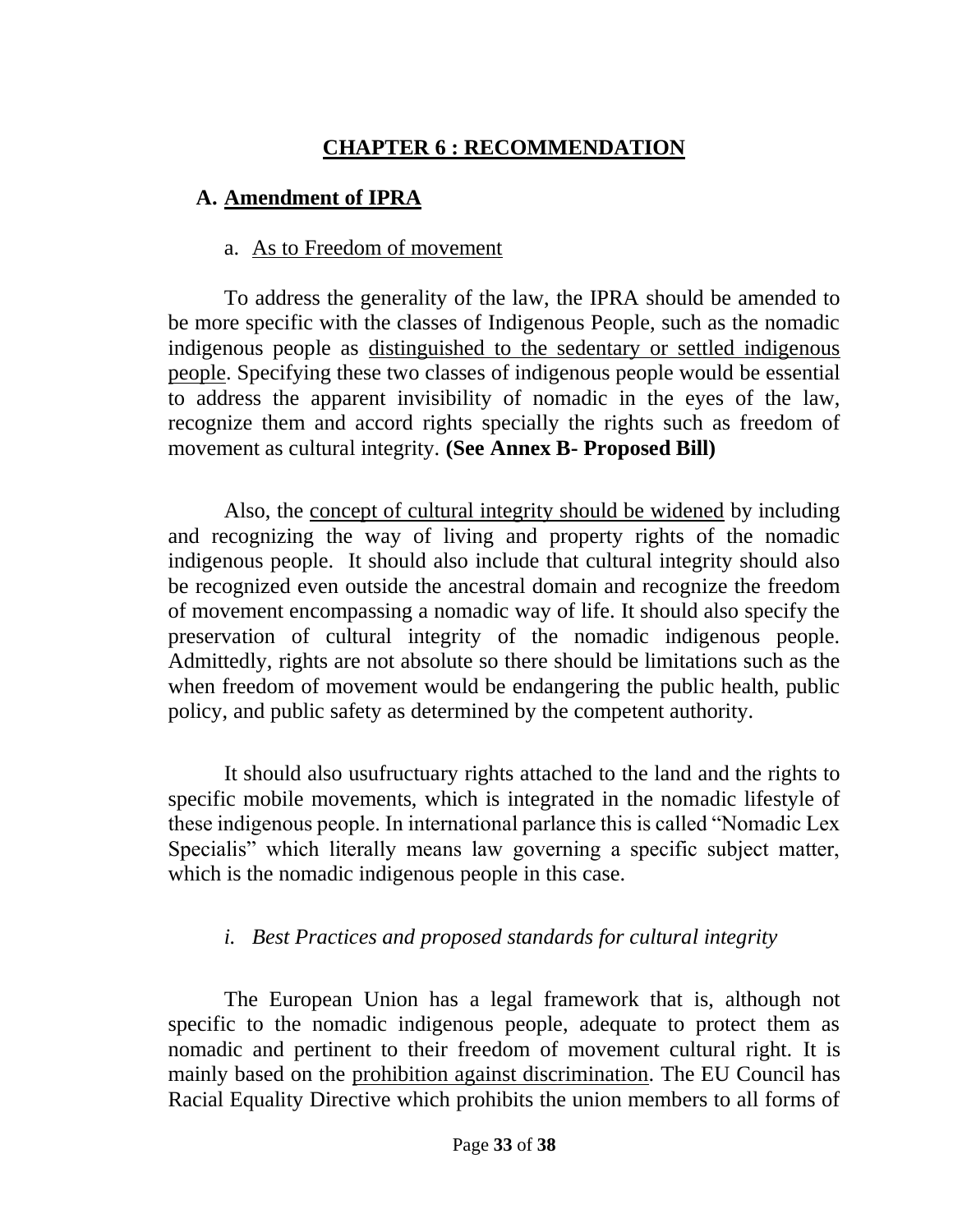discrimination on the grounds of racial and ethnic origin, such as when one is treated less favorably than another is, has been or would be treated in a comparable situation on grounds of racial or ethnic origin. The European Union also has European Convention on Human Rights which also prohibits the discrimination<sup>88</sup> and mandates the respect for private life.<sup>89</sup> EU Charter of Fundamental Rights also enshrines the fundamental freedom against racial discrimination. This was illuminated in the case of EC vs. Italy discussed in the legal analysis.

## b. As to Rights in case of Displacement

The nomadic indigenous people are always subject of displacement. In the Philippines, there is currently no law dealing with displacement specifically. Although there are efforts in the legislative department to craft displacement-specific law, it did not reach enactment. For the displacement of the nomadic indigenous people, amending the IPRA would be necessary to meet the standards of international law, and to make the rights in cases of displacement as encompassing to relevant situations of nomadic indigenous people and indigenous people in general.

First, the scope of IPRA should be widening as **"displacement"** should not be limited to natural catastrophes but should also include those mentioned in the UN Guiding principles, which includes those who are displaced because of the armed conflict, and man-made or natural disasters. Also, because IPRA only provides for the relocation made by the State and does not tackle when the subjects flee and voluntary relocate themselves in cases of the abovementioned emergencies that caused their displacement. In this aspect, IPRA should be strengthen and should include a specific provision about voluntary relocation in case of displacement. In this case, those who voluntary relocate themselves would not be considered as informal settlers but should be plainly viewed as victims of displacement. In the places of where they are currently relocated, there should be due process and cannot relocate them or bring them back to their origin without prior consultation. If there would be relocation, preservation of their cultural integrity shall be considered. **(See Annex B-Proposed Bill)**

<sup>88</sup> European Convention on Human Rights, Art. 14.

<sup>89</sup> Id., Art. 8.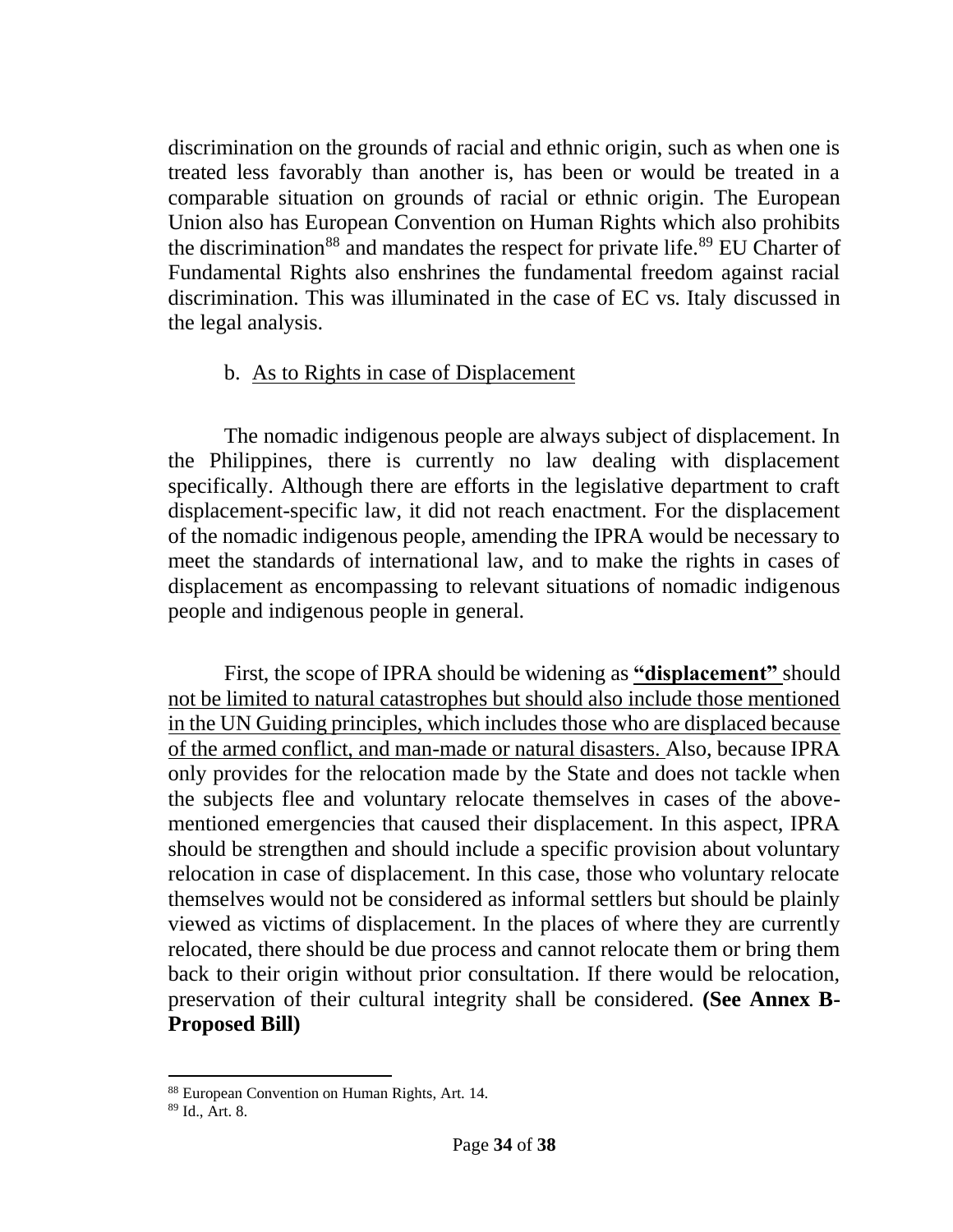The IPRA should also embody a domestic protection regime and commitment in strengthening and enhancing mechanisms to protect people on the move to improve management of relocation in case of displacement, while still respecting the sovereign rights of the State, and private rights in some cases. It should embody what is provided in the UN Guiding Principles the rights prior, during, and after displacement. Reducing the drivers of factors of displacement. It shall also embody the cooperation between LGUs and other actors. The law should be rights-base and people-centered to promote the well-being of the internally displaced person. After the displacement, they should have the right to choose whether to go back to their origin or remain in the place where they already have assimilation.

# *i. Best Practices and Proposed Standards for Rights in case of Displacement*

African Union Kampala Convention enshrines the rights provided by the UN Guiding Principles defines internally displaced person and encompasses those who are victim of displacement due to armed conflict. It also provides for the rights for pre-displacement, during displacement and after displacement. The following are the proposed standards culled from the abovementioned international human rights instruments which reach the specific situations of nomadic indigenous people:

# *1. Pre-Displacement*

State must **minimize** the adverse drivers and factors that compel people to leave their country of origin. Displacement should never occur in a **manner** that violates the rights to life, liberty, and security. States have a particular obligation to **protect** against the displacement of groups that have a special dependency on, or attachment to, the land. (Like the nomadic indigenous people or indigenous people in general)

# *2. During Displacement*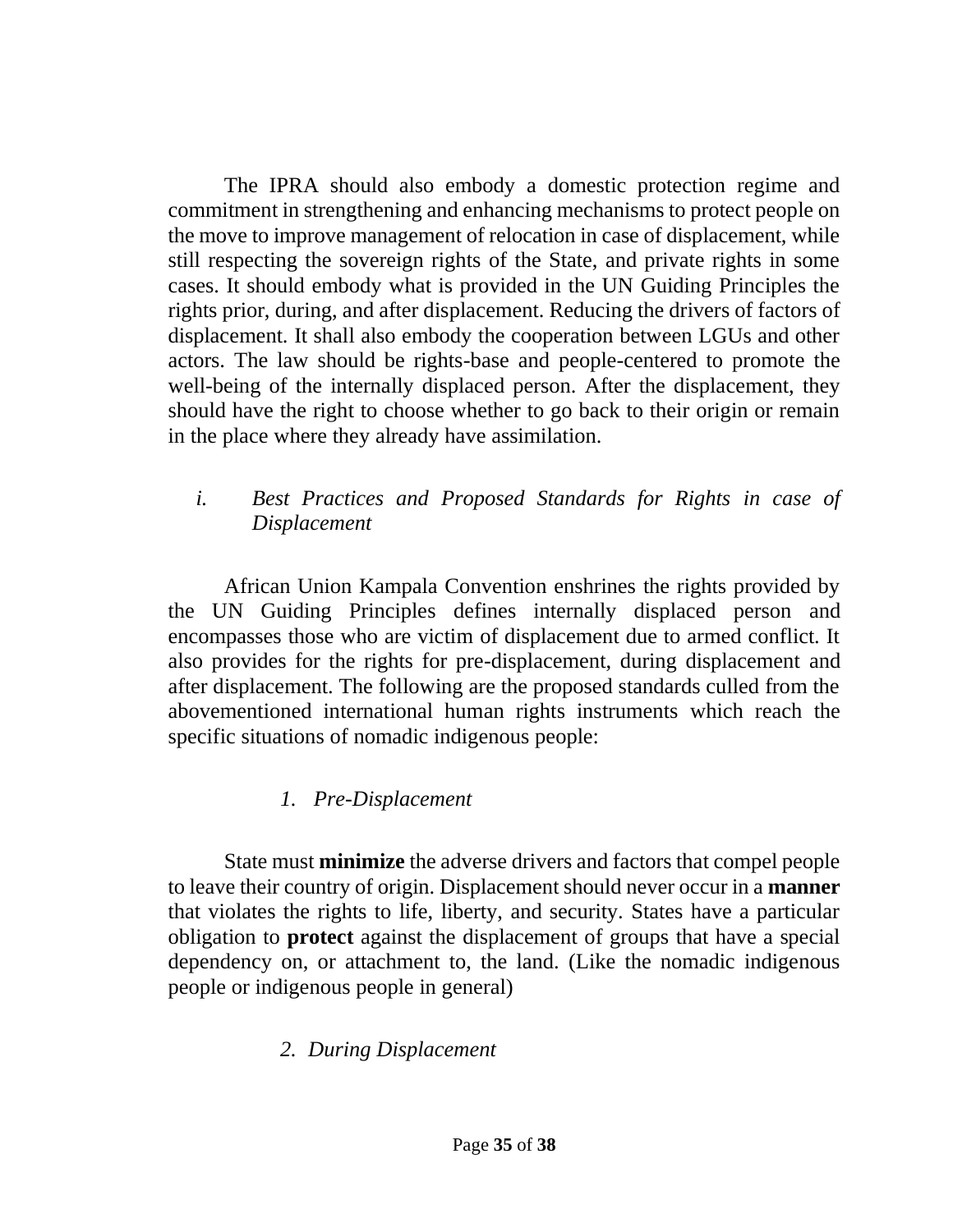Provide access to basic services and rights such as: Right to life, liberty and security of person, protection against violence; Right to food; Right to water and sanitation; Right to adequate housing; Right to medical assistance and healthcare; Right to property; protection against attacks on property; Freedom of movement; Right to be recognized as a person before the law; Right to family life and unity; Right to education; Right to work and an adequate standard of living; Right to freedom of expression, freedom of thought, conscience, religion or belief; Right to participate in the public affairs of the nation; and Right to humanitarian assistance.

Strengthen local government cooperation and partnerships for safe, orderly and regular relocation. Collect and utilize accurate and disaggregated data as a basis for evidence-based policies, as far as practicable; Provide accurate and timely information at all stages of migration; Ensure that all migrants have proof of legal identity and adequate documentation. (might be useful to claim their property rights); Prevent, combat and eradicate trafficking in persons; Manage areas in an integrated, secure and coordinated manner. Empower migrants and societies to realize full inclusion and social cohesion; Eliminate all forms of discrimination and promote evidence-based public discourse to shape perceptions of migration; Invest in skills development and facilitate mutual recognition of skills, qualifications and competences; Create conditions for migrants and diasporas to fully contribute to sustainable development in all countries.

## *3. After Displacement*

IDPs have the right to choose between returning to their homes or settling in another part of the country (including integration within their new communities); Authorities should assist IDPs in recovering lost property or, where such recovery is not possible, provide mechanisms for compensation; There should be no discrimination against IDPs who have returned home or settled elsewhere; they should be entitled in particular to take part in public affairs and enjoy access to public services; Cooperate in facilitating safe and dignified return and readmission, as well as sustainable reintegration; Authorities should grant humanitarian and development organizations rapid and unimpeded access where needed to assist IDPs in returning home, resettling elsewhere or (re)integrating within their former or new local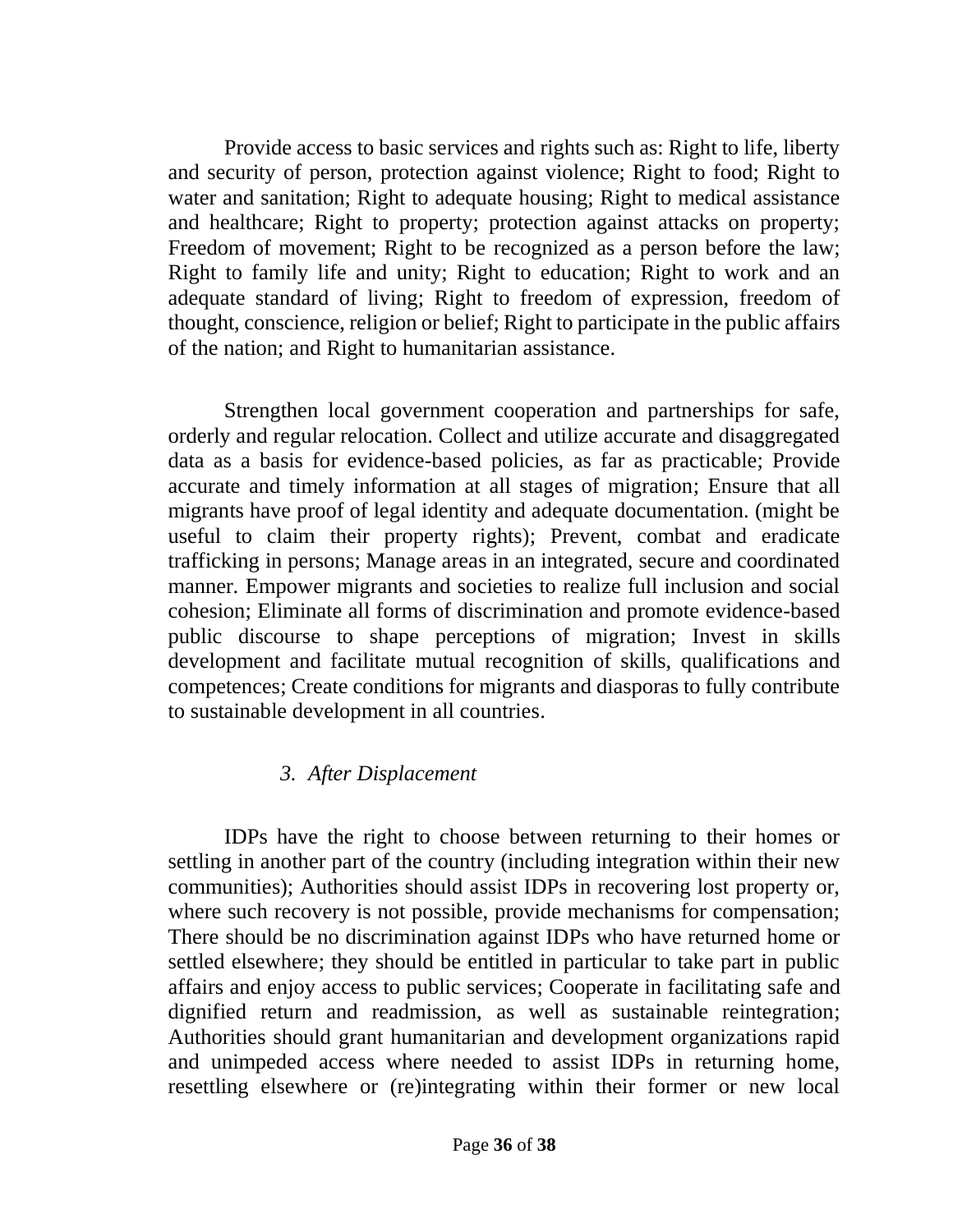communities. Authorities should make special efforts to ensure that IDPs can participate in the planning and management of durable solutions to their difficulties.

## c. As to NCIP

These laws would not be effective without a body or agency that would efficiently protect the rights of nomadic indigenous people. Currently, the Philippines has National Commission on Indigenous People (NCIP) which is an agency that is created by IPRA and exercises power under such law. Policies such as assistance to freedom of movement would be essential to the protection of cultural integrity.

For the displacement cases, widening the powers of NCIP would be essential to protect the rights of the nomadic indigenous people in such cases. It is also essential that as discussed above to strengthen the cooperation of the agencies and local government units in cases of displacement. The IPRA should widen the powers to NCIP to create policies with coordination with the agencies and local government units to assist the nomadic in case of displacement.

## **B. Policies and Programs**

a. Inter-governmental agency Task Force

In connection with the proposed amendment of IPRA in improving domestic protection regime and commitment in strengthening and enhancing mechanisms to protect people on the move, a policy for the intergovernmental agency is essential. This policy should strengthen local government units, national agencies such as NCIP and DSWD, and nongovernment organization's cooperation and partnerships for safe, orderly and regular relocation for the victims of displacement and protecting their cultural integrity. **(See Annex B- Proposed Bill)**

b. Displacement and Quick Response Fund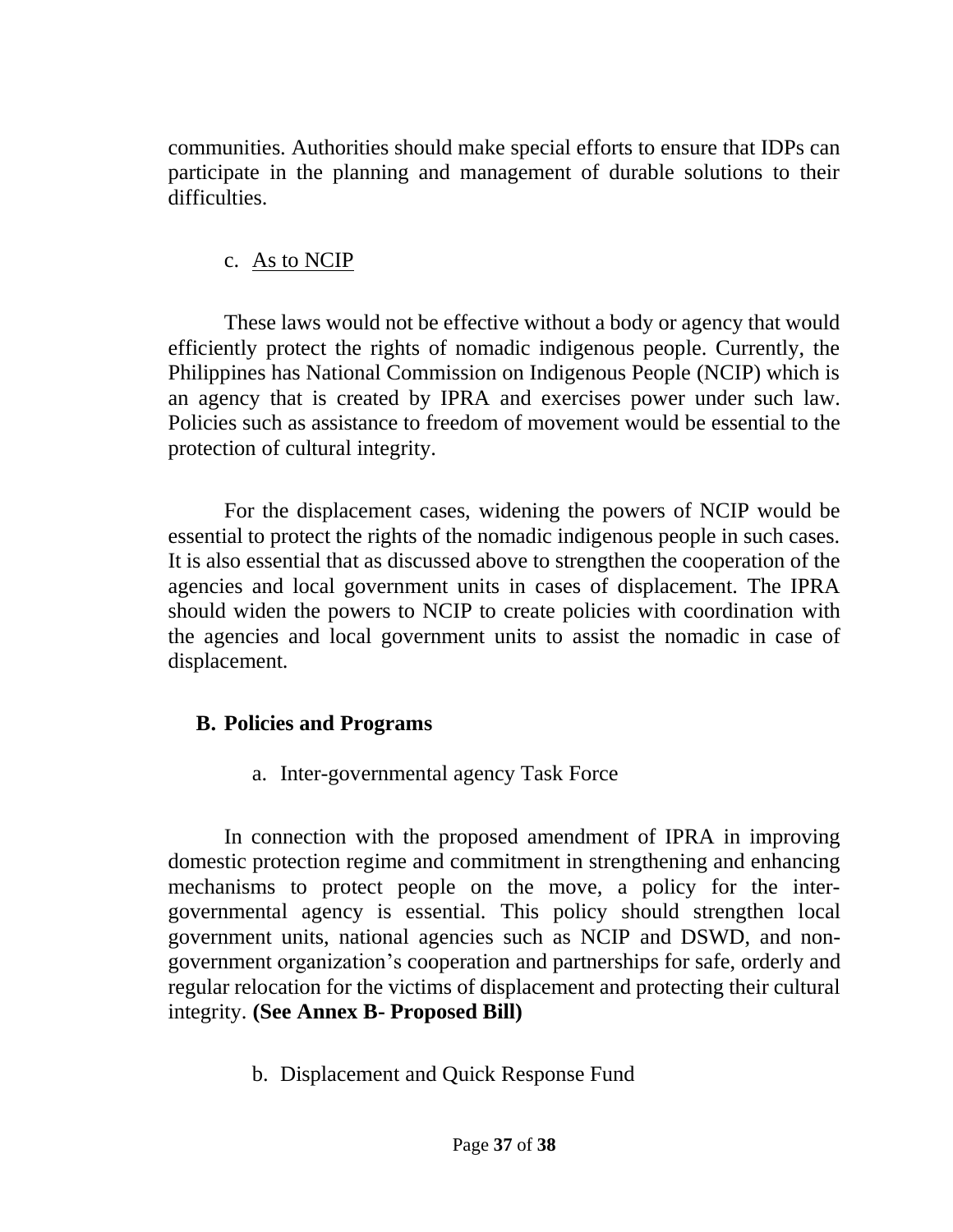This policy is intended to assist the victims of displacement when such emergency occurred. This will grant aid and assistance to those who need to be relocated when they are in the process of relocation. Also, this would grant rapid and unimpeded aid when needed to assist IDPs in returning home, resettling elsewhere or reintegrating within their former or new local communities.

# c. Sustainable Programs

Livelihood and sustainable programs which builds up strength and capabilities of the victims of displacement or the nomadic indigenous people in general, to improve their socio-economic conditions by engaging and maintaining livelihoods, especially in the places where they are temporarily relocated because of the displacement.

d. Mechanism for International Humanitarian Assistance

Authorities should grant international humanitarian and development organizations rapid and unimpeded access or intervention to help nomadic indigenous people in cases of displacement. This mechanism would be essential in the feasibility of aiding, assisting, funding by programs in ensuring that fleeing indigenous people due to conflict or natural disasters have access to lifesaving services in the places where they are displaced or where they will be relocated.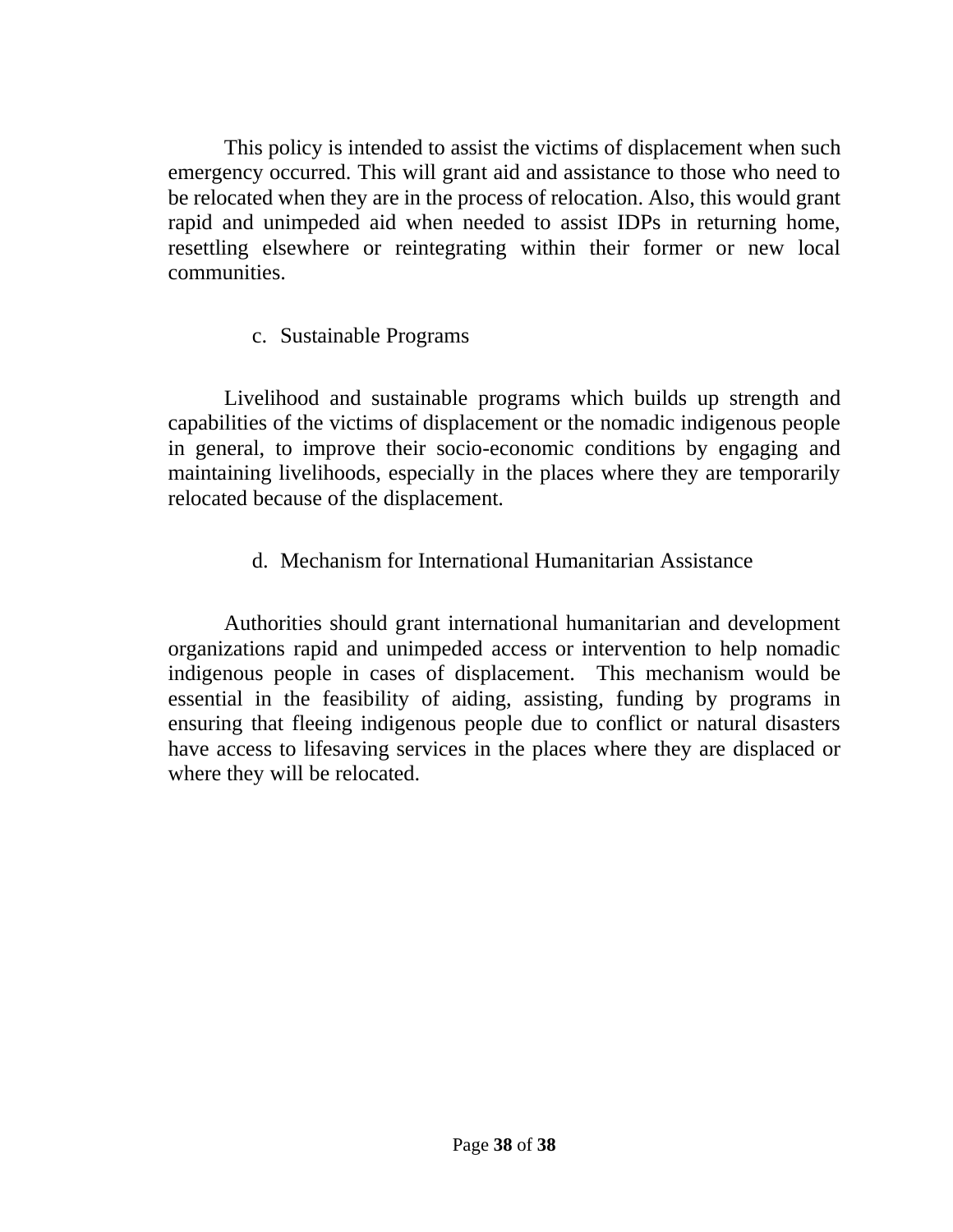#### **BIBLIOGRAPHY**

#### **PRIMARY SOURCES**

#### THE CONSTITUTION AND THE DOMESTIC LAW

- 1987 Philippine Constitution
- An Act to Recognize, Protect and Promote the Rights of Indigenous Cultural Communities/ Indigenous Peoples, Creating A National Commission on Indigenous Peoples, Establishing Implementing Mechanisms, Appropriating Funds Therefor, and for other Purposes Chapter, [Indigenous Peoples' Rights Act or IPRA of 1997], Republic Act No. 8371, Sec. 7 (1997).

#### INTERNATIONAL LAW AND INSTRUMENTS

- International Covenant on Civil and Political Rights or the ICCPR
- International Labour Organization Convention No. 169 or ILO 169
- Resolution 61/295, The United Nations Declaration on the Rights of Indigenous Peoples, adopted by the General Assembly on 13 September 2007.
- UN Guiding Principles on Internal Displacement, June 2001.

#### JURISPRUDENCE

- Rubi vs. Provincial Board of Mindoro, 39 Phil. 660, (1919).
- Cruz vs. Secretary of DENR, GR. No. 135385, Dec. 6, 2000.
- Western Sahara, Advisory Opinion 1975 I.C.J. 12 (Oct. 16)
- On the Census of the Roma on the Basis of Ethnicity in Italy, P6\_TA(2008)0361, European Parliament Resolution of 10 July 2008.
- Länsman et al v Finland, United Nations Human Rights Committee, (13 February 2013).
- Apirana Mahuika vs. New Zealand, No. 547/1993, U.N. Doc. CCPR/C/70/D/547/1993 (2000), available at [http://hrlibrary.umn.edu/undocs/547-1993.html.](http://hrlibrary.umn.edu/undocs/547-1993.html)
- Stewart v. Elk Valley Coal Corp., 2017 SCC 30, [2017] 1 S.C.R. 591

#### **SECONDARY SOURCES**

#### BOOKS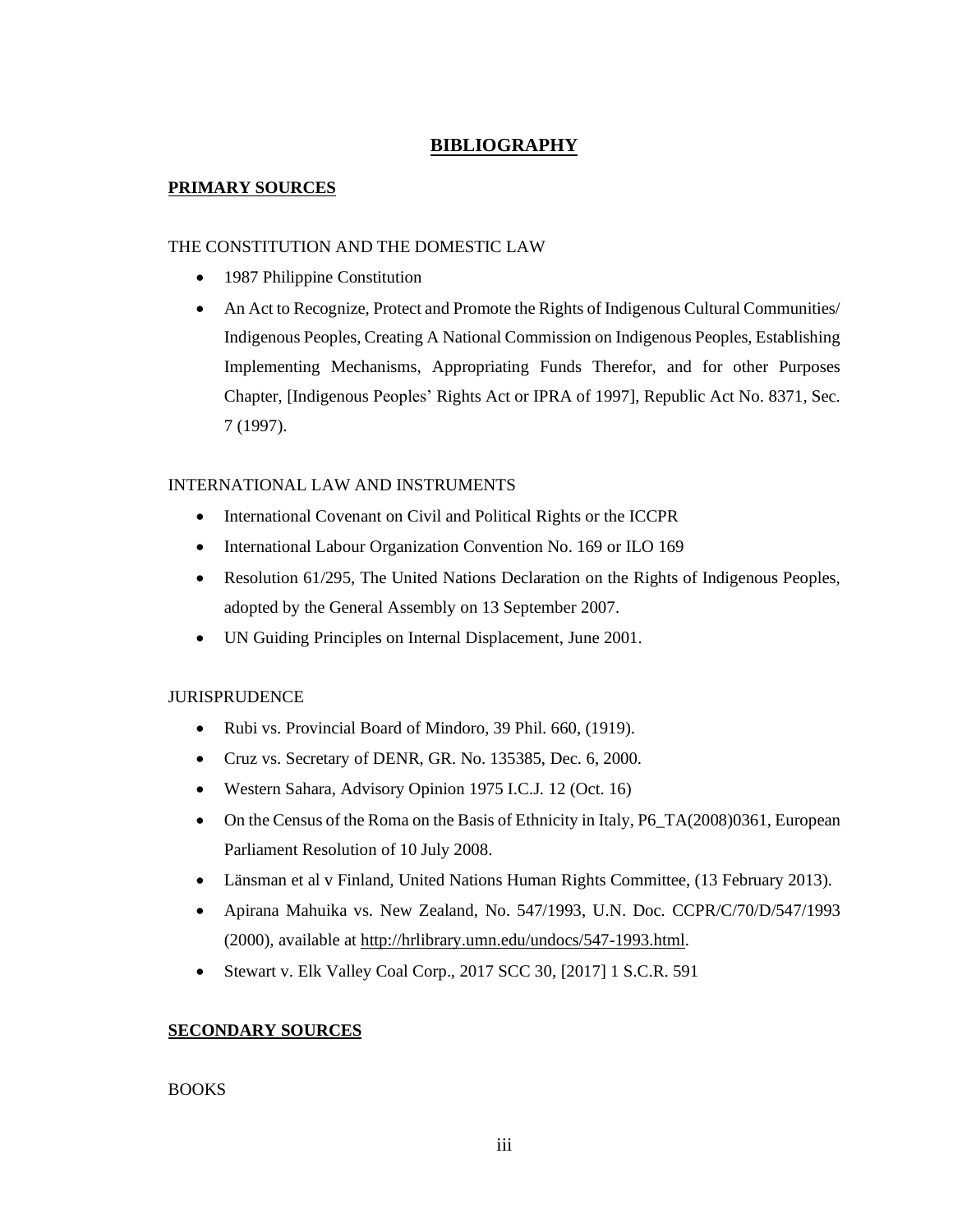- Lynell Watts & David Hodgson, *Social Justice Theory And Practice for Social Work: Critical and Philosophical Perspective*, 5 (1st ed. 2019).
- Marvic Leonen, Associate Justice of the Supreme Court of the Philippines, Human rights & indigenous people: a public forum, at University of the Philippines-Diliman, (1999).
- Kukathas, Chandran, *Are there any Cultural Rights*, vol. 20 no. 1, POLITICAL THEORY, 1, 122, (1992)

#### JOURNAL

- UN Special Rapporteur Martinez-Cobo, *Study of the Problem of Discrimination Against Indigenous Populations*.
- Jeremie Gilbert, Nomadic Territories: A Human Rights Approach to Nomadic People's Land Rights, *Human Rights Law Review,* Volume 7, Issue 4, 2007.
- Atty. Sedfrey M. Candelaria, Introducing the Indigenous Peoples Rights Act, Ateneo Law Journal Vol. 47:569, 575, 2002
- Geir Ulfstein, *Indigenous Peoples' Right to Land,* Max Planck Yearbook of United Nations Law, Volume 8, 2004.
- Anaya, S.J. 2001, The Protection of Indigenous People' Rights Over Lands and Natural Resources Under the Inter-American Human Rights System. Harvard Human Rights Journal. 14:33.
- Sanders, Douglas, Indigenous Peoples: Issues on Definition, INTERNATIONAL JOURNAL OF CULTURAL PROPERTY. 8:4-13 (1999).

#### ONLINE ARTICLES

- The World Bank, Understanding Poverty, available at [https://www.worldbank.org/en/topic/indigenouspeoples,](https://www.worldbank.org/en/topic/indigenouspeoples) (last accessed: Aug 18, 2019)
- United Nations, Department of Economic and Social Affairs, Indigenous Peoples, available at <https://www.un.org/development/desa/indigenouspeoples/about-us.html>(last accessed: Aug 18, 2019)
- Friends of the Earth International, Collective Rights, [https://www.foei.org/what-we](https://www.foei.org/what-we-do/collective-rights)[do/collective-rights,](https://www.foei.org/what-we-do/collective-rights) Last accessed: Aug. 18,2019.
- European Roma information office, e-news, 17.07.2008 (retrieved from [http://erionet.org/site/upload/pubblications/enews/e-news,%2017%20July%202008.pdf\)](http://erionet.org/site/upload/pubblications/enews/e-news,%2017%20July%202008.pdf).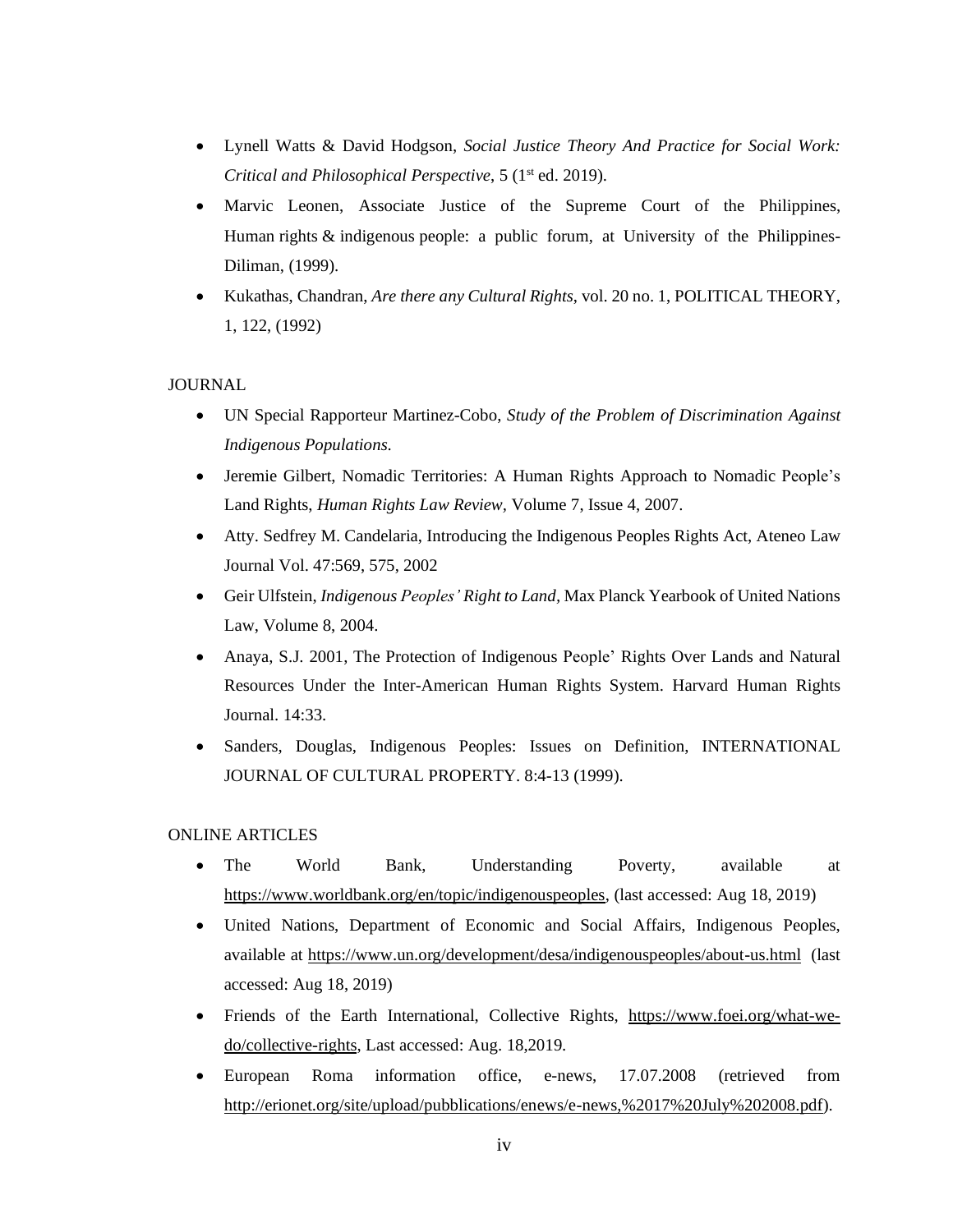- United Nations Educational, Scientific and Cultural Organization, Displaced Person/ Displacement, available at [http://www.unesco.org/new/en/social-and-human](http://www.unesco.org/new/en/social-and-human-sciences/themes/international-migration/glossary/displaced-person-displacement/)[sciences/themes/international-migration/glossary/displaced-person-displacement/](http://www.unesco.org/new/en/social-and-human-sciences/themes/international-migration/glossary/displaced-person-displacement/) (Last accessed: Aug 21, 2019).
- BBC, Guide to Philippines conflict, available at https://www.bbc.com/news/world-asia-17038024 (Last accessed: Aug 21, 2019).
- Conciliation Resources, History of the Conflict in the Philippines, available at https://www.c-r.org/programme/southeast-asia/philippines-conflict-focus (Last accessed: Aug 21, 2019).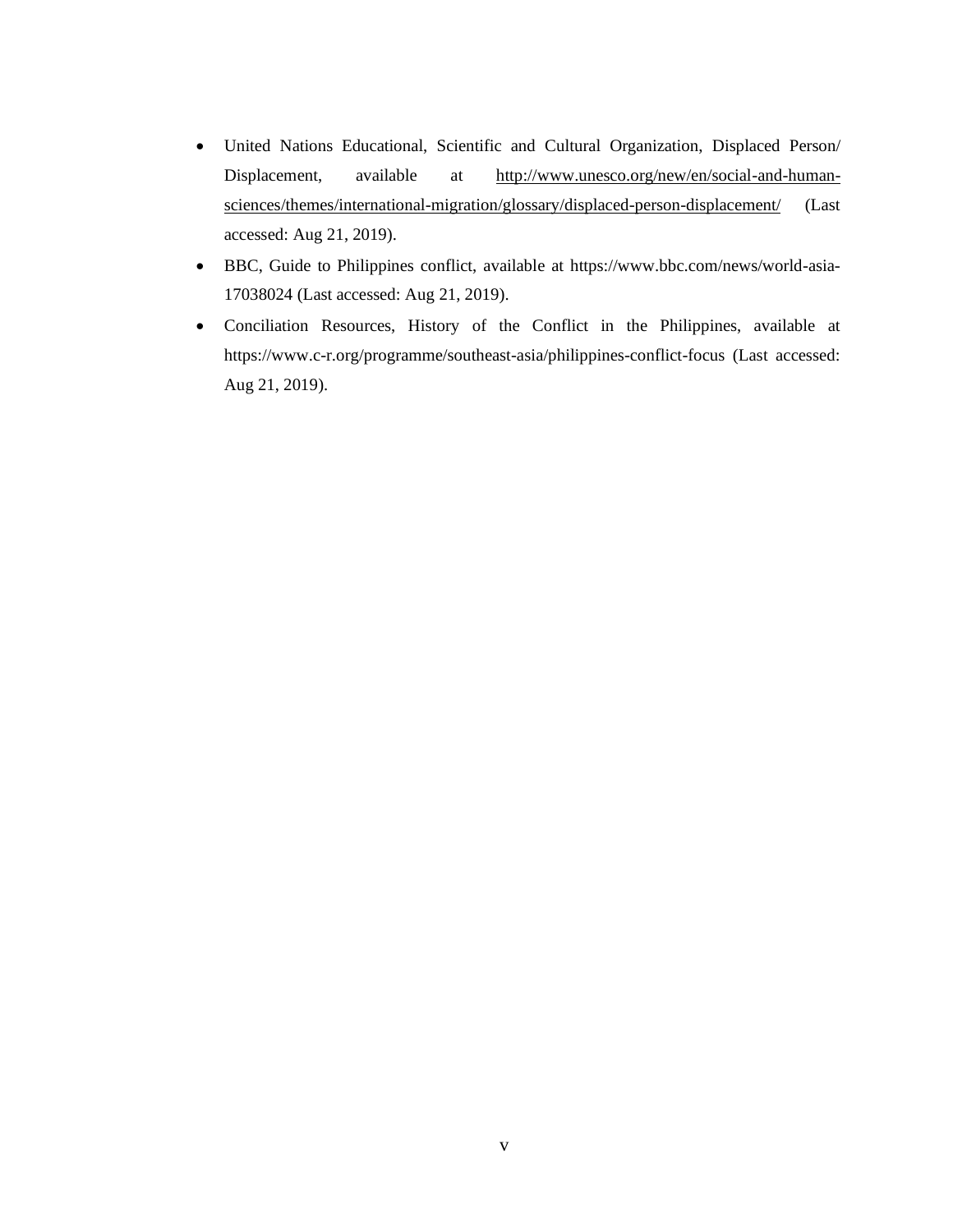#### **ANNEX A**

Interview conducted by Ronald Kevin Montellano, the researcher, with Mr. Sonny Alamane, Member and the Chieftain of Badjao Cultural Community of Brgy. Malitam, Batangas City. **Date:** August 20, 2019 Location: Sitio Badjaoan, Brgy. Malitan, Batangas City.

#### **Abbreviations:**

**KM-** Kevin Montellano (*interviewer*) **SA**- Sonny Alamane (*interviewee)*

**KM:** Magandang tanghali po. Maari niyo po ba sabihin sa akin ang inyong pangalan? **SA:** Ako si Sonny Alamane, bilang isang tribal leader ng community sa mga Badjao, kaya narito kami tungkol sa kahirapan sa mga panahon na iyon.

**KM:** Saan po kayo nakatira ngayon? **SA:** Dito sa Sitio Badjaoan sa Malitam, Batangas.

**KM:** Okay po. So isa po kayong katutubo na Badjao. Saan po kayo nagmula? **SA**: Sa Lamitan, Basilan province.

**KM:** Maaari niyo po ba ikwento sa akin ang inyong buhay doon? **SA:** Ang pamumuhay naming sa lugar naming ay, dati talaga, maganda at ang hanapbuhay ay masagana rin. Kaso lang noong mgakaroon ng problema, panahon ni Nur Misuari at saka ni Marcos, medyo nagkaroon ng Martial Law at naipit din kami sa labanan noong maliit pa ako.

**KM**: Okay po. So, ang nag-aaway noon ay ang mga rebelde? **SA:** Rebelde.

**KM**: Paano po kayo noong mga panahong iyon? Ano po ang sitwasyon ng inyong buhay noong pagkakataon na may giyera?

**SA:** Ah, kasi ang mga bahay naming nung mataas sa…mataas pero naka-ano kami sa tubig, yung bahay namin sa kadagatan kasi eh. Ah, noong nagkaroon ng giyera, minsan tumatalon na lang sa tubig, tapos nakasakay sa Bangka, kung saan-saan nga pumupuntang lugar. Ah, mayroon kasing mga bayan-bayan sa Basilan. Yung marami din kaming bayan…,Liburan, Buli-buli, Maluso, at saka Isabela. Kung saan-saan kami lumipat.

**KM:** Bakit po kayo palipat-lipat?

**SA:** Eh, 'pag nagkakaroon ng giyera sa isang bayan, aalis kami sa lugar na iyon para hindi maapektuhan ang aming mga pamilya.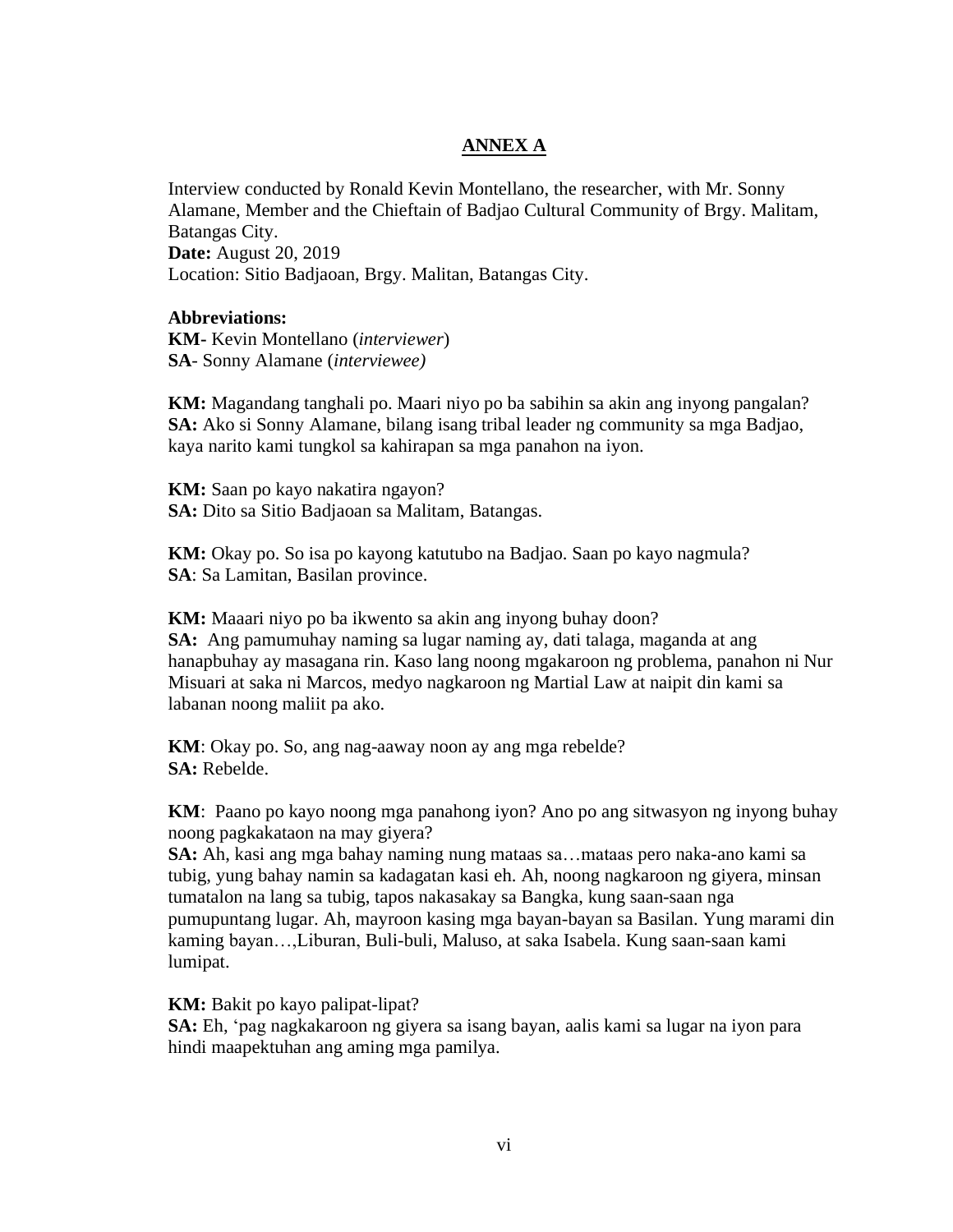**KM:** Okay po. So, noong panahon po na 'yon, wala po kayong permanente na bahay? **SA:** Ah, wala.

**KM:** Ang dahilan po kung bakit kayo umalis sa Basilan ay ang giyera? **SA:** Ang giyera.

**KM:** Natatandaan niyo po ba kung kalian kayo umalis? Kung anong taon? **SA:** Hindi ko matandaan kasi maliit pa ako noon.

**KM:** Ah maliit pa po kayo. Paano po kayo umalis? Ano po ang inyong sinakyan? Paano po kayo nakapunta dito?

**SA**: Ah, noong galing kami sa aming bayan sa Lamitan, may mga bankang, sinaunang Bangka, yung parang kiamaya ng sagwan lang, papunta ng Zamboanga. Pagdating Zamboanga, yung Bangka din ay ibinenta. 'Di ko rin makalimutan, yung benta nung aming benta [bangka], tumatawad 'yan eh. Siguro 'si na tataas sa otsenta pesos noong panahong 'yun. Tapos sumakay kami sa barko, nung panahon nung barko na 'yun ay MVG plus cargo, tapos doon kami sumakay ang mga pamilya namin. Ang pamasahe papuntang Cebu, kwarenta'y dos singkwenta centavos noong panahon na iyon. Pagdating naming sa Cebu, (inaudible) eh bumili rin ng maliliit na bangka.

**KM:** Ibig sabihin po, nanirahan po kayo sa Cebu?

**SA:** Sa Cebu, siguro umabot ng mga tatlong buwan.

#### **KM:** Bakit po kayo umalis doon sa Cebu?

**SA:** Sa Cebu? Eh naghahanap ng medyo ayos ang buhay. Sana pabalik na nga ulit kami ng Basilan eh. Kasi sabi ng nanay namin at tatay kasi tribal leader nung panahon ang tatay ko. Sabi nung tatay at nanay sa mga kapatid namin, babalik na lang tayo, kung may matira pa akong alahas, kasi noong alahas, benta natin para makabalik ulit tayo ng lugar natin kasi mahirapan tayo sa pagkain. Sa Cebu, nagpapalimos kami nung maliit pa kami, nagpapalimos talaga todo para makakain lang. Nung bumili ng bangka, nagsagwan another papuntang Kawit, Maya sa Bantayan Daan, sa dulo ng Cebu. Pagdating namin sa Maya, ah nag-isip din ang magulang namin, hanap tayo kaya ng ibang lugar, makatagpo tayo ng maganda-gandang pamumuhay at makakain ng mabuti ang mga bata. Nagsagwan kami, Masbate. Puro sagwan, maliliit na bangka, ang lutang sa dagat, mga ganun lang, Cebu to Masbate. Pagdating ng Masbate, nanirahan din kami sa Yangku Dimasalang, Masbate, mga tatlong taon. Tapos marami ring nagkwento sa magulang namin, mas maganda sa Batangas, doon gaganda ang buhay niyo. Sagwan na naman, another, dadaan ng Bulan, Sorsogon, tapos , Sorsogon. Isang buwan mahigit sinagwan papuntang Batangas City. 1982, Batangas, City na kami.

#### **KM:** Ano po ang mga panganib na napagdaanan niyo?

**SA**: Sobra. Bagyo. Kung saan-saan kami inabot ng bagyo. Puro sagwan eh. Kung naubusan kami ng pagkain, kaming mga bata pa noon, nagpapalimos kami, humihingi kami ng pagkain namin. 'Yun, nakaipon kami mga isang sako na yung tawag na bigas na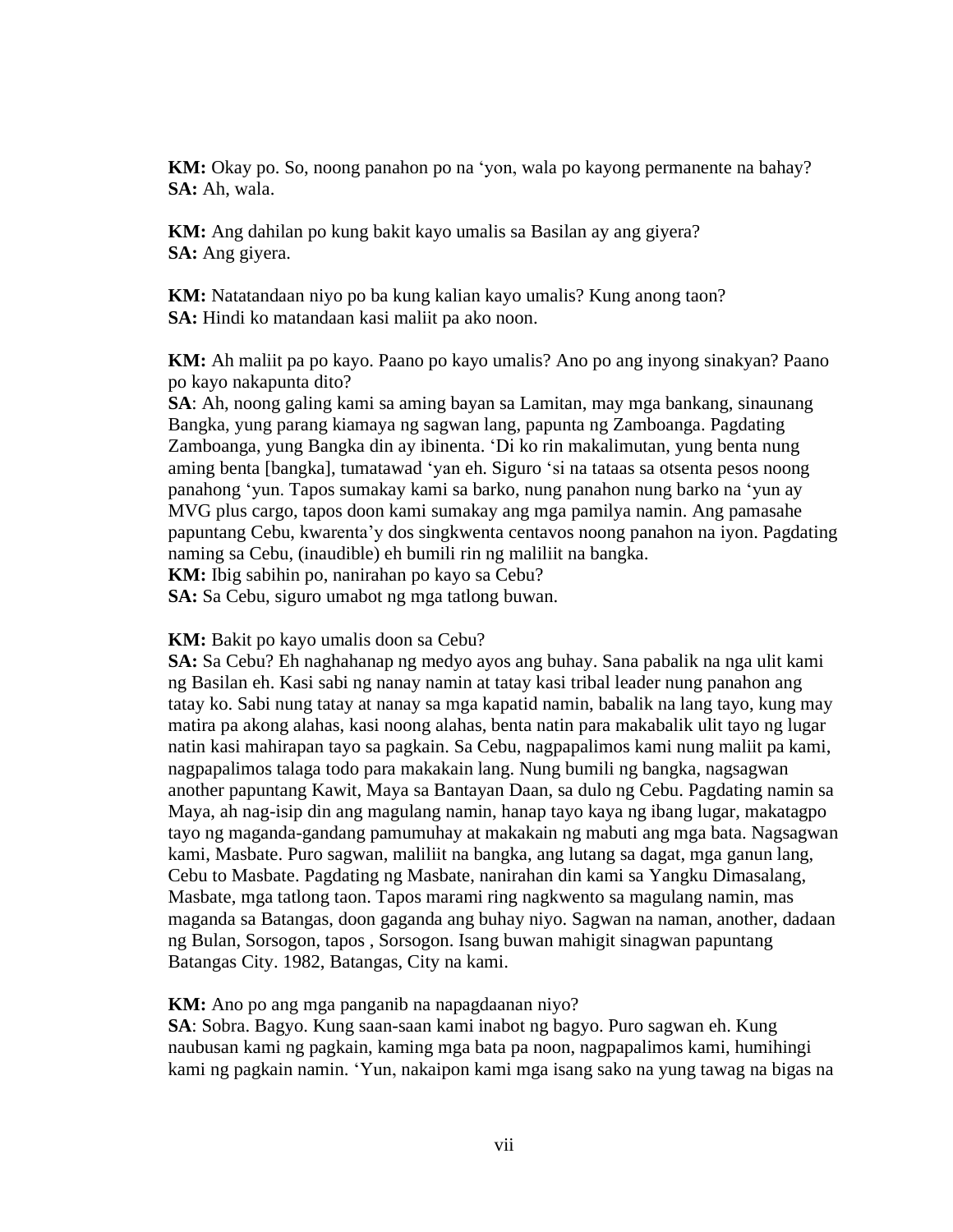mais, yung hindi bgas natin dito, yung mais talaga. Nakarating kami ng Batangas, walang nagpapalimos…

**KM:** Kailan po ulit kayo nakapunta dito sa Batangas?

**SA:** Bumalik kami nung 1989, bumalik kami ulit sa Dimasalang, Masbate pero nakarating kami dito sa Simlong, Sta. Clara. Ang bahay naming kubo-kubo lang, nakahiga lang kami sa ganito [points floor]. Walang permanente, yung isang taon pabalik-balik. Walang permanenteng [bahay].

**KM:** Alam niyo po kung sino ang mga unang pamilya ditto?

**SA:** Kami ang una. Ang unang pamilya, Alamani, Tubayani, at saka Illadi at (inaudible). Apat na apelyido 'yan.

**KM:** Tapos po dumami na lang. **SA:** Dumami na lang.

**KM:** Kamusta naman po kayo dito sa Brgy. Malitam.

**SA:** Talagang dito, medyo, 'di lang medyo, nakapag-aral ang mga bata, malaking binago. Magandang-maganda ngayon, talagang maganda, proud kami sa Batangueño. Ayos. Natulungan kami ng gobyerno.

**KM:** Ano po ang mga ayuda na nakuha ninyo mula sa gobyerno?

**SA:** Marami. Mga anak namin eh maraming talaga. 'Pag ikaw isang tribo, sa mga Badjao, wala kang babayaran sa ospital. Basta lalabas ka na lang. Manganak halimbawa si misis mo, wala kang babayaran, basta tribo.

**KM:** Paano po kayo nakikipagtulungan sa gobyerno? Halimbawa po meron silang proyekto.

**SA:** Ah, mag-intay din kami ng move ng gobyerno.Kapag sabi ng gobyerno, 'Ito para sa inyo to, bayanihan lang dito.' At saka, 'Sumunod kayo sa gobyerno ng Batangas City.' Sumusunod naman kami, kaso lang, ang iba naman eh hindi rin naming masisi kung bakit medyo lumilihis pa rin sila, na hindi pa rin nagbabago ang iba, nagpapalimos pa rin. Pero pinilit naming na akayin na magbago. Hindi pa huli ang lahat para magbago.

**KM:** Pagkarating niyo po dito, dito na po kayo mismo nakatira? **SA**: Hindi. Simlong kami, Brgy. Simlong.

**KM:** Paano po kayo napunta dito sa Brgy. Malitam?

**SA:** Kasi, nung binayaran. Una, napalipat kami sa Sta. Clara. Sta. Clara kami, hindi pa 'yang pier na yan, mga tao pang biyaheng papuntang Mindoro, Viva lines. Noong naibenta 'yan sa ginawang kumpanya, pinalaking pier, nailipat kami sa Simlong, nabayaran naman kami nung panahong iyon, 10,000 bawat isang bahay. Tinanggap naman namin. Ang mga Tagalog, hindi naman sa pag-aano, hindi pumayag. Umabot ng 40,000 tapos may lupa pang binibigay. Samin, nung sinabi, 'Ito para sa inyo. kailangan', umalis kami. Pagkarating ng Simlong, pinagawa naman nya ang JG Summit. Binigyan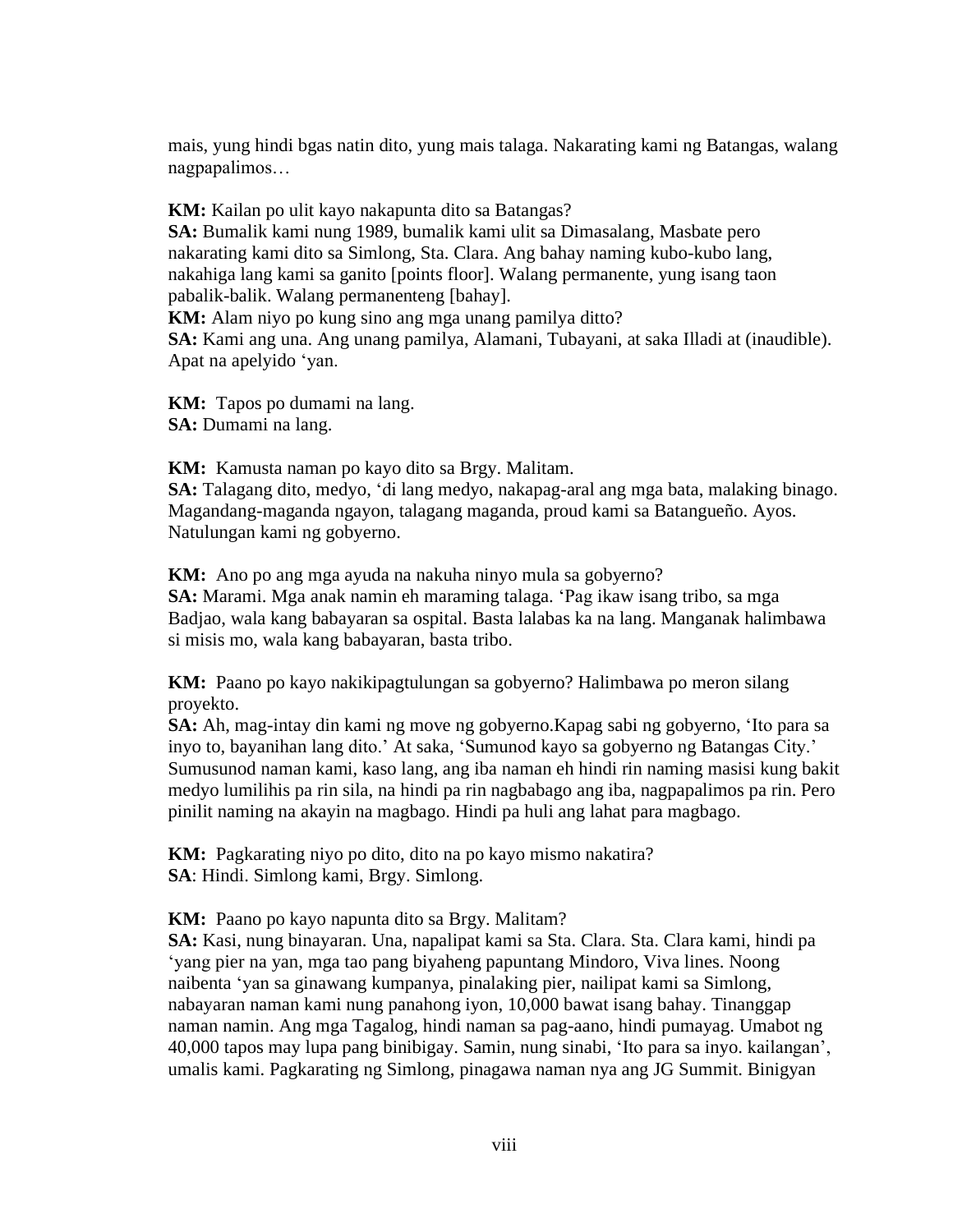kami ng 5,000, umalis kami. Pinalipat kami dito nung panahon na 'yon, ex-mayor Bel Berabe, salamat sa kanya kahit na nasa kabilang buhay na siya.

#### **KM:** Kanino po ang lote na ito?

**SA:** Ang sabi lang, 'di ko naman sigurado eh, kay Governor Mandanas daw ito. 'Yun lang ang sabi samin, pero di naman naming alam kung totoo ba. Pero salamat sa kanya at nakatira kami ditto.

**KM:** Kamusta naman po ang inyong pagbabago ng buhay ng mula sa giyera, ngayon sa mas maayos na po?

**SA:** Kasi ngayon ang mga kabataan namin mas marami nang natutunan, kung saan-saan na sila dinadala ng mga NGO, papuntang Maynila, kung saan-saan lugar. Pinapasyal sila sa mga beach. Ang mga anak namin nakakapag-aral, nakapag high school na. Yung iba eh nag ibang bansa na rin eh. Kaya dito talaga pinaka the best dito sa Batangas.

**KM:** Iyon lamang naman po ang mga katanungan ko. Maraming maraming salamat po sa pagpapaunlak. Thank you po.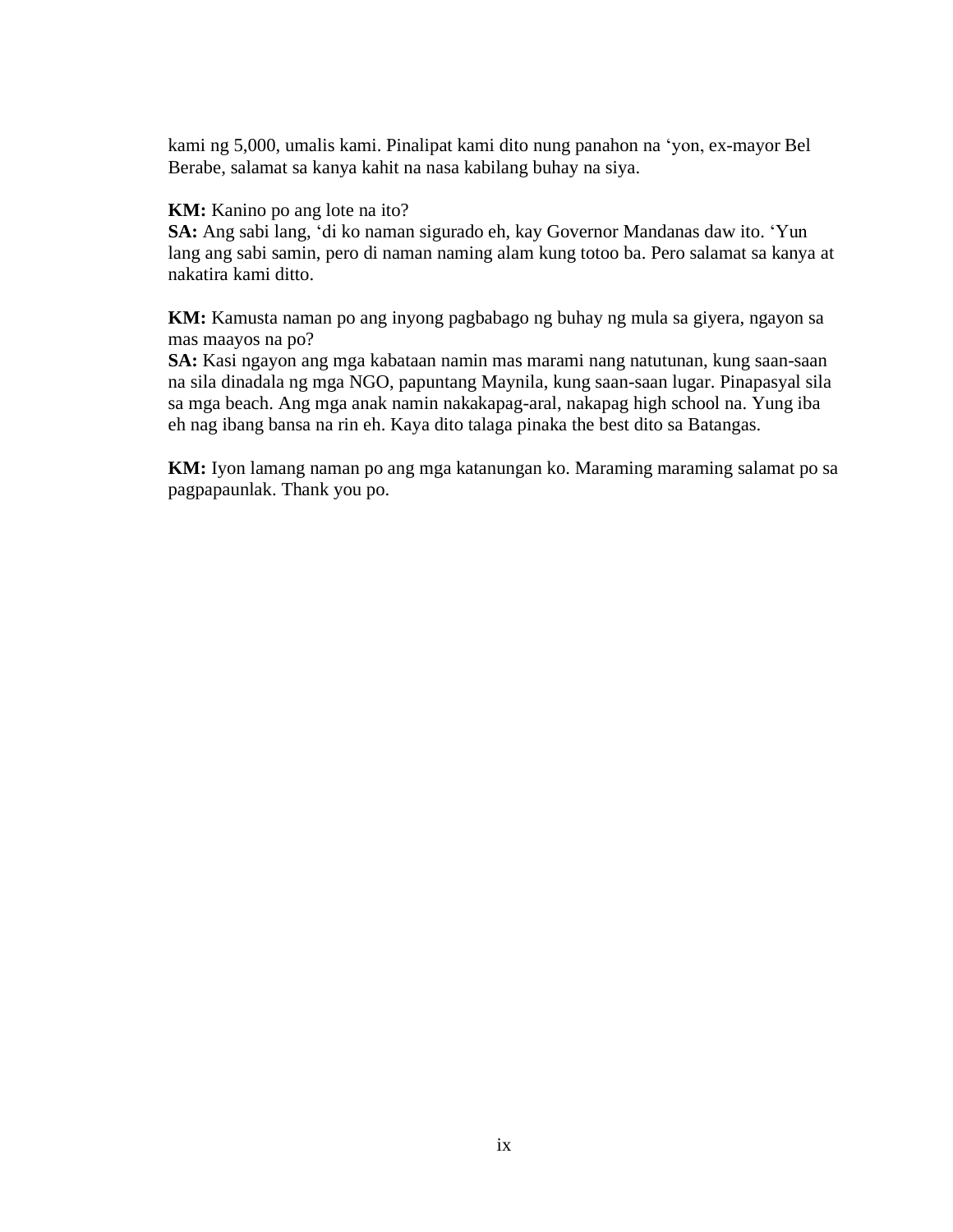#### **ANNEX B- Proposed Bill**

#### **EIGHTEENTH CONGRESS OF THE** ) **REPUBLIC OF THE PHILIPPINES** )

*First Regular Session* )

# **S E N A T E**

**S. No. \_\_\_\_\_\_\_\_**

**Introduced by \_\_\_\_\_\_\_\_\_\_\_\_\_\_\_\_\_\_\_\_\_\_\_\_\_\_**

### **AN ACT STRENGTHENING THE PROTECTION TO CULTURAL INTEGRITY AND RIIGHTS IN CASES OF DISPLACEMENT TO INDIGENOUS PEOPLE, AMENDING FOR THE PURPOSE REPUBLIC ACT NO. 8371, OTHERWISE KNOWN AS "INDIGENOUS PEOPLES RIGHTS ACT"**

*Be it enacted by the Senate and House of Representatives of the Philippines in Congress assembled:*

**SECTION. 1.** Section 3 of the Republic Act 8371 is hereby amended to read as follows:

"Section 3. Definition of Terms. — For purposes of this Act, the following terms shall mean:

"xxx

"h) Indigenous Cultural Communities/Indigenous Peoples — refer to a group of people or homogenous societies identified by self-ascription and ascription by others, who have continuously lived as organized community on communally bounded and defined territory, and who have, under claims of ownership since time immemorial, occupied, possessed and utilized such territories, sharing common bonds of language, customs, traditions and other distinctive cultural traits, or who have, through resistance to political, social and cultural inroads of colonization, nonindigenous religions and cultures, became historically differentiated from the majority of Filipinos. ICCs/IPs shall likewise include peoples who are regarded as indigenous on account of their descent from the populations which inhabited the country, at the time of conquest or colonization, or at the time of inroads of nonindigenous religions and cultures, or the establishment of present state boundaries, who retain some or all of their own social, economic, cultural and political institutions, but who may have been displaced from their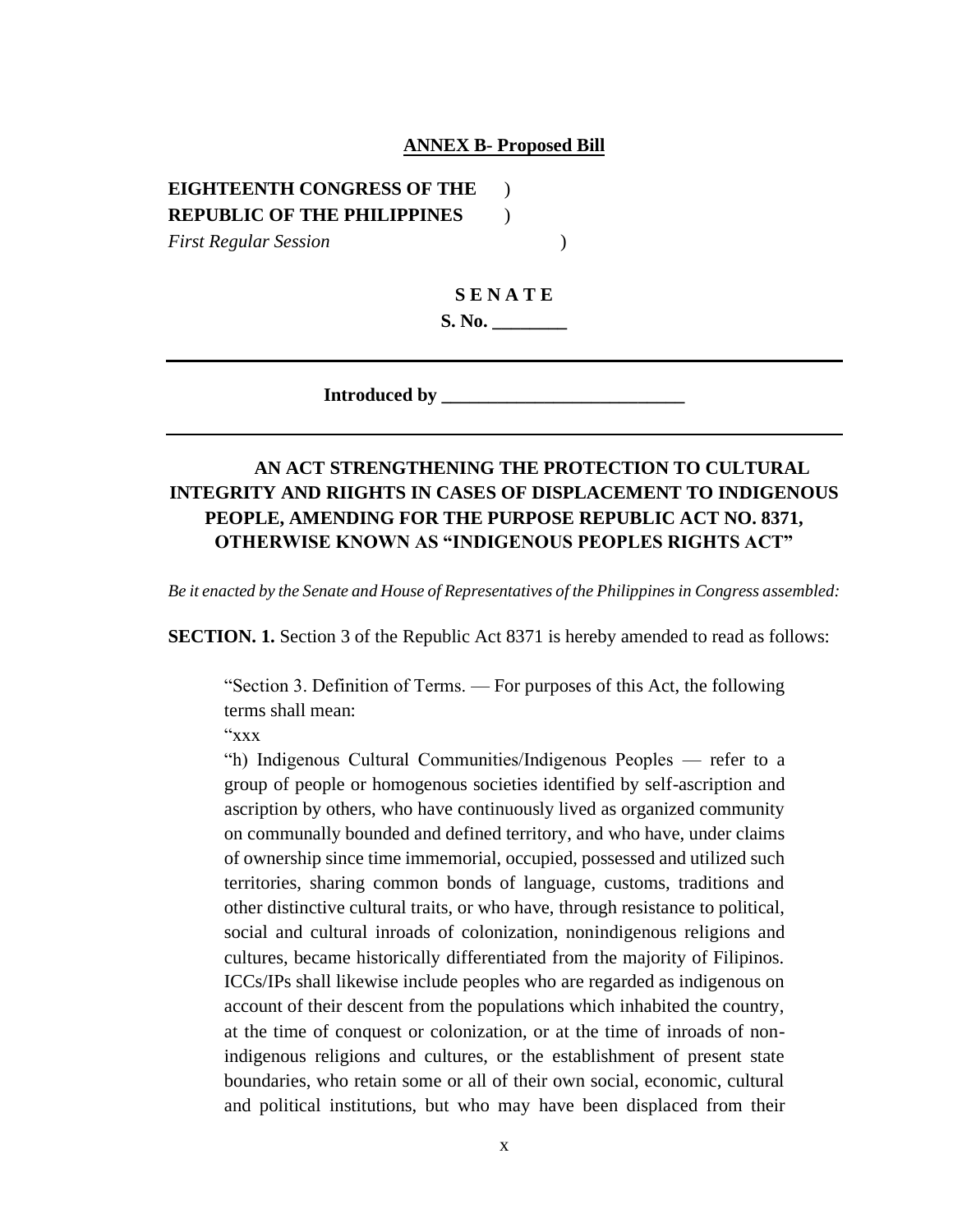traditional domains or who may have resettled outside their ancestral domains; **INDIGENOUS PEOPLE MAY EITHER BE NOMADIC OR SEDENTARY.**

xxx

## "**q. SEDENTARY INDIGENOUS PEOPLES- THOSE INDIGENOUS PEOPLE DEFINED UNDER SECTION 3 (H) OF THIS ACT, AND WHO ARE SETTLED IN A SPECIFIC TERRITORY."**

r. NOMADIC INDIGENOUS PEOPLE- **THOSE INDIGENOUS PEOPLE DEFINED UNDER SECTION 3 (H) OF THIS ACT, AND WHO ARE NOMADIC OR EXHIBITS A NOMADIC LIFESTYLE ACROSS A LARGE TERRITORY HOWEVER THEY ARE ASSOCIATED WITH A SPECIFIC TERRITORY ON WHICH THEY DEPEND. THEY OFTEN VIEW TERRITORIES AS BOUNDLESS AND THEY MOVE FROM PLACE TO PLACE USUALLY WITH USUFRUCT OF THE LANF OR PASTURES PRODUCES, OR HUNT THEY GATHERED."**

**SECTION 2**. Section 7 of the Republic Act 8371 is hereby amended to read as follows:

SECTION 7. Rights to Ancestral Domains. — The rights of ownership and possession of ICCs/IPs to their ancestral domains shall be recognized and protected. Such rights shall include:

xxx

d) Right in Case of Displacement. — In case displacement occurs as a result of **ARMED CONFLICT, AND MAN-MADE OR NATURAL DISASTERS,** State shall endeavor to resettle the displaced ICCs/IPs in suitable areas where they can have temporary life support systems: Provided, That the displaced ICCs/IPs shall have the right to return to their abandoned lands until such time that the normalcy and safety of such lands shall be determined: Provided, further, That should their ancestral domain cease to exist and normalcy and safety of the previous settlements are not possible, displaced ICCs/IPs shall enjoy security of tenure over lands to which they havbeen resettled: Provided, furthermore, That basic services and livelihood shall be provided to them to ensure that their needs are adequately addressed; Provided, furthermore that **VOLUNTARY RELOCATION BY THEMSELVES DURING DISPLACEMENT, THE VICTIMS WOULD NOT BE CONSIDERED AS INFORMAL SETTLERS BUT SHOULD BE PLAINLY VIEWED AS VICTIMS OF**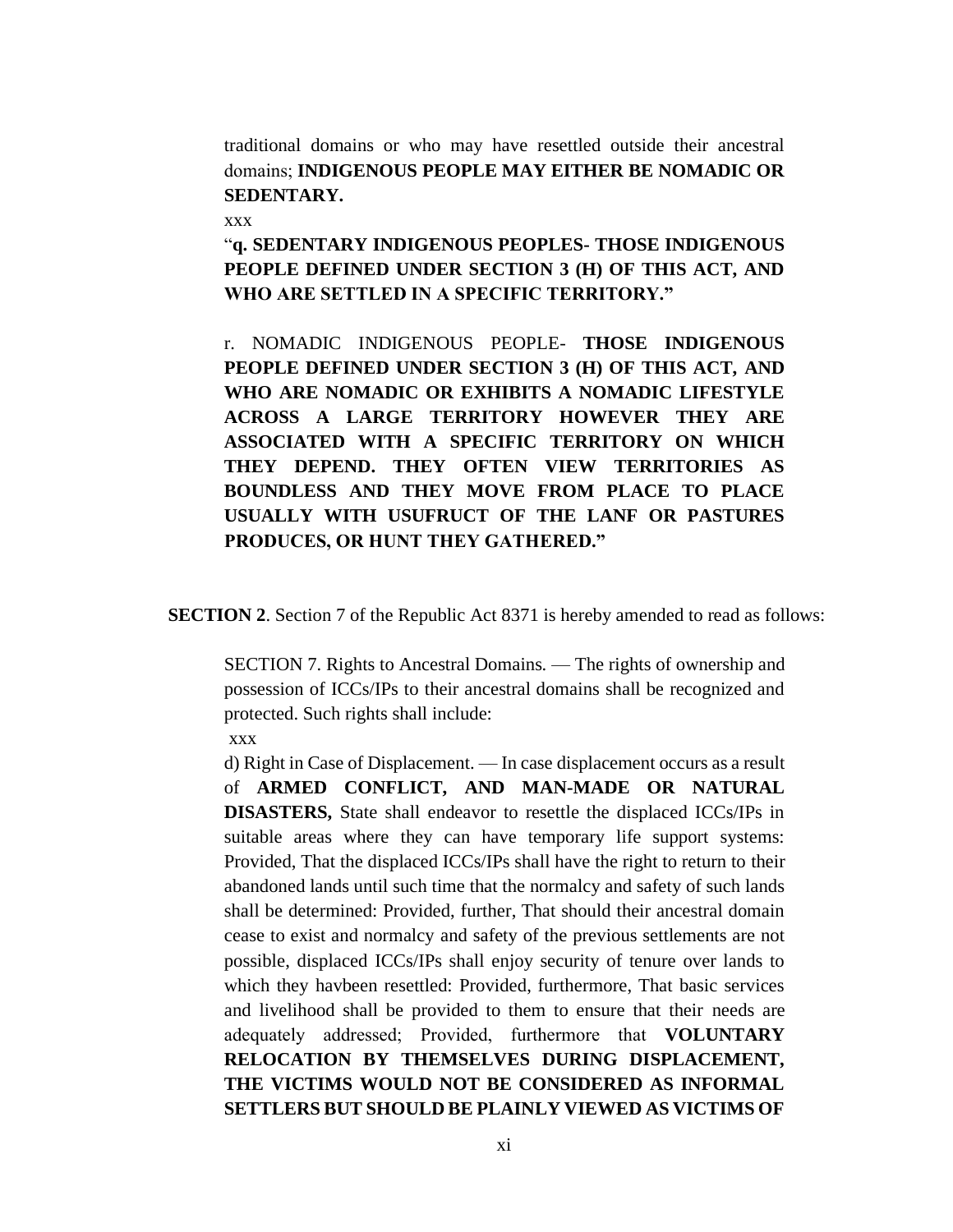**DISPLACEMENT. IN THE PLACES WHERE THEY ARE CURRENTLY RELOCATED, THERE SHOULD BE DUE PROCESS AND CANNOT RELOCATE, EJECT, OR FORCIBLY BRING THEM BACK TO THEIR ORIGIN WITHOUT PRIOR CONSULTATION. IF THERE WOULD BE RELOCATION, PRESERVATION OF THEIR CULTURAL INTEGRITY SHALL BE TAKEN INTO ACCOUNT AND SHOULD BE ACCORDED ASSISTANCE AS MENTIONED IN THIS PROVISION. THE VICTIMS OF DISPLACEMENT SHOULD BE ACCORDED RIGHTS IN ACCORDANCE WITH THE RIGHTS PROVIDED IN THE UN GUIDING PRINCIPLES. SUCH STANDARDS OF RIGHTS ARE AS FOLLOWS:**

**1. PRE-DISPLACEMENT** 

**MINIMIZE THE ADVERSE DRIVERS AND FACTORS THAT COMPEL PEOPLE TO LEAVE THEIR COUNTRY OF ORIGIN. DISPLACEMENT SHOULD NEVER OCCUR IN A MANNER THAT VIOLATES THE RIGHTS TO LIFE, LIBERTY, AND SECURITY. PROTECTION AGAINST THE DISPLACEMENT OF GROUPS THAT HAVE A SPECIAL DEPENDENCY ON, OR ATTACHMENT TO, THE LAND.**

**2. DURING DISPLACEMENT**

**PROVIDE ACCESS TO BASIC SERVICES AND RIGHTS SUCH AS: RIGHT TO LIFE, LIBERTY AND SECURITY OF PERSON, PROTECTION AGAINST VIOLENCE; RIGHT TO FOOD; RIGHT TO WATER AND SANITATION; RIGHT TO ADEQUATE HOUSING; RIGHT TO MEDICAL ASSISTANCE AND HEALTHCARE; RIGHT TO PROPERTY; PROTECTION AGAINST ATTACKS ON PROPERTY; FREEDOM OF MOVEMENT; RIGHT TO BE RECOGNIZED AS A PERSON BEFORE THE LAW; RIGHT TO FAMILY LIFE AND UNITY; RIGHT TO EDUCATION; RIGHT TO WORK AND AN ADEQUATE STANDARD OF LIVING; RIGHT TO FREEDOM OF EXPRESSION, FREEDOM OF THOUGHT, CONSCIENCE, RELIGION OR BELIEF; RIGHT TO PARTICIPATE IN THE PUBLIC AFFAIRS OF THE NATION; AND RIGHT TO HUMANITARIAN ASSISTANCE.**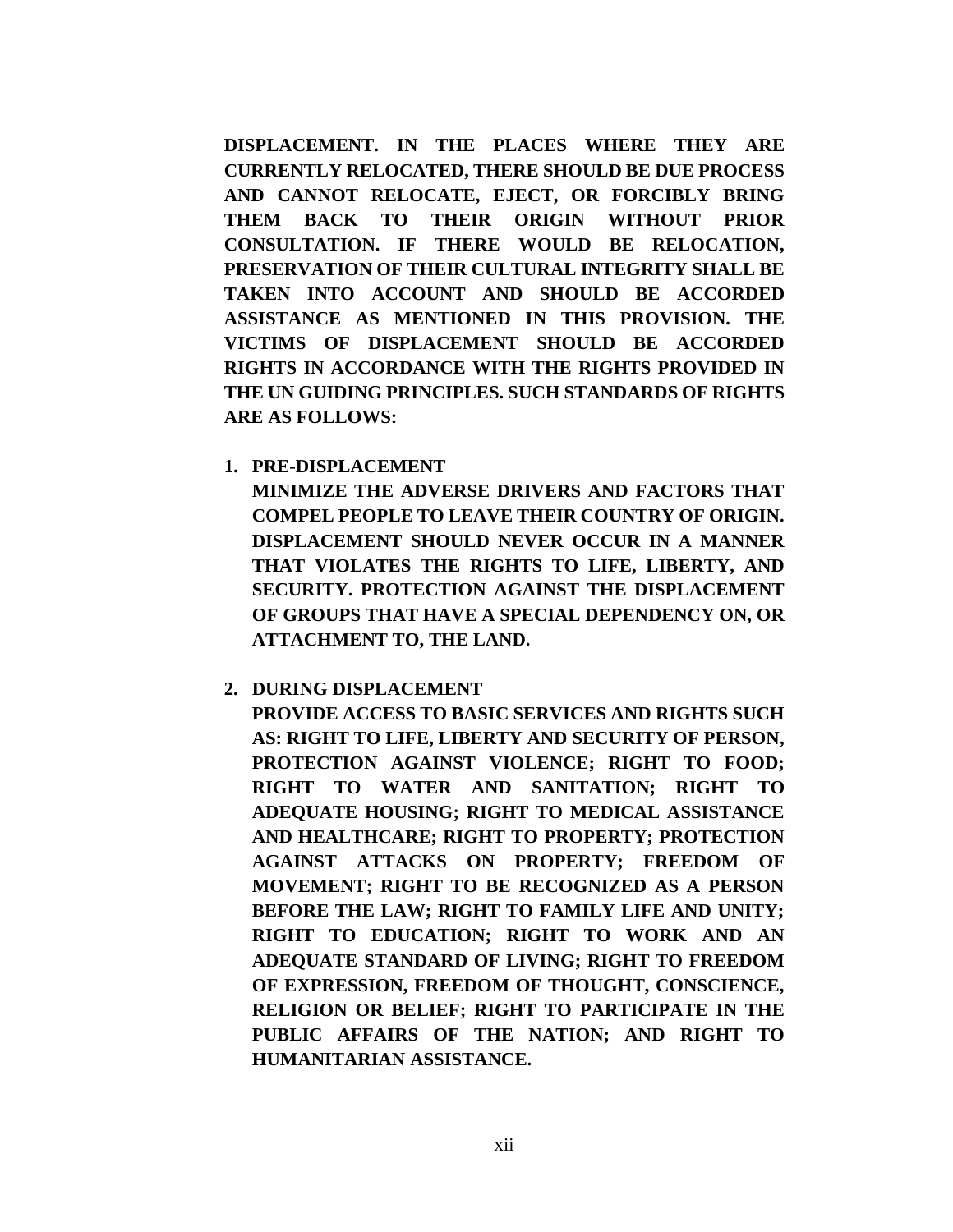**STRENGTHEN LOCAL GOVERNMENT COOPERATION AND PARTNERSHIPS FOR SAFE, ORDERLY AND REGULAR RELOCATION. COLLECT AND UTILIZE ACCURATE AND DISAGGREGATED DATA AS A BASIS FOR EVIDENCE-BASED POLICIES, AS FAR AS PRACTICABLE; PROVIDE ACCURATE AND TIMELY INFORMATION AT ALL STAGES OF MIGRATION; ENSURE THAT ALL MIGRANTS HAVE PROOF OF LEGAL IDENTITY AND ADEQUATE DOCUMENTATION. (MIGHT BE USEFUL TO CLAIM THEIR PROPERTY RIGHTS); PREVENT, COMBAT AND ERADICATE TRAFFICKING IN PERSONS; MANAGE AREAS IN AN INTEGRATED, SECURE AND COORDINATED MANNER. EMPOWER MIGRANTS AND SOCIETIES TO REALIZE FULL INCLUSION AND SOCIAL COHESION; ELIMINATE ALL FORMS OF DISCRIMINATION AND PROMOTE EVIDENCE-BASED PUBLIC DISCOURSE TO SHAPE PERCEPTIONS OF MIGRATION; INVEST IN SKILLS DEVELOPMENT AND FACILITATE MUTUAL RECOGNITION OF SKILLS, QUALIFICATIONS AND COMPETENCES; CREATE CONDITIONS FOR MIGRANTS AND DIASPORAS TO FULLY CONTRIBUTE TO SUSTAINABLE DEVELOPMENT IN ALL COUNTRIES.**

**3. AFTER DISPLACEMENT**

**IDPS HAVE THE RIGHT TO CHOOSE BETWEEN RETURNING TO THEIR HOMES OR SETTLING IN ANOTHER PART OF THE COUNTRY (INCLUDING INTEGRATION WITHIN THEIR NEW COMMUNITIES); AUTHORITIES SHOULD ASSIST IDPS IN RECOVERING LOST PROPERTY OR, WHERE SUCH RECOVERY IS NOT POSSIBLE, PROVIDE MECHANISMS FOR COMPENSATION; THERE SHOULD BE NO DISCRIMINATION AGAINST IDPS WHO HAVE RETURNED HOME OR SETTLED ELSEWHERE; THEY SHOULD BE ENTITLED IN PARTICULAR TO TAKE PART IN PUBLIC AFFAIRS AND ENJOY ACCESS TO PUBLIC SERVICES; COOPERATE IN FACILITATING SAFE AND DIGNIFIED RETURN AND READMISSION, AS WELL AS SUSTAINABLE REINTEGRATION; AUTHORITIES SHOULD GRANT HUMANITARIAN AND DEVELOPMENT ORGANIZATIONS RAPID AND UNIMPEDED ACCESS**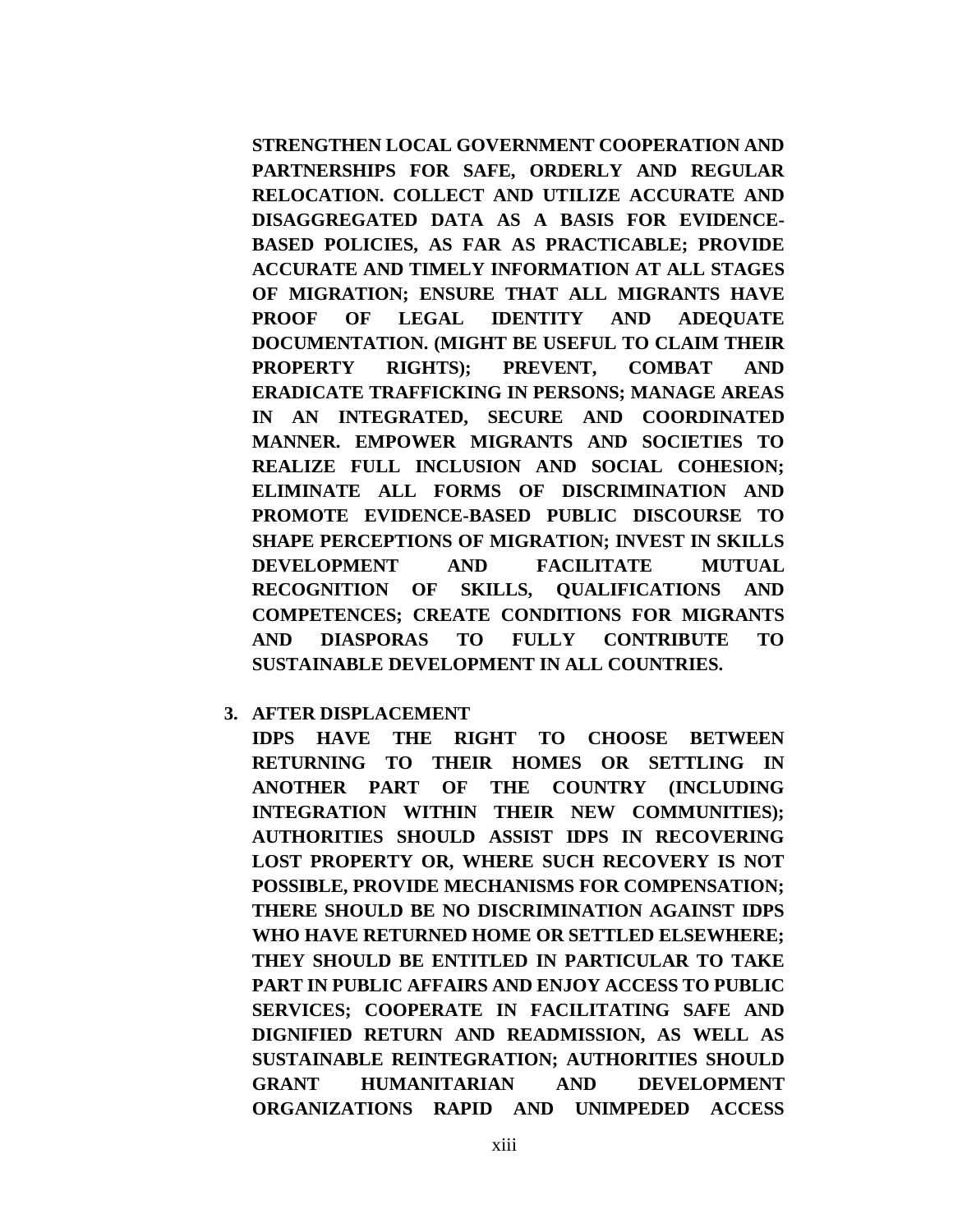**WHERE NEEDED TO ASSIST IDPS IN RETURNING HOME, RESETTLING ELSEWHERE OR (RE)INTEGRATING WITHIN THEIR FORMER OR NEW LOCAL COMMUNITIES. AUTHORITIES SHOULD MAKE SPECIAL EFFORTS TO ENSURE THAT IDPS CAN PARTICIPATE IN THE PLANNING AND MANAGEMENT OF DURABLE SOLUTIONS TO THEIR DIFFICULTIES.**

**NCIP SHALL COORDINATE WITH LOCAL GOVERNMENT AGENCIES, OTHER NATIONAL GOVERNMENT AGENCIES SUCH AS DSWD, AND INTERNATIONAL HUMANITARIAN ORGANIZATION FOR THE EFFICIENT ASSISTANCE TO THE VICTIMS.** 

**AN INTER-AGENCY TASK FORCE SHALL BE CREATED WHEN THE NCIP DEEMS IN NECESSARY THAT IMPENDING DISPLACEMENT IS ABOUT TO OCCUR. IT SHALL BE COMPOSED OF THE COMISSIONER OF THE NCIP, THE MUNICIPAL/CITY MAYOR/S WHOSE JURISDICTION INVOLVES DISPLACEMENT, SECRETARY OF DSWD, AND MEMBERS OF INTERNATIONAL HUMANITARIAN ORGANIZATION, IF ANY.** 

SECTION 3. A Section shall be added which shall be numbered as Section 8 which shall be read as follows:

**SECTION 8. LIST OF NOMADIC PEOPLE- IN LINE WITH THE RECOGNITION OF THE NOMADIC INDIGENOUS PEOPLE, THE NCIP SHALL MAKE A RECORD OF ALL THE LIST OF NOMADIC CULTURAL COMMUNITIES IN COORDINATION WITH THE DILG AND THE LGU INVOLVED.**

**SECTION 4**. Section 29 of the Republic Act 8371 is hereby amended by read as follows:

**SECTION 29. Protection of Indigenous Culture, Traditions and Institutions**. — The State shall respect, recognize and protect the right of ICCs/IPs to preserve and protect their culture, traditions and institutions. **IT SHALL INCLUDE THE WAY OF LIVING AND PROPERTY RIGHTS OF THE NOMADIC INDIGENOUS PEOPLE AND BE**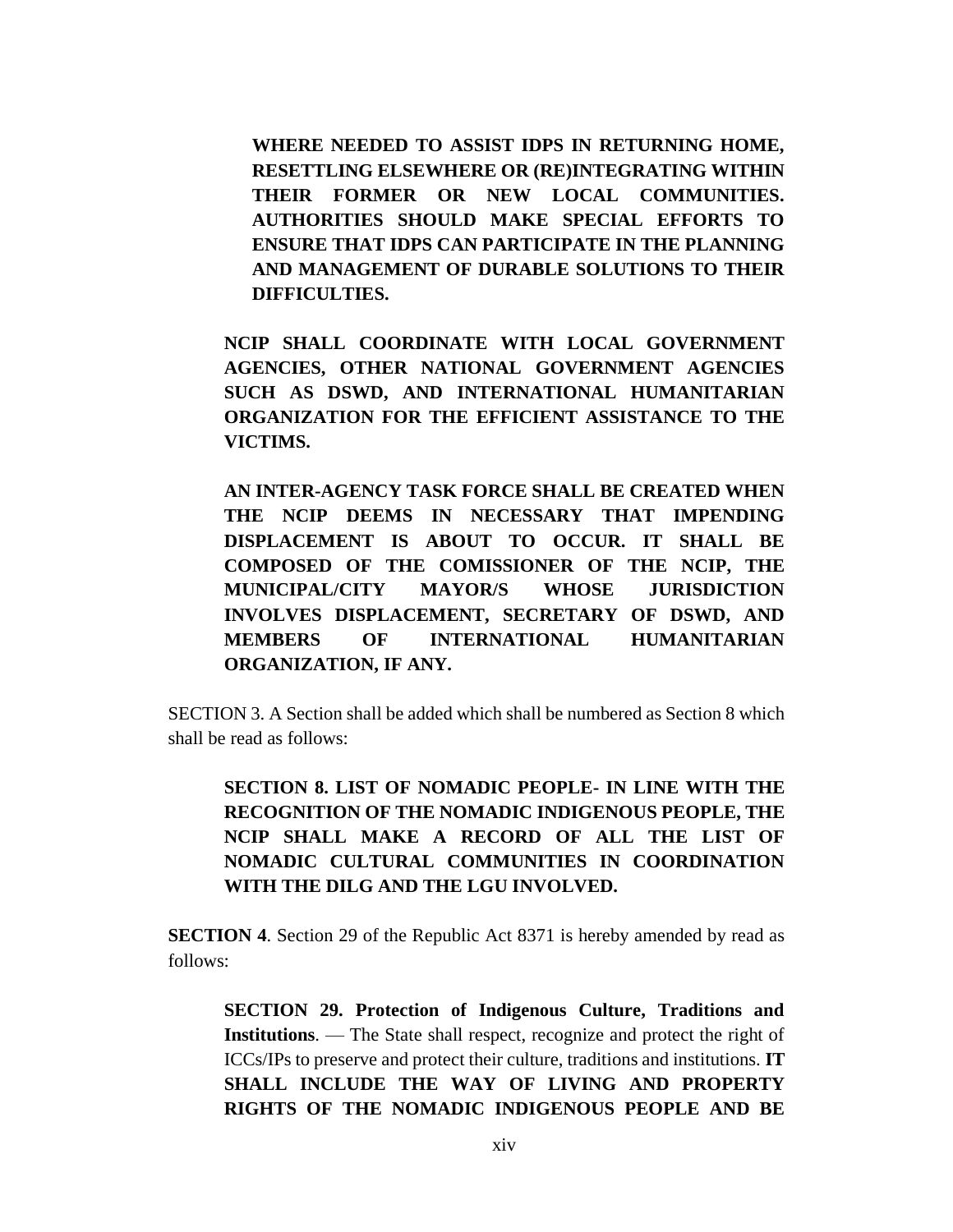**RECOGNIZED AS CULTURAL RIGHT. THERE CULTURAL INTEGRITY SHALL BE RECOGNIZED EVEN OUTSIDE THE ANCESTRAL DOMAIN AND RECOGNIZE THE FREEDOM OF MOVEMENT ENCOMPASSING A NOMADIC WAY OF LIFE. THE SHALL PRESERVE OF CULTURAL INTEGRITY OF THE NOMADIC INDIGENOUS PEOPLE. THESE RIGHTS ARE NOT ABSOLUTE LIMITATIONS ARE WHEN FREEDOM OF MOVEMENT WOULD BE ENDANGERING THE PUBLIC HEALTH, PUBLIC POLICY, AND PUBLIC SAFETY AS DETERMINED BY THE COMPETENT AUTHORITY. THESE SHALL CONSIDER THESE RIGHTS IN THE FORMULATION AND APPLICATION OF NATIONAL PLANS AND POLICIES.**

**SECTION 4.** Section 31 of the Republic Act 8371 is hereby amended by read as follows:

**SECTION 31. Recognition of Cultural Diversity**. — The State shall endeavor to have the dignity and diversity of the cultures, traditions, histories and aspirations of the ICCs/IPs appropriately reflected in all forms of education, public information and cultural, educational exchange. Consequently, the State shall take effective measures, in consultation with ICCs/IPs concerned, to eliminate prejudice and discrimination and to promote tolerance, understanding and good relations among ICCs/IPs and all segments of society. Furthermore, the Government shall take effective measures to ensure that the State-owned media duly reflect indigenous cultural diversity. The State shall likewise ensure the participation of appropriate indigenous leaders in schools, communities and international cooperative undertakings like festivals, conferences, seminars and workshops to promote and enhance their distinctive heritage and values. **CULTURAL DIVERSITY INCLUDE RIGHTS THAT ARE ACCESSORIES TO THE NOMADIC WAY OF LIFE (SUCH AS HUNTING AND GATHERING) OR THE USUFRUCTUARY RIGHTS ATTACHED TO THE LAND AND THE RIGHTS TO SPECIFIC MOBILE MOVEMENTS, WHICH IS INTEGRATED IN THE NOMADIC LIFESTYLE OF THESE INDIGENOUS PEOPLE.** 

*Approved,* August 29, 2019

Sgd.